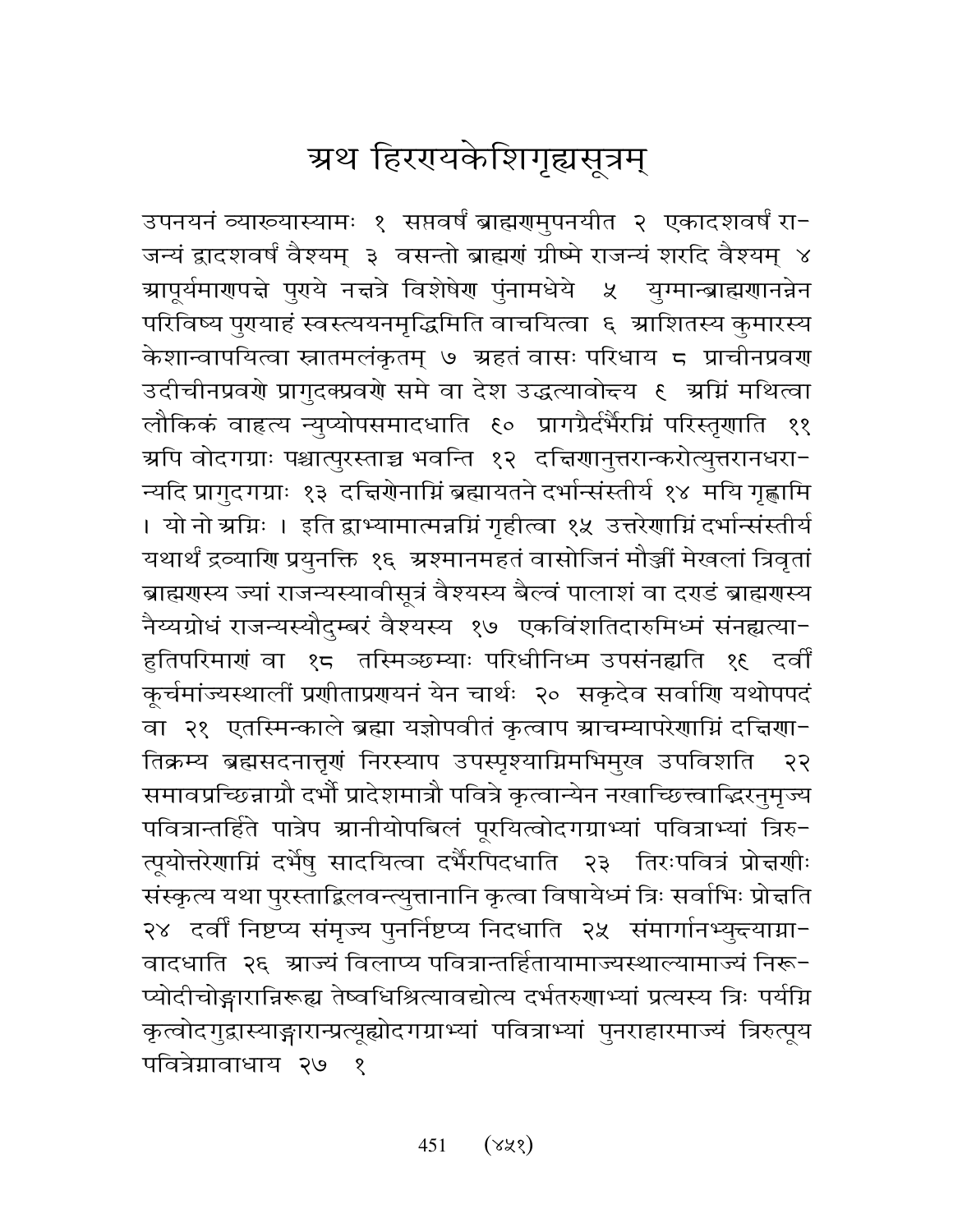शम्याभिः परिदधाति १ अपरेणाग्निमुदीचीनकुम्बां मध्यमां निदधाति २ दचिरोनामिं संस्पृष्टां मध्यमया प्राचीनकुम्बाम् ३ उत्तरेगामिं संस्पृष्टां मध्यमया प्राचीनकुम्बाम् ४ अपरेणाग्निं प्राङ्गस्व उपविशति ५ दत्तिरणतो यज्ञोपवीत्याचान्तः कुमार उपवि*श्या*न्वारभते ६ ग्रथ परिषिञ्चति ञ्चदितेनुमन्यस्व । इति दच्चिणतः प्राचीनम् ८ अनुमतेनुमन्यस्व । इति पश्चादुदीचीनम् । सरस्वतेनुमन्यस्व । इत्युत्तरतः प्राचीनम् ६ देव सवितः प्रसुव । इति सर्वतः प्रदत्तिराम् १० परिषिच्येध्ममङ्क्त्वाभ्यादधाति । ग्रयं त इध्म ग्रात्मा जातवेदस्तेनेध्यस्व वर्धस्व चेन्द्धि । वर्धय चास्मान्प्रजया पशुभिर्ब्रह्मवर्चसेनान्नाद्येन समेधय । स्वाहा । इति ११ ग्रथ दव्यां जुहोति १२) उत्तरं परिधिसंधिमन्ववहृत्य दर्वीम् । प्रजापतये मनवे स्वाहा । इति मनसा ध्यायन्दचिरणाप्राञ्चमृजुं दीर्घं संततं जुहोति १३ दचिर्गं परिधिसंधि-मन्ववहत्य । इन्द्राय स्वाहा । इति प्राञ्चमुदञ्चमृजुम् १४ स्राघारावाघा-र्याज्यभागौ जुहोति १५ भ्रमये स्वाहा । इत्युत्तरार्धपूर्वार्धे । सोमाय स्वाहा । इति दचिियार्धपूर्वार्धे १६ तावन्तरेयोतरा जुहोति १७ युक्तो वह जातवेदः पुरस्तादग्ने विद्धि कर्म क्रियमार्ग यथेदम् । त्वं भिषग्भेषजस्यासि कर्ता त्वया गा ग्रश्वान्पुरुषान्सनेम । स्वाहा । या तिरश्ची निपद्यसेहं विधरणी इति । तां त्वा घृतस्य धारयाग्नौ संराधनीं यजे । स्वाहा । संराधन्यै देव्यै स्वाहा । प्रसाधन्यै देव्यै स्वाहा । इति १८ २

सर्वदर्विहोमाणामेष कल्पः १ मन्त्रान्ते नित्यः स्वाहाकारः २ ग्रमन्त्रासु । ग्र्मुष्मै स्वाहा । इति यथादेवतम् ३ भूः । भुवः । सुवः । इति व्याहृतिभिर्जुहोत्येकैकशः समस्ताभिश्च ४ ग्रायुर्दा ग्रग्ने । इत्येषा । ग्रायुर्दा देव जरसं गृणानो घृतप्रतीको घृतपृष्ठो स्रग्ने । घृतं पिबन्नमृतं चारु गव्यं पितेव पुत्रं जरसे नयेमम् । स्वाहा ५ इमं मे वरुण । तत्त्वा यामि । त्वं नो ग्र्म्भे । स त्वं नो ग्रमे । त्वमग्ने ग्रयास्यया सन्मनसा हितः । ग्रया सन्हव्यमूहिषेया नो धेहि भेषजम् । स्वाहा । प्रजापते । इत्येषा ६ यदस्य कर्मणीत्यरीरिचं यद्वा न्यूनमिहाकरम् । भ्रम्रिष्टत्स्विष्टकृद्विद्वान्सर्वं स्विष्टं सुहुतं करोतु मे । ग्रग्नये स्विष्टकृते सुहुतहुते सर्वहुत ग्राहुतीनां कामानां स-मर्धयित्रे स्वाहा । इत्युत्तरार्धपूर्वार्धेसंसक्तामितराभिराहुतीभिर्जुहोति ७ ग्रत्रैके जयाभ्यातानान्राष्ट्रभृत इत्युपजुह्वति पुरस्तात्स्विष्टकृतः ८ चित्तं च स्वाहा ।

> $(XXS)$ 452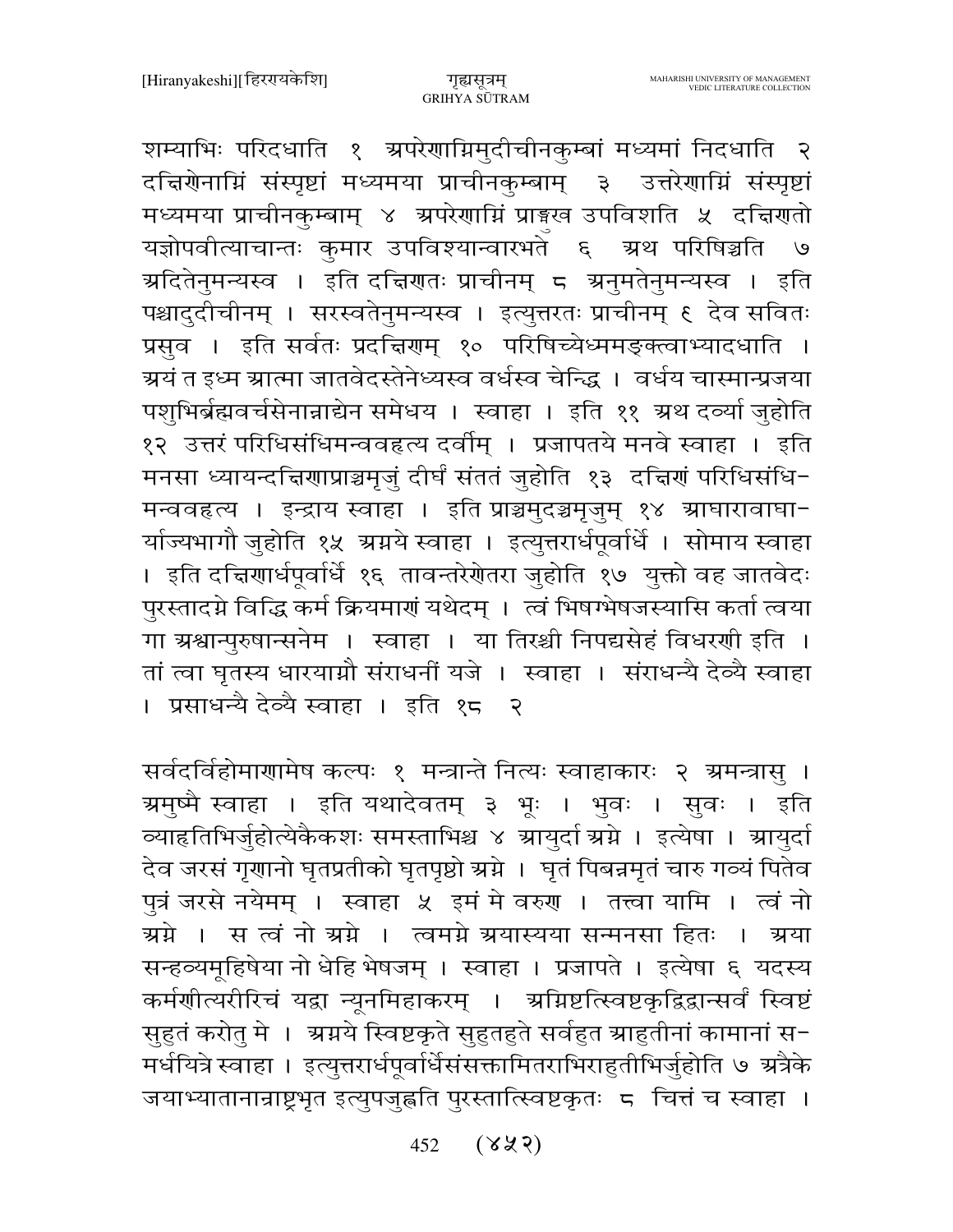चित्तिश्च स्वाहा । इति जयाञ्जुहोति । चित्ताय स्वाहा । चित्तये स्वाहा । इति वा ६ अग्निर्भूतानामधिपतिः स मावतु । इत्यभ्यातानान् १० ग्रस्मिन्ब्रह्मन्नस्मिन्द्वत्रे । इत्यभ्यातानेष्वनुषजति ११ पितरः पितामहाः । इति प्राचीनावीती जुहोत्युपतिष्ठते वा १२ ऋताषाड़तधामा । इति राष्ट्रभूतः । पर्यायमनुद्रुत्य । तस्मै स्वाहा । इति पूर्वामाहुतिं जुहोति । ताभ्यः स्वाहा । इत्युत्तराम् १३ अग्रेणोत्तरं परिधिसंधिमश्मानं निधाय दच्चिणेन पादेन १४ ३

कुमारमास्थापयति । स्रातिष्ठेममश्मानमश्मेव त्वं स्थिरो भव । प्रमृणीहि दुरस्यून्सहस्व पृतनायतः । इति १ अथैनमहतं वासः परिधापयति पूर्वं निधाय । या ग्रकृन्तन्नवयन्या ग्रतन्वत याश्च देवीरन्तानभितोददन्त । तास्त्वा देवीर्जरसा संव्ययन्त्वायुष्मानिदं परिधत्स्व वासः । परिधत्त धत्त वाससैनं शतायुषं कृणुत दीर्घमायुः । बृहस्पतिः प्रायच्छद्वास एतत्सोमाय राज्ञे परिदातवा उ । जरां गच्छासि परिधत्स्व वासो भवा कृष्टीनामभिशस्तिपावा । शतंं च जीव शरदः सुवर्चा रायश्च पोषमुपसंव्ययस्व । इति २ परिधा-प्याभिमन्त्रयते । परीदं वासो अधिधाः स्वस्तयेभूरापीणामभिशस्तिपावा । शतं च जीव शरदः पुरूचीर्वसूनि चाय्यो विभजा स जीवन् । इति ३ ग्रथैनं मेखलया नाभिदेशे त्रिः प्रदच्चिणं परिव्ययति । द्विरित्येके । या दुरिता परिबाधमाना शर्मवरूथे पुनती न स्रागात् । प्राणापानाभ्यां बलमावहन्ती स्वसा देवानां सुभगा मेखलेयम् । इति ४ उत्तरतो नाभेस्त्रिवृतं ग्रन्थिं कृत्वा दचिणतो नाभेः परिकर्षति ५ अथास्मा अजिनमृत्तरीयं करोति । मित्रस्य चन्नुर्धरुणं धरीयस्तेजोयशस्वि स्थविरं समिद्धम् । ग्रनाहनस्यं वसनं जरिष्णु परीदं वाज्यजिनं धत्स्वासौ । अदितिस्ते कच्चां बध्नातु वेदस्यानुवक्तवै मेधायै श्रद्धाया ग्रनूक्तस्यानिराकरणाय ब्रह्मणे ब्रह्मवर्चसाय । इति ६ कृष्णाजिनं ब्राह्मरास्य रौरवं राजन्यस्य बस्ताजिनं वैश्यस्य ७ ऋथैनं परिददाति । परीममिन्द्र ब्रह्मणे महे श्रोत्राय दध्मसि । अथैनं जरिमा णयेजचोकुश्रोत्रे अधिजागरत् । इति ब्राह्मणम् । परीममिन्द्र ब्रह्मणे महे राष्ट्राय दध्मसि । ग्रथैनं जरिमा रयेज्ज्ञयोग्राष्ट्रे ग्रधिजागरत् । इति राजन्यम् । परीममिन्द्र ब्रह्मणे महे पोषाय दध्मसि । अथैनं जरिमा णयेजन्योक्पोषे अधिजागरत् । इति वैश्यम् ८ तमपरेणाग्निमुदञ्चमुपवेश्य हुतोच्छेषणं प्राशयति । त्वयि

> $(XX3)$ 453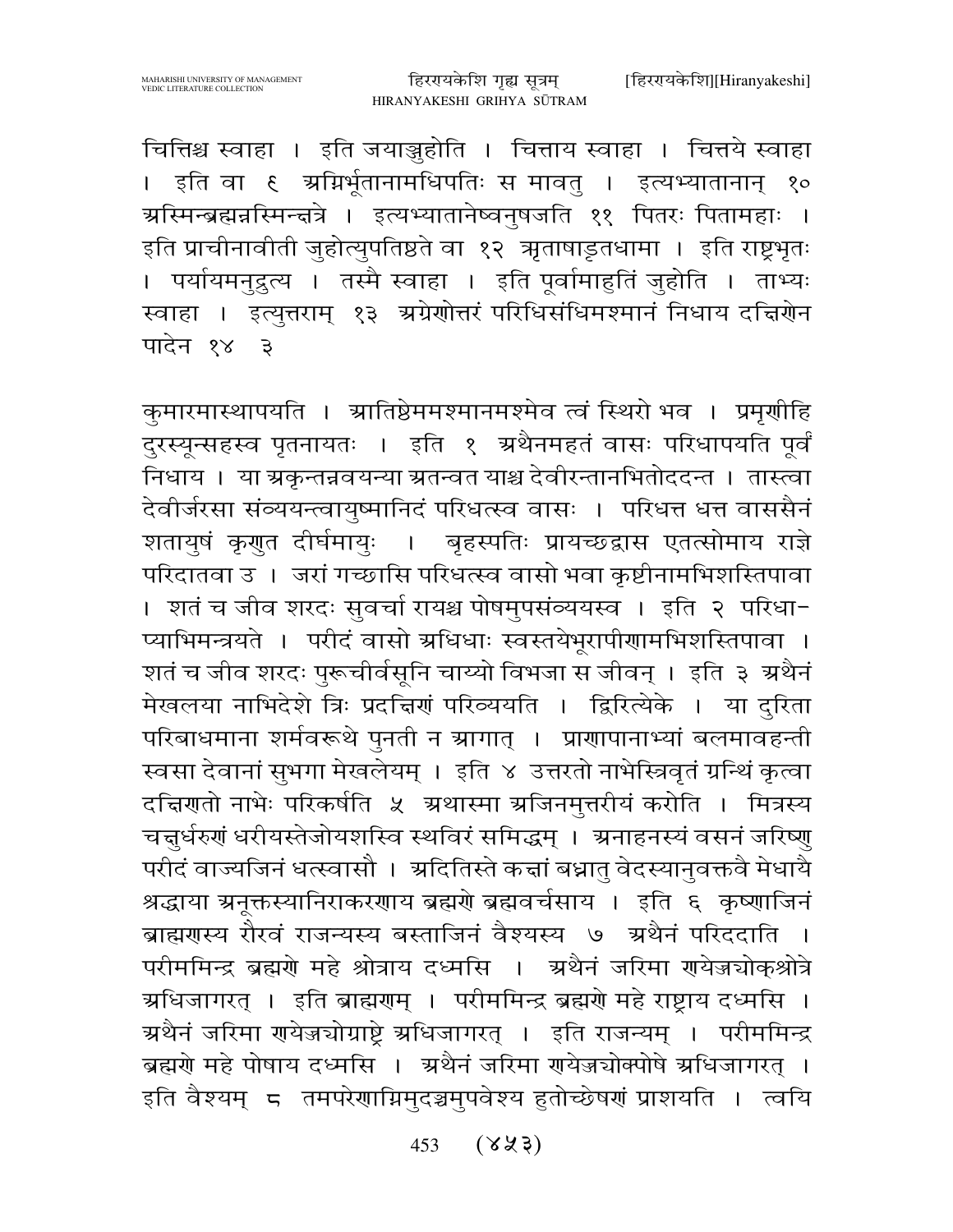मेधां त्वयि प्रजाम् । इत्येतैः संनतैः ६ पृषदाज्यमेके प्राशयन्ति १० योगे योगे तवस्तरम् । इममग्न स्रायुषे वर्चसे कृधि । इति द्वाभ्यां प्राश्नन्तं समीचते ११ प्राशयन्त्येके १२ ग्राचान्तमुपस्पर्शयित्वाभिमन्त्रयते । शतमिन्नु शरदो ग्रन्ति देवा यत्रा नश्चक्रा जरसं तनूनाम् । पुत्रासो यत्र पितरो भवन्ति मा नो मध्या रीरिषतायुर्गन्तोः । इति १३ ४ प्रथमः पटलः

ग्रागन्त्रा समगन्महि प्र स मृत्युं युयोतन । अरिष्टाः संचरेमहि स्वस्ति च-रतादिह । स्वस्त्या गृहेभ्यः । इति प्रदच्चिरामग्निं परिक्रामन्तमभिमन्त्रयते १ अथैनमभिव्याहारयति । ब्रह्मचर्यमागामुप मा नयस्व ब्रह्मचारी भवानि देवेन सवित्रा प्रसूतः । इति २ तं पृच्छति ३ को नामासि । इति ४ ग्रसौ । इत्याचष्टे यथानामा भवति ५ स्वस्ति देव सवितरहमनेनामुनो-दृचमशीय । इति नामनी गृह्णाति ६ शं नो देवीरभिष्टय स्रापो भवन्तु पीतये । शं योरभिस्नवन्तु नः । इति मार्जयेते ७ अथास्य दच्चिर्णेन हस्तेन दच्चिण-मंसमन्वारभ्य सव्येन सव्यं व्याहृतिभिः सावित्र्येति दच्चिणं बाहुमभ्यात्म-न्नुपनयते । देवस्य त्वा सवितुः प्रसवेश्विनोर्बाहुभ्यां पूष्णो हस्ताभ्यामुपनयेसौ । इति च ८ अथास्य दचिर्णन हस्तेन दचिर्ण हस्तं साङ्गष्ठं गृह्णाति । अभिष्टे हस्तमग्रभीत्सोमस्ते हस्तमग्रभीत्सविता ते हस्तमंग्रमीत्सरस्वती हस्तमग्रभीत्पूषा ते हस्तमग्रभीद्वहस्पतिस्ते हस्तमग्रभीन्मित्रस्ते हस्तमग्रभीद्र-रुणस्ते हस्तमग्रभीत्त्वष्टा ते हस्तमग्रभीद्धाता ते हस्तमग्रभीद्विष्णुस्ते स्त्वमसि धर्मणा । अग्निराचार्यस्तव । देवेन सवित्रा प्रसूतो बृहस्पतेर्ब्रह्मचारी भवासावपोशानः समिध स्राधेहि कर्म कुरु मा दिवा स्वाप्सीः । इत्येनं संशास्ति १० अथास्य दच्चिर्णेन हस्तेन दच्चिर्णमंसमुपर्युपर्यन्ववमृश्य हृदय-देशमभिमृशति । मम हृदये हृदयं ते ग्रस्तु मम चित्तं चित्तेनान्वेहि । मम वाचमेकमना जुषस्व बृहस्पतिस्त्वा नियुनक्तु मह्यम् । मामेवानुसंरभस्व मयि चित्तानि सन्तु ते । मयि सामीच्यमस्तु ते मह्यं वाचं नियच्छतात् । इति ११ प्राणानां ग्रन्थिरसि स मा विस्तसः । इति नाभिदेशम् १२ भूर्भुवः सुवः सुप्रजाः प्रजया भूयासं सुवीरो वीरैः सुवर्चा वर्चसा सुपोषः पोषैः सुमेधा मेधया सुब्रह्मा ब्रह्मचारिभिः । इत्येनमभिमन्त्र्य । भूर्ऋन् त्वाग्नौ पृथिव्यां

> $(XXX)$ 454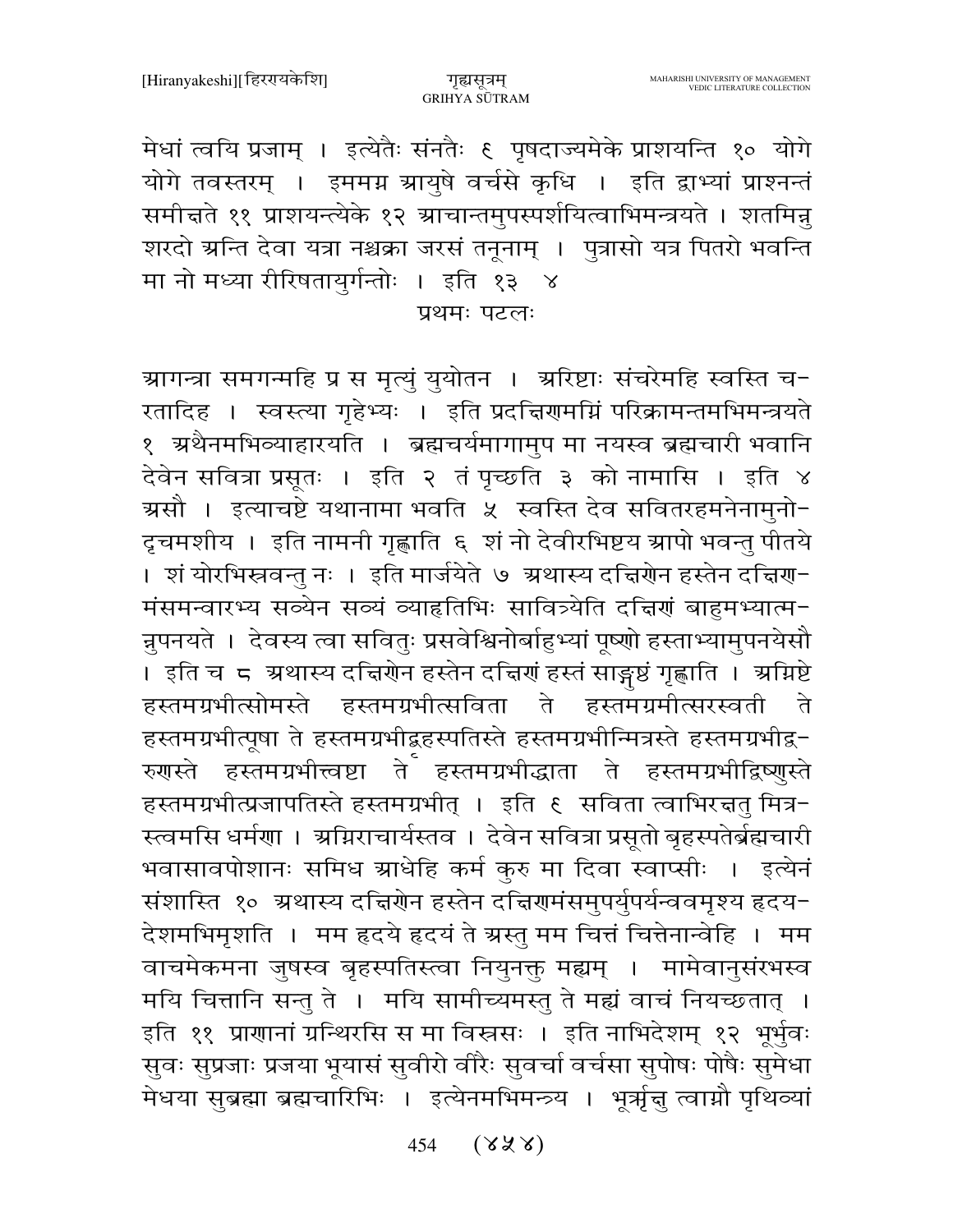वाचि ब्रह्मणि ददेसौ । भुवो यजुःषु त्वा वायावन्तरित्ते प्राणे ब्रह्मणि ददेसौ । सुवः सामसु त्वा सूर्ये दिवि चत्तुषि ब्रह्मणि ददेसौ । इष्टस्ते प्रियो-सान्यसावनलस्य ते प्रियोसान्यसौ । इदं वत्स्यावः प्राण ग्रायुषि वत्स्यावः प्राण स्रायुषि वसासौ । इति च १३ स्रथास्य दचिरणेन हस्तेन दचिरणं हस्तं साङ्गष्ठं गृह्णाति । अग्निरायुष्मान् । इति पञ्चभिः पर्यायैः १४ आयुष्टे विश्वतो दधत् । इति १५ ५

दच्चिणे कर्णे जपति १ स्रायुर्दा स्रग्ने । इत्युत्तरे २ स्रग्नौ पृथिव्यां प्रतितिष्ठ वायावन्तरित्ते सूर्ये दिवि । यां स्वस्तिमग्निर्वायुरादित्यश्चन्द्रमा ग्रापोनुसंच-रन्ति तां स्वस्तिमनुसंचरासौ । प्राणस्य ब्रह्मचार्यभूरसौ । इत्युभयत्रानुषजति ३ मेधां त इन्द्रो ददातु मेधां देवी सरस्वती । मेधां ते ग्रश्विनावुभावाधत्तां पुष्करस्रजौ । इति तस्य मुखेन मुखं संनिधाय जपति ४ अथैनं परिददाति । कषकाय त्वा परिददाम्यन्तकाय त्वा परिददाम्यघोराय त्वा परिददामि गदाय त्वा परिददामि यमाय त्वा परिददामि मखाय त्वा परिददामि वशिन्यै त्वा परिददामि पृथिव्यै त्वा सवैश्वानरायै परिददाम्यद्यस्त्वा परिददा-म्योषधीभ्यस्त्वा परिददामि वनस्पतिभ्यस्त्वा परिददामि द्यावापृथिवीभ्यां त्वा परिददामि सुभूताय त्वा परिददामि ब्रह्मवर्चसाय त्वा परिददामि विश्वेभ्यस्त्वा देवेभ्यः परिददामि सर्वेभ्यस्त्वा भूतेभ्यः परिददामि सर्वाभ्य-स्त्वा देवताभ्यः परिददामि । इति ५ अत्र सावित्रीं वाचयति यदि पुरस्ता-दुपेतो भवति ६ यद्यनुपेतस्त्र्यहे पर्यवेते ७ सद्यः पुष्करसादिः ८ अपरेणा-ग्निमुदगग्रं कूर्चं निधाय तस्मिन्प्राङ्मख उपविशति । राष्ट्रभुदस्याचार्यासन्दी मा त्वद्योषम् । इति ६ ग्रादित्यायाञ्जलिं कृत्वाचार्यायोपसंगृह्य दत्तिरातः कुमार उपविश्य । अ्रधीहि भो । इत्युत्काथाह । सावित्रीं भो ग्रनुब्रूहि । इति १० गणानां त्वा गणपतिं हवामहे । इत्येनमभिमन्त्र्याथास्मै पच्छोग्रे-न्वाहाथार्धर्चशोथ संतताम् । भूस्तत्सवितुर्वरेरायम् । भुवो भर्गो देवस्य धीमहि । सुवर्धियो यो नः प्रचोदयात् । भूर्भुवस्तत्सवितुर्वरेगयं भर्गो देवस्य धीमहि । सुवर्धियो यो नः प्रचोदयात् । भूर्भुवः सुवस्तत्सवितुर्वरेरायं भर्गो देवस्य धीमहि धियो यो नः प्रचोदयात् । इति ११ ६

ग्रथ सप्त पालाशीः समिध ग्रार्द्रा ग्रप्रच्छिन्नाग्राः प्रादेशमात्रीर्घृतान्वक्ता

 $(xx)$ 455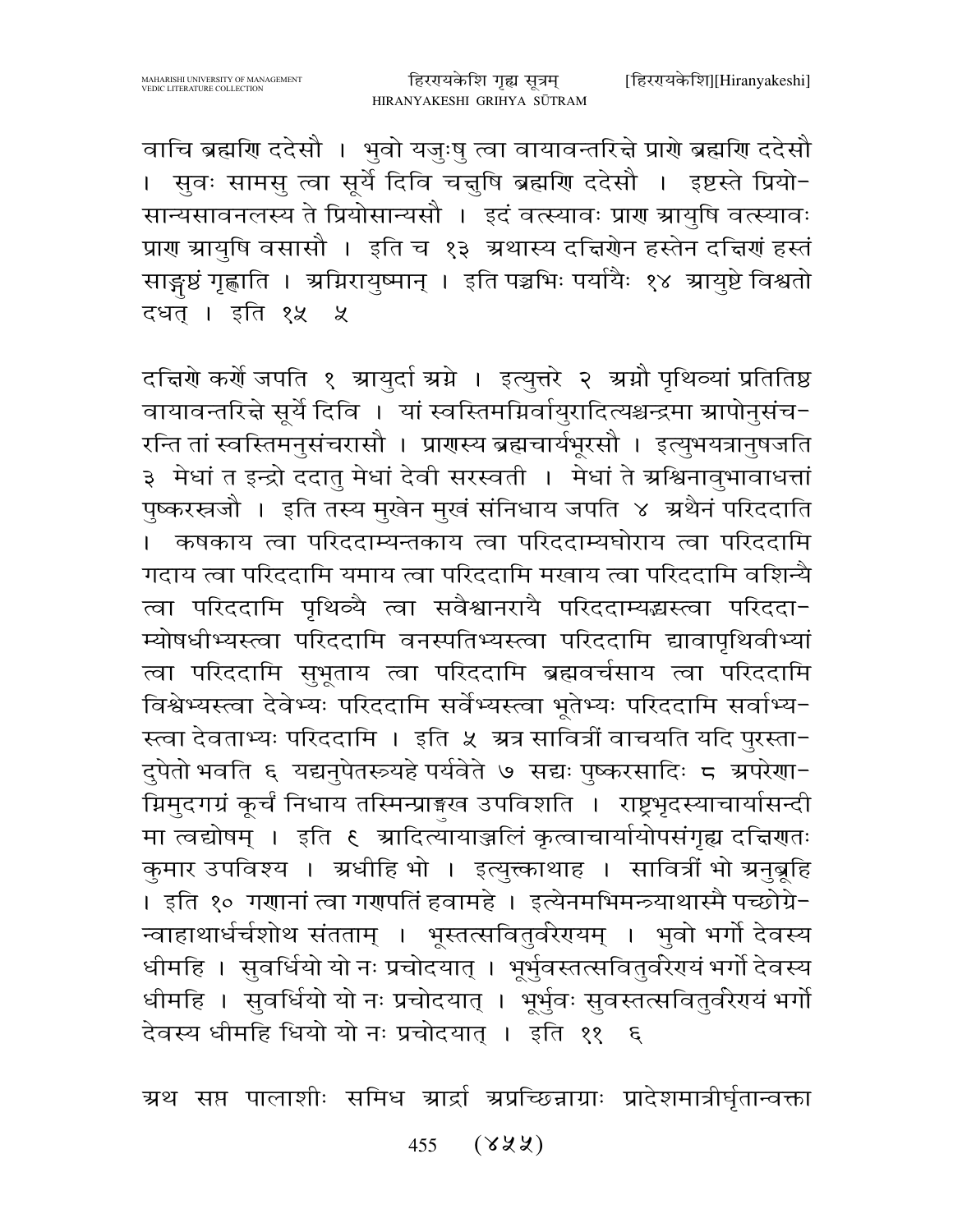ग्राभ्याधापयति १ ग्रग्नये समिधमाहार्षं बृहते जातवेदसे । यथा त्वमग्ने समिधा समिध्यस एवं मां मेधया प्रज्ञया प्रजया पशुभिर्ब्रह्मवर्चसेनान्नाद्येन समेधय स्वाहा । इत्येकाम् २ ग्रग्नये समिधौ । इति द्वे ३ ग्रग्नये समिधः । इति चतस्त्रः ४ ग्रथ परिषिञ्चति यथा पुरस्तात् ५ ग्रन्वमंस्थाः । प्रासावीः । इति मन्त्रान्तान्संनमति ६ ग्रथ देवता उपतिष्ठते ७ ग्रये बतपते बतं चरिष्यामि । इत्यग्निम् । वायो ब्रतपते । इति वायुम् । स्रादित्य ब्रतपते । इत्यादित्यम् । ब्रतानां ब्रतपते । इति ब्रतपतिम् ८ अत्र गुरवे वरं द-दाति ६ उदायुषा । इत्युत्थाप्य । सूर्यैष ते पुत्रस्तं ते परिददामि । इति परिदाय । तच्चेन्नुर्देवहितं पुरस्ताच्छुक्रमुच्चरत् । पश्येम शरदः शतं जीवेम शरदः शतम् । नन्दाम शरदः शतं मोदाम शरदः शतम् । भवाम शरदः शतं शृणवाम शरदः शतम् । प्रब्रवाम शरदः शतमजिताः स्याम शरदः शतम् । ज्योक् च सूर्यं दृशे । इत्यादित्यमुपतिष्ठते १० ग्रम्रिष्ट ग्रायुः प्रतरां कृणोत्वम्निष्टे पुष्टिं प्रतरां दधातु । इन्द्रो मरुद्धिरिह ते दधात्वादित्यस्ते वसुभिरादधातु । इति दराडं प्रदायामत्रं प्रयच्छति ११ अथाह । भिन्नाचर्यं चर । इति १२ स मातरमेवाग्रे भिन्नेत १३ अतोन्येषु रातिकुलेषु १४ ग्र्याहत्य । भैन्नम् । इति गुरवे प्राह १५ तत्सुभैन्नम् । इत्युक्त्वा १६ यस्य ते प्रथमवास्यं हरामस्तं त्वा विश्वे ग्रवन्तु देवाः । तं त्वा भ्रातरः सुहृदो वर्धमानमनुजायन्तां बहवः सुजातम् । इति प्रथमवास्यमस्यादत्ते १७ उप− स्थितेन्न स्रोदनस्यापूपानां सक्तूनामिति समवदाय सर्पिर्मिश्रस्य जुहोति । ग्रग्नये स्वाहा । सोमाय स्वाहा । ग्रग्नयेन्नादाय स्वाहा । ग्रग्नयेन्नपतये स्वाहा । प्रजापतये स्वाहा । विश्वेभ्यो देवेभ्यः स्वाहा । सर्वाभ्यो देव-ताभ्यः स्वाहा । ग्रग्नये स्विष्टकृते स्वाहा । इति १८ सर्वत्रैवमनादिष्ट-देवते १६ ग्रमुष्मै स्वाहा । इति यथादेवतमादिष्टदेवते २० एतेषामेवान्नानां समवदाय प्रागग्रेषु दर्भेषु बलिं करोति । वास्तुपतये स्वाहा । इति २१ त्रिवृतान्नेन ब्राह्मणान्परिविष्य पुरायाहं स्वस्त्ययनमृद्धिमिति वाचयित्वा २२  $\mathcal{O}$ 

त्र्यहबतं चरति १ ग्रज्ञारमलवरणमशमीधान्यं भुञ्जानोधःशाय्यमृन्मयपाय्य-शूद्रोच्छिष्ट्यमधुमांसाश्यदिवास्वाप्युभौ कालौ भिज्ञाचर्यमुदकुम्भमित्याह− रन्नहरहः काष्ठकलापमुभौ कालौ सायं सायं वा समिधोभ्यादधाति २ पुर-

> $(SX\xi)$ 456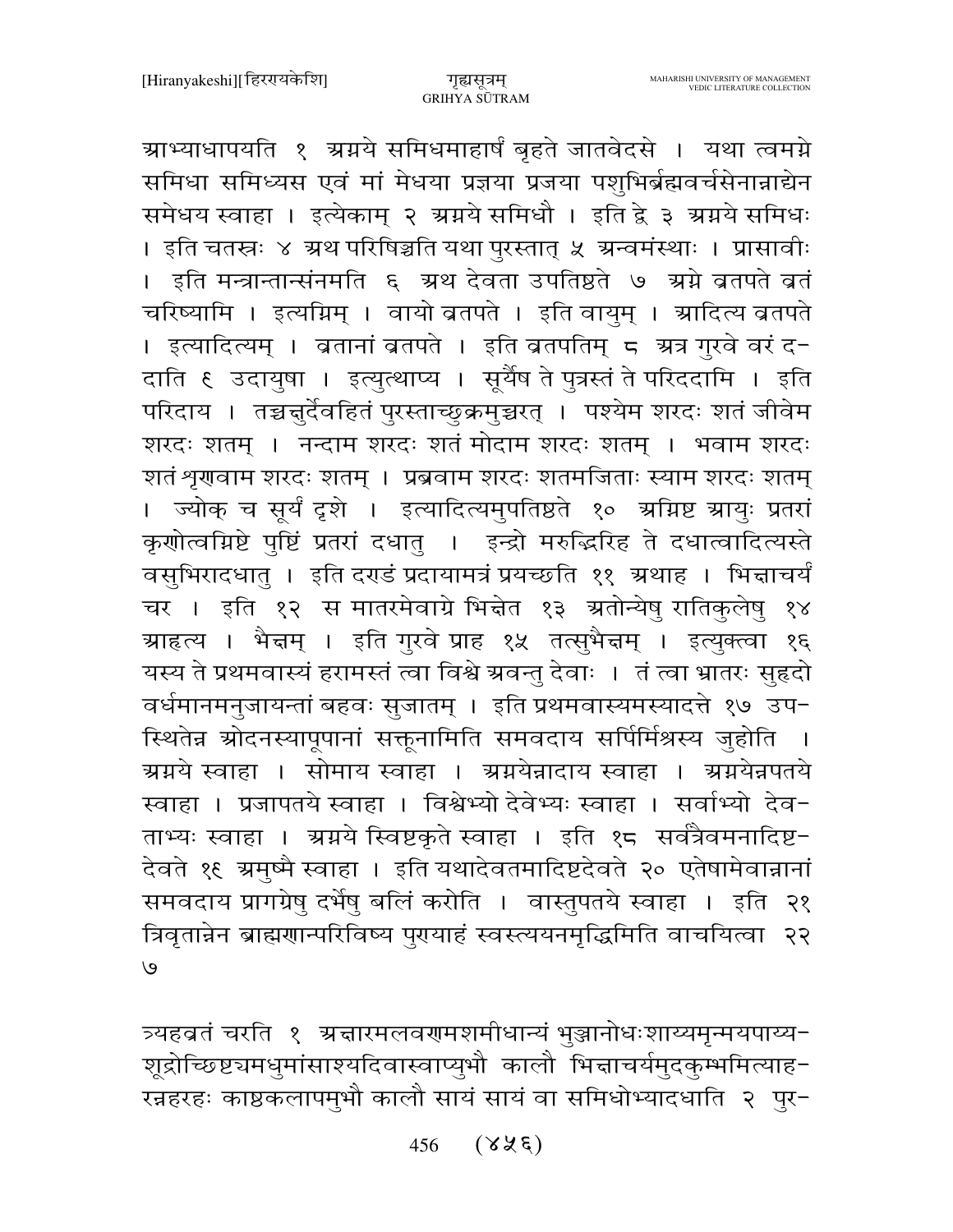स्तात्परिषेचनात् । यथा ह तद्वसवो गौर्यम् । इति प्रदत्तिरामग्निं परिमृज्य परिषिञ्चति यथा पुरस्तात् ३ व्याहृतिभिः समिधोभ्यादधात्येकैकशः समस्ता-भिश्च । एषा ते ग्रग्ने समित्तया वर्धस्व चा च प्यायस्व । वर्धिषीमहि च वयमा च प्यासिषीमहि । स्वाहा । मेधां म इन्द्रो ददातु मेधां देवी सरस्वती । मेधां मे ग्रश्चिनावृभावाधत्तां पुष्करस्रजौ । स्वाहा । ग्रप्सरासु च या मेधा गन्धर्वेषु च यन्मनः । दैवीं मेधा मनुष्यजा सा मां मेधा सुरभिर्जुषताम् । स्वाहा । स्रा मां मेधा सुरभिर्विश्वरूपा हिररयवर्णा जगती जगम्या । ऊर्जस्वती पयसा पिन्वमाना सा मां मेधा सुप्रतीका जुषताम् । स्वाहा । इति ४ तथैव परिमृज्य परिषिञ्चति यथा पुरस्तात् ५ यत्ते स्रग्ने तेजस्तेनाहम् । इत्येतैर्मन्त्रैरुपतिष्ठते । मयि मेधां मयि प्रजाम् । इति च ६ त्र्यहे पर्यवेते तथैव त्रिवृतान्नेन ब्राह्मणान्परिविष्य पुरायाहं स्वस्त्ययनमृद्धिमिति वाचयित्वा ब्रतं विसृजते । अ्रग्ने ब्रतपते ब्रतमचारिषम् । इत्येतैः संनतैः ७ एतद्ब्रत एवात ऊर्ध्वम् ८ ग्राचार्यकुलवास्यश्नाति चारं लवणं शमीधान्यमिति ६ दराडी जटी मेखली १० शिखाजटो वा स्यात् ११ काषायमजिनं वा वस्ते १२ न स्त्रियमुपैति १३ ग्रष्टाचत्वारिंशद्वर्षाणि चतुर्विंशतिं द्वादश यावद्ग्रहणं वा १४ न त्वेवाबतः स्यात् १५ कारडोपाकररो कारडविसर्गे च । सदस− स्पतिमद्भुतं प्रियमिन्द्रस्य काम्यम् । सनिं मेधामयासिषम् । स्वाहा । इति काराडर्षिर्द्वितीयः । इमं मे वरुरा । तत्त्वा यामि । त्वं नो ग्रग्ने । स त्वं नो अग्ने । त्वमग्ने अयासि । प्रजापते । यदस्य कर्मणोत्यरीरिचम् । इति च । अत्रैके जयाभ्यातानान्राष्ट्रभूत इत्युपजुह्वति यथा पुरस्तात् १६ = ८ द्वितीयः पटलः

ग्रधीत्य वेदं स्नानम् १ तद्व्याख्यास्यामः २ उदगयन ग्रापूर्यमारण्पत्ते रोहिरायां मृगशिरसि तिष्य उत्तरयोः फल्गुन्योर्हस्ते चित्रायां विशाखयोर्वैतेषु स्नायात् ३ यत्रापस्तद्गत्वाग्निमुपसमाधाय व्याहृतिपर्यन्तं कृत्वा पालाशीं समिधमादधाति । इमं स्तोममर्हते जातवेदसे स्थमिव संमहेमा मनीषया । भद्रा हि नः प्रमतिरस्य संसद्यग्ने सरूये मा रिषामा वयं तव । स्वाहा । इति ४ अ्रथ व्याहृतिभिर्जुहोति यथा पुरस्तात् ५ त्र्यायुषं जमदग्नेः कश्यपस्य त्र्यायुषम् । यद्देवानां त्र्यायुषं तन्मे ग्रस्तु त्र्यायुषम् । स्वाहा ६ इमं मे वरुण । तत्त्वा यामि । त्वं नो ग्रग्ने । स त्वं नो ग्रग्ने । त्वमग्ने ग्रयासि

> $(880)$ 457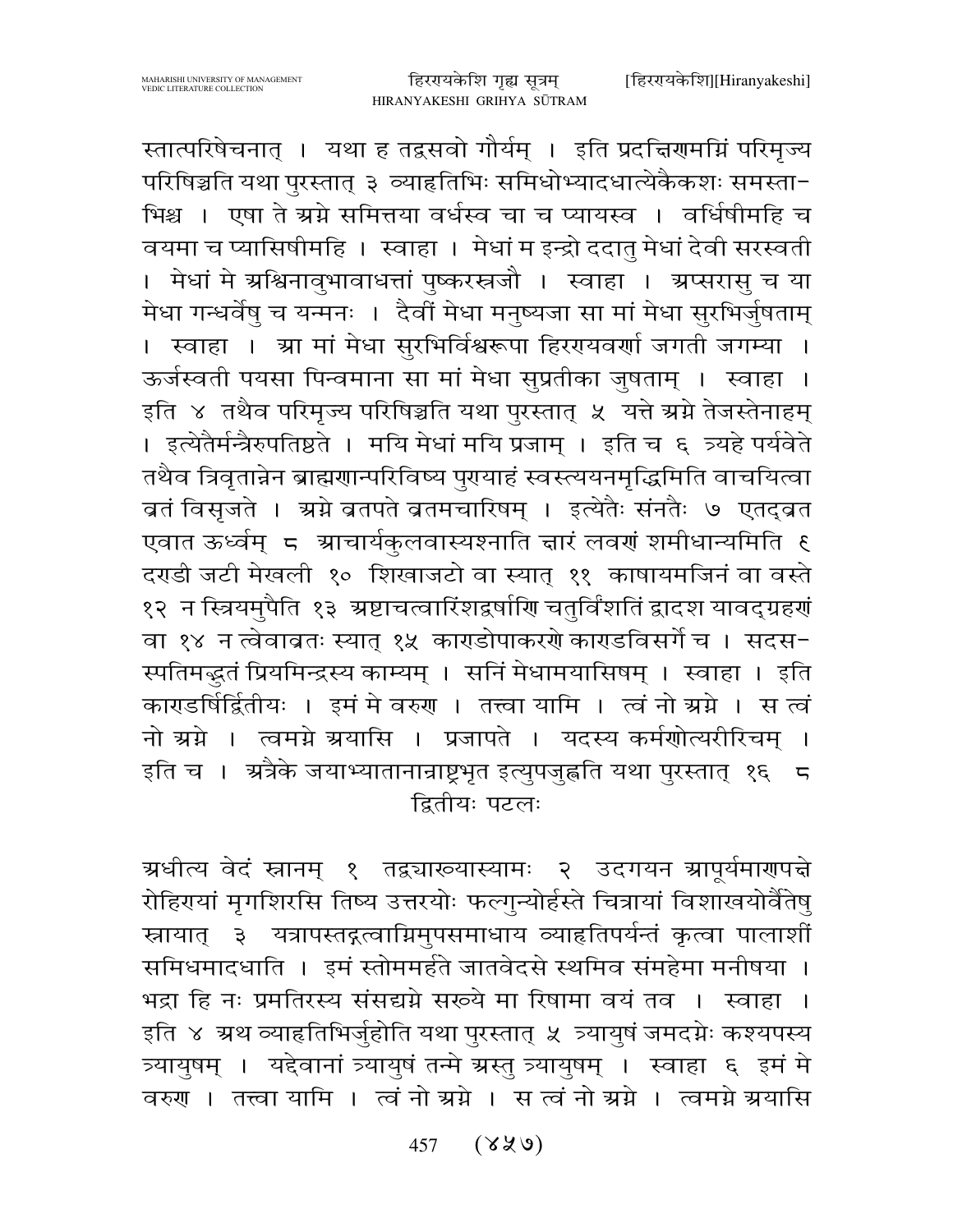। प्रजापते । यदस्य कर्मणोत्यरीरिचम् । इति च । ग्रत्रैके जयाभ्याताना-न्राष्ट्रभृत इत्युपजुह्वति यथा पुरस्तात् ७ ब्राह्मणानन्नेन परिविष्य पुरायाहं स्वस्त्ययनमृद्धिमिति वाचयित्वा बतं विसृजते । अग्ने ब्रतपते ब्रतमचारिषम् । इत्येतैः ८ व्रतं विसृज्य । उदु त्यम् । चित्रम् । इति द्वाभ्यामा-दित्यमुपतिष्ठते ६ उदुत्तमं वरुण पाशमस्मत् । इत्युत्तरीयं ब्रह्मचारिवासो निधायान्यत्यरिधाय । ग्रवाधमम् । इत्यन्तरीयम् । वि मध्यमम् । इति मेखलाम् । ग्रथा वयमादित्य ब्रते । इति दराडम् । मेखलां दराडं कृष्णाजिनं चाप्स् प्रवेश्यापरेणामिं प्राङ्मख उपविश्य नुरं संमृशति । नुरो नामासि स्वधितिस्ते पिता नमस्ते ग्रस्तु मा मा हिंसीः । इति १० वर्ष्त्रे प्रदायोन्दनीया ग्रपोभिमृशति । शिवा नो भवथ संस्पृशे । इति ११ ग्राप उन्दन्तु जीवसे दीर्घायुत्वाय वर्चसे । इति दच्चिणं गोदानमुनत्ति १२ स्रोषधे त्रायस्वैनम् । इत्यूर्ध्वाग्रामोषधिमन्तर्दधाति १३ स्वधिते मैनं हिंसीः । इति चुरेणाभिनिदधाति १४ देवश्रूरेतानि प्रवपे । इति प्रवपति १५ यत्ज़ुरेण मर्चयता सुपेशसा वप्तर्वपसि केशश्मश्रु । वर्चया मुखं मा न म्रायुः प्रमोषीः । इति वसारं समीचते १६ श्मश्रूययग्रे वापयतेत्थोपपचावथ केशानथ लोमान्यथ नखानि १७ म्रानडहे शकुत्पिराडे संयम्य केशश्मश्रुलोमनखानि । इदमहममुष्यामुष्यायरणस्य पाप्मानमवगूहामि । इति गोष्ठ उदुम्बरे दर्भस्तम्बे वा निखनति योस्य रातिर्भवति १८ स्नायनीयेनोत्साद्यौदुम्बरेण दन्तान्प्रचालयते १६ ह

व्यूहध्वं दीर्घायुत्वाय व्यूहध्वं ब्रह्मवर्चसाय व्यूहध्वं ग्रन्नाद्याय दीर्घायुरहमन्नादो ब्रह्मवर्चसी भूयासमिति १ अथोष्णशीताभिरद्धिः स्नापयति । स्रापो हि ष्ठा मयोभुवः । इति तिसृभिः । हिररायवर्णाः शुचयः पावकाः । इति चतसृभिः । पवमानः सुवर्जनः । इति चैतेनानुवाकेन २ गोष्ठे वावच्छाद्य संपरिश्रित्य पुरोदयमादित्यस्य प्रविशति । अत्र सर्वं क्रियते । नैनमेतदहरादित्योभितपतीत्येकेषाम् । स्नातानां वा एष तेजसा तपति य एष तपति तस्मात्स्नातकस्य मुखं रेफायतीव ३ म्राहरन्त्यस्मै सर्वसुरभि चन्दनं वा पिष्टम् । तदभ्युन्त्य । नमो ग्रहाय चाभिग्रहाय च नमः शाकजञ्जभाभ्यां नमस्ताभ्यो देवताभ्यो या ग्रभिग्राहिणीः । इति देवेभ्यः प्राचीनमञ्जलिं कृत्वा तेनानुलिम्पते । ग्रप्सरासु च यो गन्धो गन्धर्वेषु च यद्यशः । दैव्यो यो

> 458  $(825)$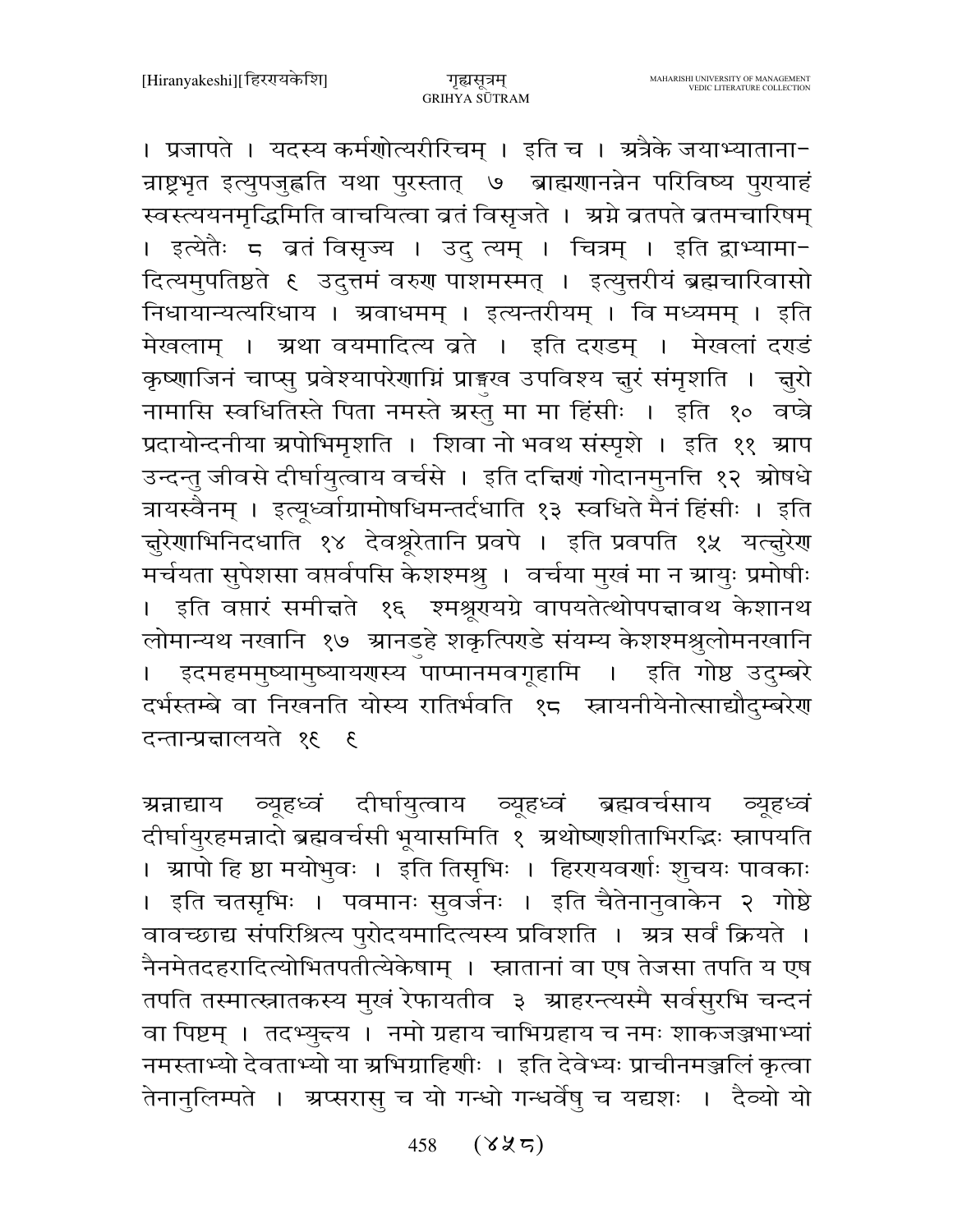मानुषो गन्धः स मामाविशतादिह । इति ४ ग्राहरन्त्यस्मा ग्रहते वाससी । ते ग्रभ्युन्त्य । सोमस्य तनूरसि तनुवं मे पाहि । स्वा मा तनूराविश शिवा मा तनूराविश । इत्यन्तरीयं वासः परिधायाप उपस्पृश्य तथैवोत्तरी-यमपरेणामिं प्राङ्गख उपविशति ५ स्राहरन्त्यस्मै कुराडले चान्दनमर्णि बादरं वा सुवर्णाभिच्छादनम् । तदुभयं दर्भेण प्रबध्योपर्यग्नौ धारयन्नभिजुहोति । ग्रायुष्यं वर्चस्यं रायस्पोषमौद्धिदम् । इदं हिररयमायुषे वर्चसे जैत्र्याया-विशतां माम् । स्वाहा । उच्चैर्वाजि पृतनासाहं सभासाहं धनंजयम् । सर्वाः समग्रा ऋद्धयो हिररपयेस्मिन्समाभृताः । स्वाहा । शुनमहं हिररपयस्य पितुरिव नामाग्रभिषम् । तं मा हिररयवर्चसं करोतु पूरुषु प्रियम् । ब्रह्मव-र्चसिनं मा करोतु स्वाहा । प्रियं मा कुरु देवेषु प्रियं मा ब्रह्मणि कुरु । प्रियं विश्येषु शूद्रेषु प्रियं मा कुरु राजसु । स्वाहा । इयमोषधे त्रायमाणा सहमाना सहस्वती । सा मा हिररयवर्चसं करोतु पूरुषु प्रियम् । ब्रह्मवर्चसिनं मा करोतु स्वाहा । इति ६ एतैरेव पञ्चभिरस्वाहाकारैस्त्रिः प्रदत्तिरामुदपात्रे-नपरिप्लाव्य ७  $80<sub>o</sub>$ 

विराजं च स्वराजं चाभिष्टीर्या च नो गृहे । लन्दमी राष्ट्रस्य या मुखे तया मा संसृजामसि । इति कुराडले प्रतिहरते दच्चिर्णे कर्णे दच्चिणं सव्ये सव्यम् १ ऋतुभिष्ट्वार्तवैरायुषे वर्चसे । संवत्सरस्य धायसा तेन सन्ननुगृह्णासि । इति कुराडले संगृह्णीते २ इयमोषधे त्रायमार्णा सहमाना सहस्वती । सा मा \_<br>हिररयवर्चसं करोतु पूरुषु प्रियम् । ब्रह्मवर्चसिनं मा करोत्वपाशोसि । इति ग्रीवायां मणिं प्रतिमुञ्चते ३ शुभिके शुभमारोह शोभयन्ती मुखं मम । मुखं च मम शोभय भूयांसं च भगं कुरु । यामाहरज़मदग्निः श्रद्धायै कामायास्यै । इमां तां प्रतिमुञ्चेहं भगेन सह वर्चसा । इति द्वाभ्यां स्त्रजं प्रतिमुञ्चते ४ यदाञ्जनं त्रैककुदं जातं हिमवत उपरि । तेन वामाञ्जेहं भगेन सह वर्चसा । मयि पर्वतपूरुषम् । इति त्रैककुदेनाञ्जनेनाङ्के तस्मिन्नविद्यमाने येनैव केनचित् ५ यन्मे मनः परागतम् । इत्यादर्शेवेत्तते ६ देवस्य त्वा । इति वैशवं दराडं प्रतिगृह्य । इन्द्रस्य वज्रोस्यश्विनौ मा पातम् । इति त्रिरूर्ध्वमुन्मार्ष्टि ७ वेग वेजयास्मदि्द्रषतस्तस्करान्सरीसृपाञ्छ्वापदान्रज्ञांसि पिशाचान्पौ-रुषेयाद्धयान्नो दराड रच्च विश्वस्माद्धयाद्रच सर्वतो जहि तस्करान् । अनग्नः सर्ववृत्तेषु जायसे त्वं सपतहा । जहि शत्रुगणान्सर्वान्समन्तं मघवानिव ।

> 459  $(388)$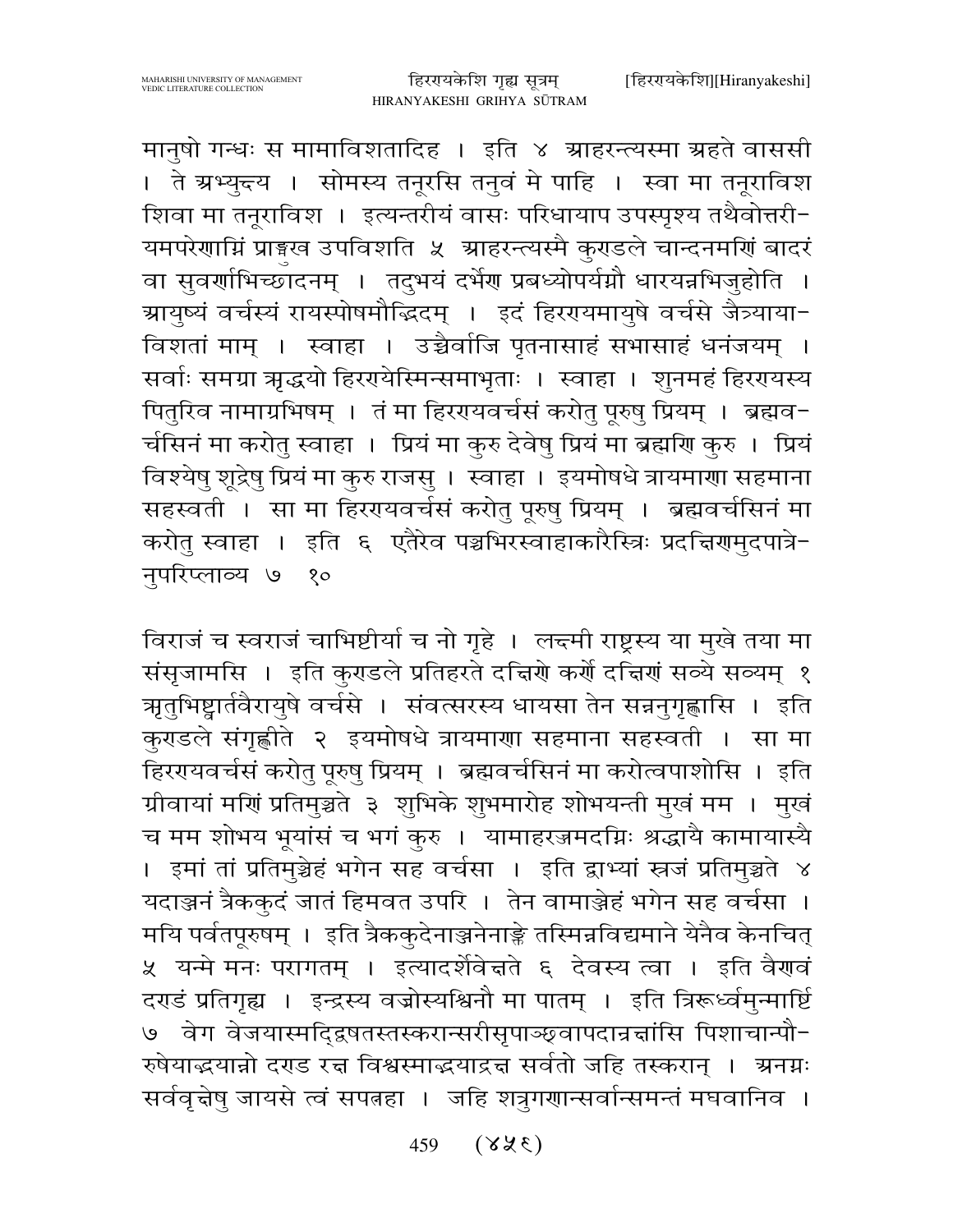इति त्रिः प्रदच्चिर्यामुपर्युपरि शिरः प्रतिहरते ८ प्रतिष्ठे स्थो देवते मा मा संताप्तम् । इत्युपानहावध्यवरोहति ६ प्रजापतेः शरणमसि ब्रह्मणश्छदिः । इति च्छत्त्रं प्रतिगृह्णाति १० यो मे दराडः परापतद्विहायसोधि भूम्याम् । इमं तं पुनराददेयमायुषे च बलाय च । इति दराडं पुनरादत्ते यद्यस्य हस्तात्पतति ११ ११

तृतीयः पटलः

ग्रानयन्त्यस्मै रथमश्वं हस्तिनं वा १ रथंतरमसि वामदेव्यमसि बृहदसि । ग्रङ्कौ न्यङ्कावभितः । इत्येषा

ग्रयं वामश्विना रथो मा दुःखे मा सुखे रिषत् ग्ररिष्टः स्वस्ति गच्छ्तु विविघ्नन्नभिदासतः

इह धृतिरिह विधृतिरिह रम इह रमताम् । इति रथमातिष्ठते यदि रथेन प्रविशति २ अश्वोसि हयोसि मयोसि । इत्येकादशभिरश्वनामभिरश्वं यद्यश्वेन ३ इन्द्रस्य त्वा वज्रेणाभ्युपविशामि वह कालं वह श्रियं माभिवह हस्त्यसि हस्तियशसमसि हस्तिवर्चसमसि हस्तियशसिहस्तिवर्चसी भूयासम् । इति हस्तिनं यदि तेन ४ तद्गच्छति यत्रास्मा ग्रपचितिं करिष्यन्तो भवन्ति ५ संस्रवन्तु दिशो मयि समागच्छन्तु सूनृताः । सर्वे कामा ग्रभियन्तु नः प्रिया ग्रभिस्रवन्तु नः प्रियाः । इति दिश उपतिष्ठते ६ यशोसि यशोहं त्वयि भूयासम् । इति योस्यापचितिं करिष्यन्भवति तमभ्यागच्छन्समीचते ७ ग्र्यथास्मा ग्रावसथं कल्पयित्वा । ग्रर्घः । इति प्राह ८ कुरुत । इति प्रत्याह १ कुर्वन्त्यस्मै त्रिवृतं पाङ्कं वा १० दधि मधु घृतमिति त्रिवृत् ११ दधि मधु घृतमापः सक्तव इति पाङ्कः १२) कंसे दध्यानीय मध्वानयति १३ ह्रसीयस्यानीय कर्षीयसापिधायानूचीनानि पृथगादापयति कूर्चं पाद्यम-र्घ्यमाचमनीयं मधुपर्क इति १४ अन्वङ्ङनुसंवृजिना सोनुपकिंचया वाचैकैकं १५ कूर्चः । इति कूर्चम् १६ तस्मिन्प्राङ्मस्व उपविशति प्राह  $\overline{\phantom{0}}$ राष्ट्रभृदस्याचार्यासन्दी मा त्वद्योषम् । इति १७ ग्रथास्मै । पाद्यम् । इति प्राह १८ तेनास्य शूद्रः शूद्रा वा पादौ प्रज्ञालयति सव्यमग्रे ब्राह्मगस्य दचिरणमितरयोः १६ १२

> $(S\xi o)$ 460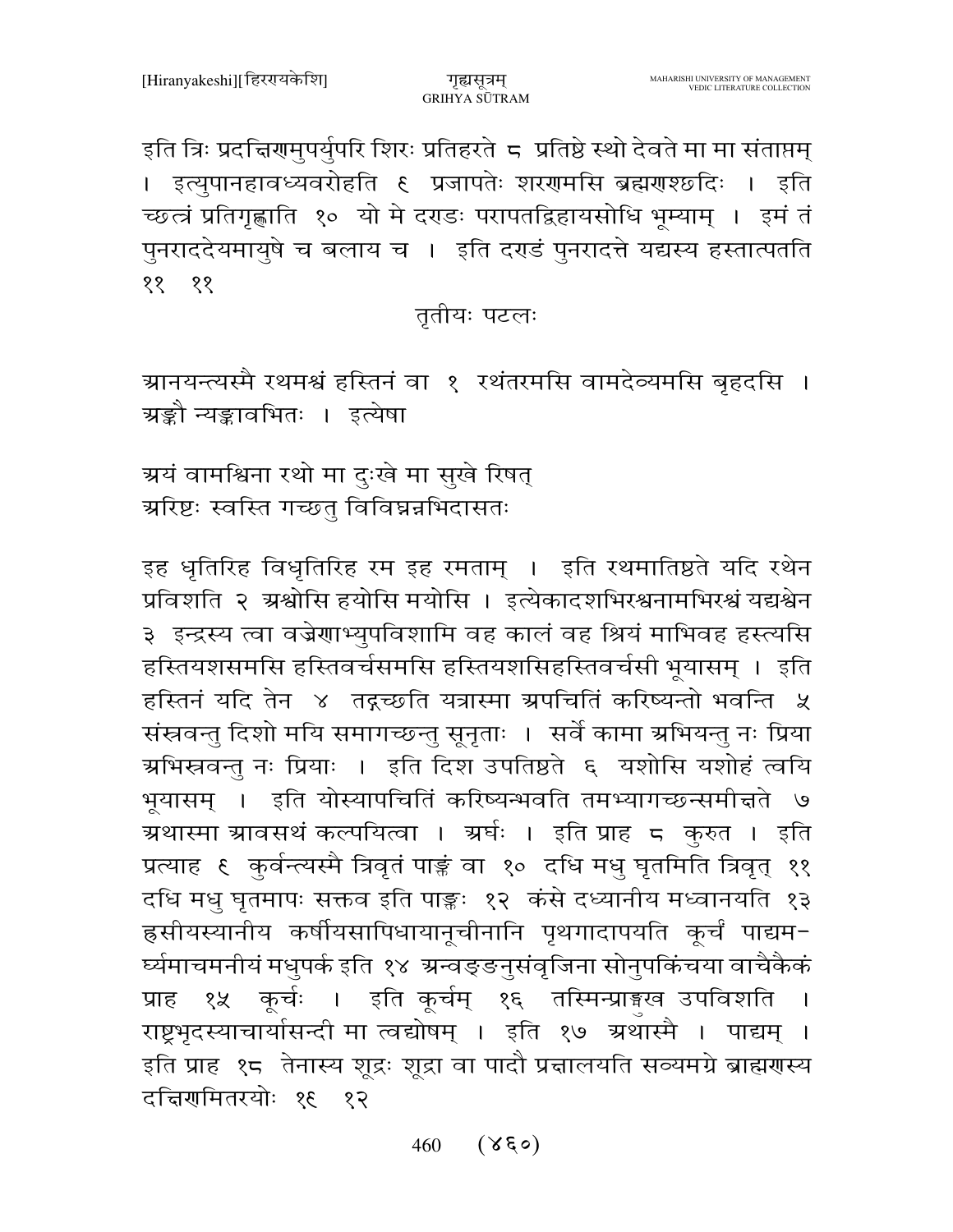विराजो दोहोसि । मयि दोहः पद्यायै विराजः । इति योस्य पादौ प्रत्नालयति तस्य हस्तावभिमृश्यात्मानं प्रत्यभिमृशति । मयि तेज इन्द्रियं वीर्यमायुः कीर्तिर्वचों यशो बलम् । इति १ ग्रथास्मै । ग्रर्घ्यम् । इति प्राह २ तत्प्रतिगृह्णाति । स्रा मागन्यशसा संसृज तेजसा वर्चसा पयसा च । तं मा कुरु प्रियं प्रजानामधिपतिं पशूनाम् । इति ३ समुद्रं वः प्रहिशोम्यचिताः स्वां योनिमपिगच्छत । अच्छिद्रः प्रजया भूयासं मा परासेचि मत्पयः । इति शेषं निनीयमानमनुमन्त्रयते ४ अथास्मै । स्राचमनीयम् । इति प्राह ५ ग्र्मृतोपस्तरगमसि । इत्यप ग्राचामति ६ ग्रथास्मै । मधुपर्कः । इति प्राह ७ तं सावित्रेणोभाभ्यां हस्ताभ्यां प्रतिगृह्य । पृथिव्यास्त्वा नाभौ सादयामीडायाः पदे । इति पृथिव्यां प्रतिष्ठाप्य । यन्मधूनो मधव्यं परममन्नाद्यं रूपम् । तेनाहं मधुनो मधव्येन परमेण रूपेण परमो मधव्योन्नादो भूयासम् । इत्यङ्गष्ठेनोपमध्यमया चाङ्गल्या त्रिः प्रदच्चिणं संयुज्य । तेजसे त्वा श्रियै यशसे बलायान्नाद्याय प्राश्नामि । इति त्रिः प्राश्य योस्य रातिर्भवति तस्मा उच्छिष्टं प्रयच्छति) ८ सर्वं वा प्राश्य । अमृतापिधानमसि । इत्यपं ग्रा-चामति १ अथास्मै । गौः । इति प्राह १० तस्याः कर्मोत्सर्गो वा ११ गौर्धेनुर्भव्या माता रुद्राणां दुहिता वसूनां स्वसादित्यानाममृतस्य नाभिः । प्र <u>णु</u> वोचं चिकितुषे जनाय मा गामनागामदितिं वधिष्ट**। पिबतूदकं तृ**णान्यत्तु । श्रोमुत्सृजत । इत्युत्सर्गे संशास्ति १२ गौरस्यपहतपाप्माप पाप्मानं जहि मम चामुष्य च हतं मे द्विषन्तं हतो मे द्विषन् । कुरुत । इति द्रियमाणायाम् १३ उत्सर्गेन्येन मांसेनान्नं संस्कृत्याथास्मै । भूतम् । इति प्राह १४ तत्सुभूतं विराडन्नं तन्मा न्नायि तन्मेशीय तन्म ऊर्जं धास्तत्सुभूतम् । इत्युत्काथाह । ब्राह्मणान्भोजयत । इति १५ तेष्वस्मै भुक्तवत्स्वनुसंवृजिनमन्नमाहारयति १६ तत्प्रतिगृह्णाति । द्यौस्ते ददातु पृथिवी प्रतिगृह्णातु पृथिवी ते ददातु प्राणः प्रतिगृह्णातु प्रागस्त्वाश्नातु प्रागः पिबतु । इति १७ इन्द्राग्नी मे वर्चः कृगुताम् । इति यावत्कामं प्राश्य योस्य रातिर्भवति तस्मा उच्छिष्टं प्रयच्छति १८ यं कामयेत न विच्छिद्येतेति । यस्मिन्भूतं च भव्यं च सर्वे लोका इह श्रिताः । तेन त्वाहं प्रतिगृह्णामि त्वामहं ब्रह्मणा त्वा मह्यं प्रतिगृह्णाम्यसौ । इत्याचम्य  $58$   $38$ 

भुक्तवतो दचिणं हस्तं गृह्णीयात् १ यममात्यमन्तेवासिनं प्रेष्यं वा कामयेत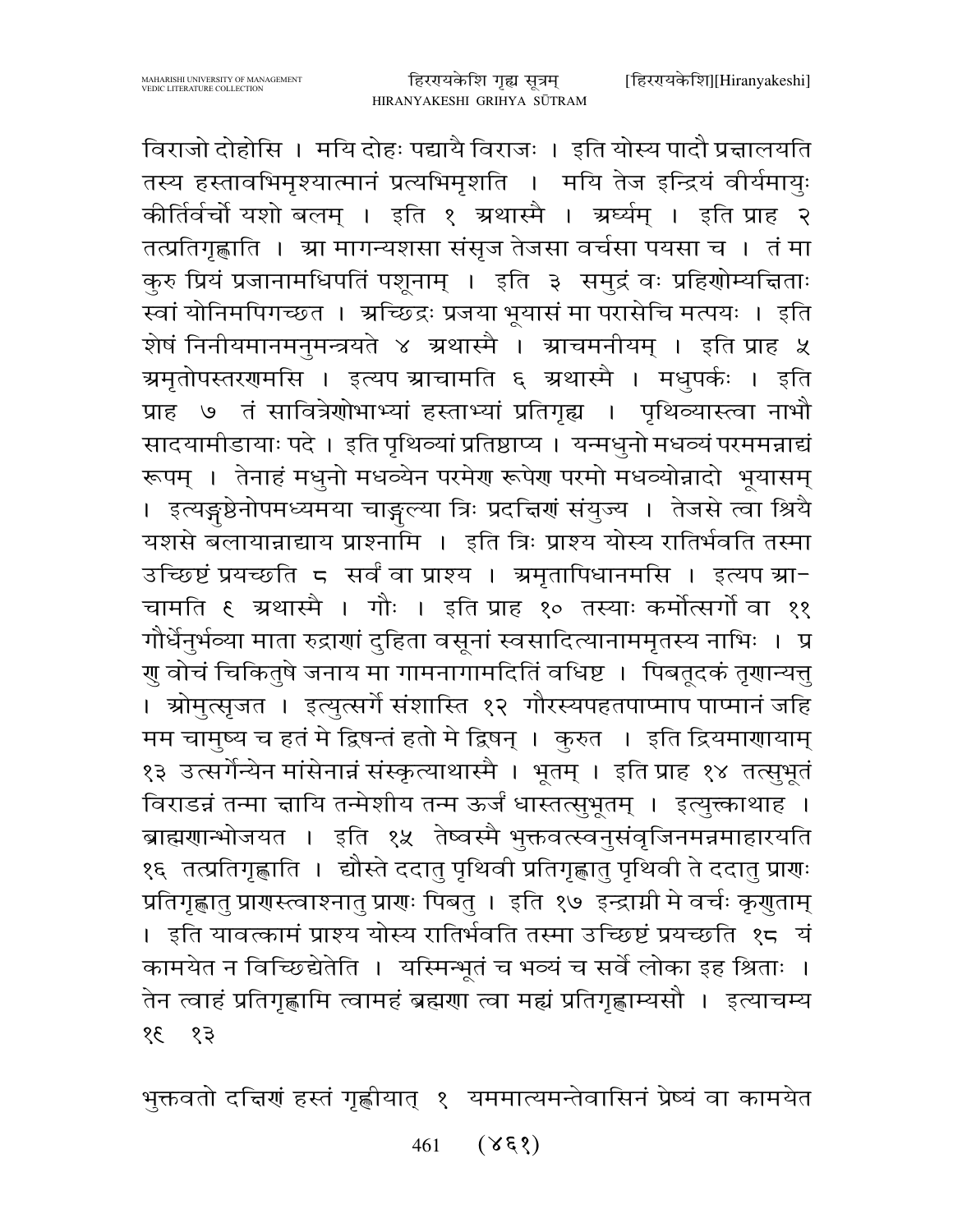ध्रुवो मेनपायी स्यादिति स पूर्वाह्रे स्नातः प्रयतवस्त्रोहःचान्तो ब्राह्मणसंभाषो निशायां तस्यावसथं गत्वा जीवशृङ्गे प्रस्नाव्य त्रिः प्रदत्तिरामावसथं परिषिञ्चन्परिक्रामेत् । परि त्वा गिरेरिह परि भ्रातुः परि ष्वसु । परि सर्वेभ्यो ज्ञातिभ्यः परिषीदः क्लेष्यसि । शश्वत्परिकुपिलेन संक्रामेणाविच्छिदा । ऊलेन परिमीढोसि परिमीढोस्यूलेन । इति २ अनिगुप्ते जीवशृङ्गं निदधाति ३ यस्मा ग्रमात्या ग्रन्तेवासिनः प्रेष्या वोद्गवेयुस्तान्परिक्रोशेत् । ग्रनुपौ-ह्नदनुपह्नयेन्निवर्तो यो न्यवीवृधः । ऐन्द्रो वः परिक्रोशः परिक्रोशतु सर्वदा । यदिति मामतिमन्यध्वं मायादेवा ग्रवतरन् । इन्द्रः पाशेन वः सिक्त्वा मह्यं पुनरुदाजतु । इति ४ सोथ स्वागारं प्रविश्य सैधकीं समिधमाधाय । ग्र वर्तन वर्तय । इत्याकर्षणेन जुहोति ५ अथातो दारगुप्तिम् ६ स्थूरा दृढा जारी चूर्णानि कारयित्वा सुप्तायै योनिमुपवपेत् । इन्द्राययास्य शेफमलीकम-न्येभ्यः पुरुषेभ्योन्यत्र मत् । इति ७ ग्रथातः परायसिद्धिः ८ परायस्यापादाय जुहोति ६ १४

यद्वो देवाः प्रपणं चराम देवा धनेन धनमिच्छमानाः । तस्मिन्सोमो रुचमा-दधात्वमिरिन्द्रो बृहस्पतिरीशानश्च । स्वाहा । इति १ ग्रथातः क्रोधविनयनम् २) या त एषा रराटचा तनूर्मन्योर्मृद्धस्य नाशिनी तां देवा ब्रह्मचारिणो विनयन्तु सुमेधसः । यत्त एतन्मुखे मतं रराटमुदिव विध्यसि । ग्रव द्यामिव धन्विनो .<br>हृदो मन्युं तनोमि ते । ग्रहद्यौश्च पृथिवी च विधे क्रोधं नयामसि । गर्भमश्वतर्या इव । इति क्रुद्धमभिमन्त्रयते ३ ग्रथातः संवादाभिजयनम् ४ निशायाम-न्तरागारेग्निमुपसमाधाय व्याहृतिपर्यन्तं कृत्वा करौराज्यमिश्रैर्जुहोति । अ्व-जिह्न निजिह्निकाव त्वा हविषा यजे । यथाहमुत्तरो वदाम्यधरो वदसौ वदा । स्वाहा । इति ५ अथैनं संनिधावभिजपति । स्रा ते वाचमास्याददे मनस्यां हृदयादधि । अङ्गादङ्गात्ते वाचमाददे यत्र यत्र निहिता वाक्तां त ग्राददे । रुद्र नीलशिखराड वीर कर्मणि कर्मणि । इमं मे प्रतिसंवादिनं वृत्तमिवाशनिना जहि । अधो वदाधरो वदाधस्ताद्भूम्या वद । अधोप्रतिरिव कूटेन निजस्य निहितो मया । तत्सत्यं यदहं ब्रवीम्यधरो मत्पद्यस्वासौ । इति ६ हिररायबाहुः सुभगा जितान्त्यलंकृता मध्ये । देवानामासीनार्थं मह्यमवोचत्स्वाहा । इति सभामालभ्य जपति ७ मम परे ममापरे ममेयं पृथिवी मही । ममाग्निश्चेन्द्रश्च दिव्यमर्थमसाधयन्निव । इति परिषदमभिवी-

> 462  $(S\xi)$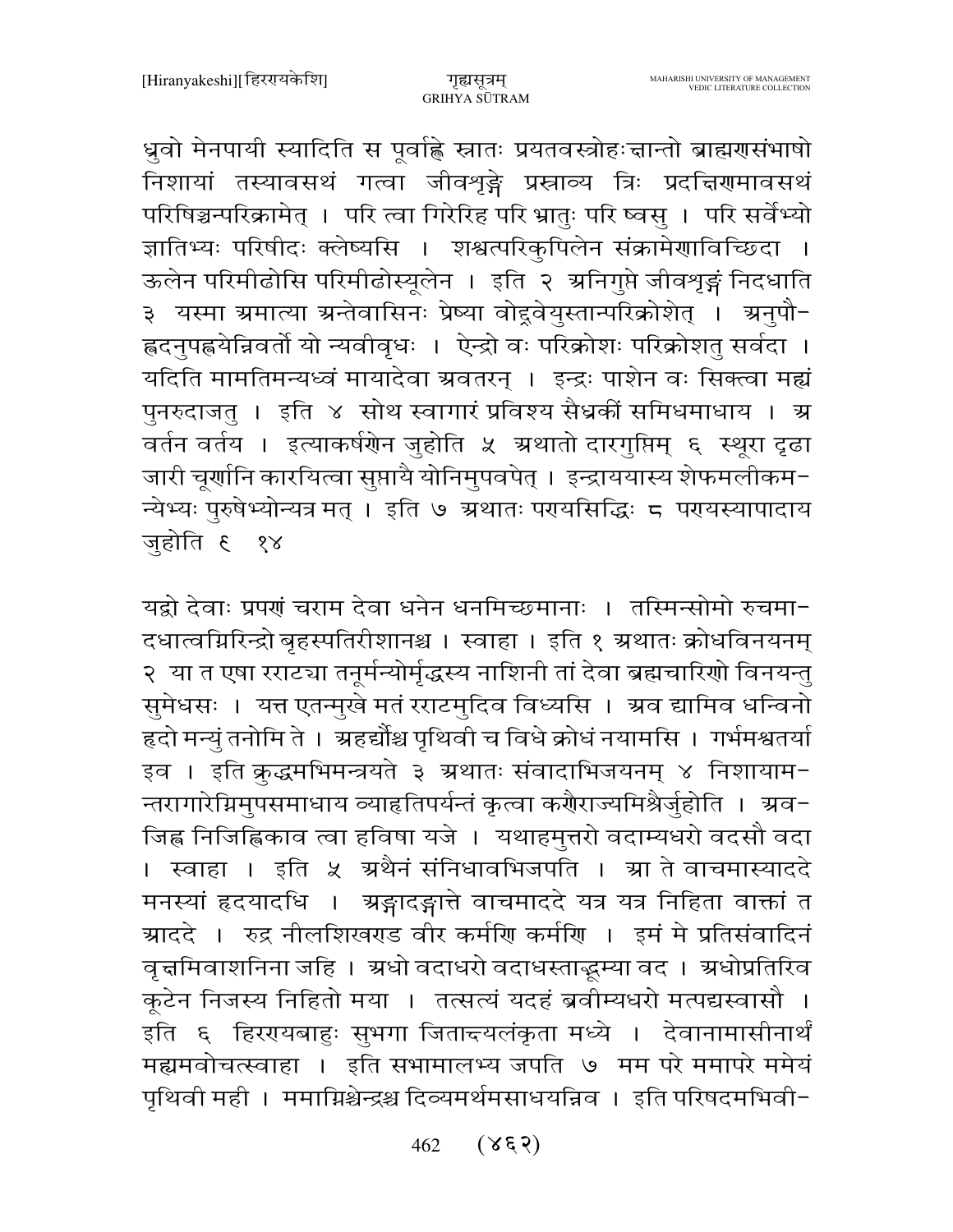न्नतेभ्येव जपति <del>८</del> १५

## चतुर्थः पटलः

दर्शे चन्द्रमसं दृष्ट्वाप ग्राचम्यापो धारयमार्गः । ग्रा प्यायस्व । सं ते । नवो नवो भवति जायमानः । यमादित्या ग्रंशुमाप्याययन्ति  $\Box$ इति चतसृभिरुपतिष्ठते १ मयि दच्चक्रतू । इति जञ्जभ्यमानो जपति २ सिगसि नसि वज्रो नमस्ते ग्रस्तु मा मा हिंसीः । इति सिचाधिचिप्तो जपति ३ तस्य तन्तुमाच्छिद्य मुखवातेन प्रध्वंसयेत् ४ ये पद्मिणः पतयन्ति बिभ्यतो निर्म्भतेः सह । ते मा शिवेन शग्मेन तेजसोन्दन्तु वर्चसा । इति वयसाधिचिप्तो जपति तदन्येन हस्तात्प्रमृज्याद्धिः प्रज्ञालयीत ५ दिवो नु मा बृहतो ग्रन्तरिज्ञादपां स्तोको ग्रभ्यपतच्छिवाय । समिन्द्रियेण मनसाहमागां ब्रह्मणा गुप्तः सुकृता कृतेन । इति जपेद्यद्येनमविज्ञातोपां स्तोकोभिच्छादयेत् ६ यदि वृत्ताग्रादभ्यपतत्फलं यद्वान्तरित्तात्तदु वायुरेव । यत्रा वृत्तस्तनुवै यत्र वास ग्रापो बाधन्तां निर्ऋतिं पराचैः । इति जपेद्यद्येनमविज्ञातं फलमभिपतेत् ७ नमः पथिषदे वातेषवे रुद्राय नमो रुद्राय पथिषदे । इति चतुष्पथमवक्रम्य जपति ८ नमः पशुषदे वातेषवे रुद्राय नमो रुद्राय पशुषदे । इति शक्रद्धतौ ६ नमः सर्पसदे वातेषवे रुद्राय नमो रुद्राय सर्पसदे । इति सर्पसृप्ते १० नमोन्तरिज्ञसदे वातेषवे रुद्राय नमो रुद्रायान्तरिज्ञसदे । इति जपेद्यद्येनं संवर्तवात म्रागच्छेत् ११ नमोप्सुषदे वातेषवे रुद्राय नमो रुद्रायाप्सुषदे । इति नदीमुदन्वतीमवगाह्य जपति १२ नमस्तत्सदे वातेषवे रुद्राय नमो रुद्राय तत्सदे । इति चित्रं देशं देवयजनं वनस्पतिं वाक्रम्य जपति १३ सूर्याभ्युदि-तोहनि नाश्नीयाद्वाग्यतोहस्तिष्ठेत् १४ सूर्याभिनिमुक्तो रात्रावेवम् १५ न यूपमुपस्पृशेत् । यद्युपस्पृशेद्दुरिष्टं यज्ञस्य प्रतिमुञ्चीत । यद्येकमुपस्पृशेत् । एष ते वायो । इति ब्रूयाद्यदि द्वौ । एतौ ते वायू । इति यदि बहून् । एते ते वायवः । इति १६ अनिहूतं परिहूतं परिष्टतं शकुनै रुदितं च यत् । मृगस्य शृतमद्त्याया तद्द्रिषद्यो भयामसि । इत्यध्वानमभिप्रव्रजञ्जपति १७ उद्गातेव शकुने साम गायसि ब्रह्मपुत्र इव सवनेषु शंससि । स्वस्ति नः शकुने ग्रस्तु शिवो नः सुमना भव । इत्यनभिप्रेतं शकुनं प्रतिजपति १८ यदेतद्भूतान्यन्वाविश्य दैवीं वाचं वदसि । द्विषतो नः परावद तान्मृत्यो मृत्यवे नय । इत्येकमृकम् १९ अथास्मा उभयत स्रादीप्तमुल्मुकं तां दिशं

> $(S\xi)$ 463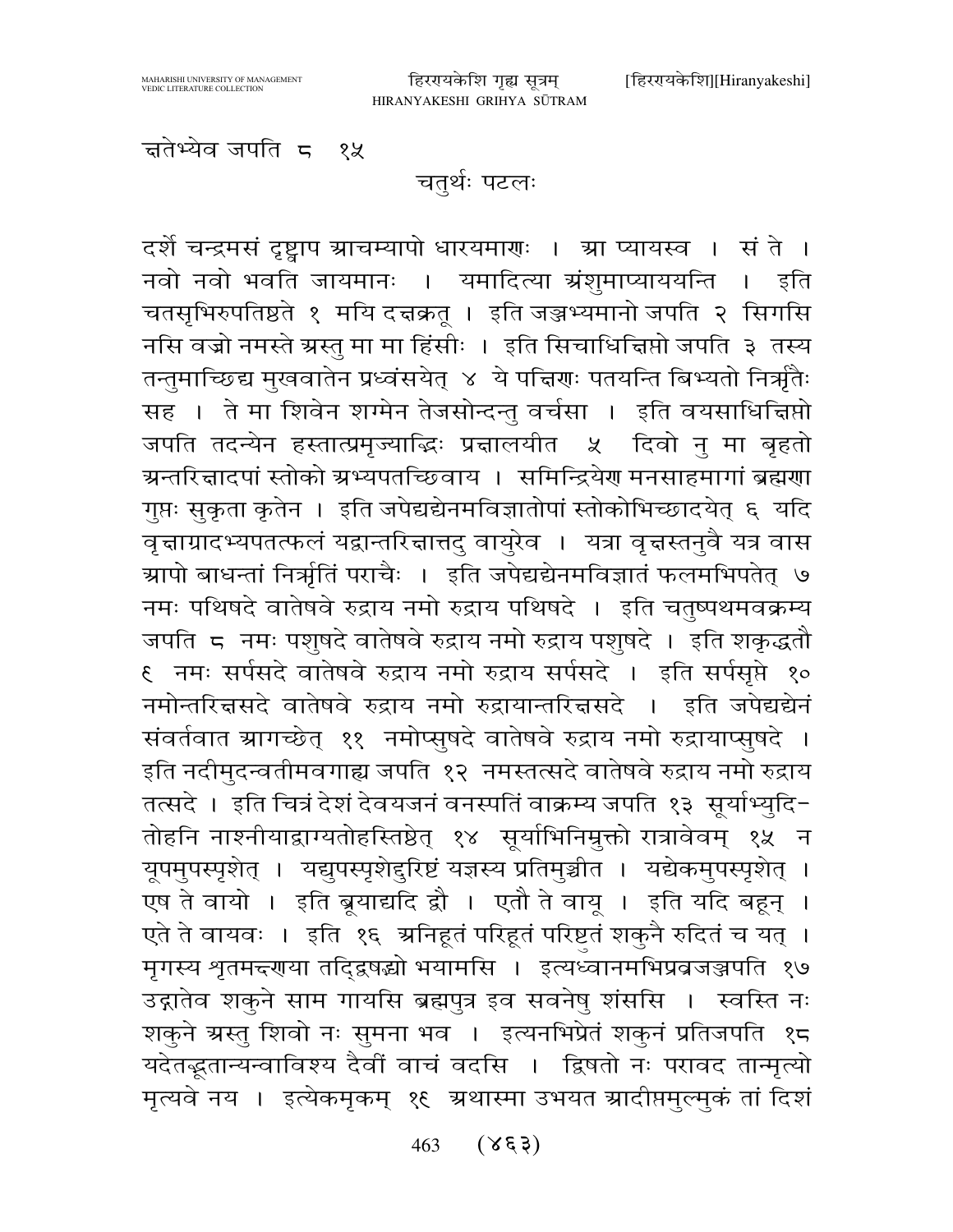प्रति निरस्यति । अग्ने अग्निना संवदस्व मृत्यो मृत्युना संवदस्व । इत्यप उपस्पृश्य २० अथैनमुपतिष्ठते । विभूरसि प्रवाहणः । इत्येतेनानुवाकेन २१ १६

यदीषितो यदि वा स्वकामी भयेडको वदति वाचमेताम् । तामिन्द्राग्नी ब्रह्मणा संविदानौ शिवामस्मभ्यं कृगुतं गृहेषु । इति सलावृकीम् १ प्रसार्य सक्थ्यौ पतसि सव्यमचि निपेपि च । मेह कस्य चनाममत् । इति शकुनिम् २ हिरन्यपद्मः शकुनिर्देवानां वसतिंगमः । ग्रामं प्रदद्मिणं कृत्वा स्वस्ति नो वद कौशिक । इति पिङ्गलाम् ३ पुनर्मामैत्विन्द्रियं पुनरायुः पुनर्भगः । पुनर्ब्राह्मणमैतु मा पुनर्द्रविर्णमैतु मा । इति अथैते धिष्णियासो अग्नयो यथास्थानं कल्पन्तामिहैव । स्वाहा । पुनर्म ग्रात्मा पुनरायुरागात्पुनः प्राणः पुनराकूतमागात् । वैश्वानरो रश्मिभिर्वावृधानोन्तस्तिष्ठतु मे मनोमृतस्य केतुः । स्वाहा । यदन्नमद्यते सायं न तत्प्रातरवति चुधः । सर्वं तदस्मान्मा हिंसीन्न हि तद्दिवा ददृशे दिवः । स्वाहा । इत्यनभिप्रेतं स्वप्नं दृष्ट्ना तिलै-राज्यमिश्रैर्जुहोति ४ अथैतान्यद्धतप्रायश्चित्तानि भवन्ति । कुप्त्वा कपोत उपाविचत् । मध्वागार उपाविचत् । गौर्गामधैषीत् । स्थूणा व्यरौचीत् । वर्ल्मीक उदैन्नीदित्येवरूपाणि ५ स पूर्वाह्ले स्नातः प्रयतवस्त्रोहःन्नान्तो ब्राह्मणसंभाषोन्तरागारेग्निमुपसमाधाय व्याहृतिपर्यन्तं कृत्वा जुहोति । इमं मे वरुण । तत्त्वा यामि । त्वं नो ग्रग्ने । स त्वं नो ग्रग्ने । त्वमग्ने ग्रयासि । प्रजापते । यदस्य कर्मणोत्यरीरिचम् । इति च । अत्रैके जयाभ्याताना-न्राष्ट्रभूत इत्युपजुह्वति यथा पुरस्तात् । ब्राह्मणानन्नेन परिविष्य पुरायाहं स्व− स्त्ययनमृद्धिमिति वाचयित्वा ६ १७

इन्द्राग्नी वः प्रस्थापयतामश्विनावभिरच्चताम् । बृहस्पतिर्वो गोपालः पूषा वः पुनरुदाजतु । इति गाः प्रतिष्ठमाना ग्रनुमन्त्रयते । पूषा गा ग्रन्वेतु नः । इति च १ इमा या गाव स्रागमन्नय<del>द्</del>मा बहुसूवरीः । नद्य इव स्नवन्तु समुद्र इव निषिञ्चन्तु । इति गा ग्रायतीः प्रतीत्तते २ संस्था स्थ संस्था वो भूयास्थाच्युता स्थ मा मा च्योढ्वं माहं भवतीभ्यश्चौषीः । इति संस्थिताः ३ ऊर्जा वः पश्याम्यूर्जा मा पश्यत । इति गोष्ठगताः । सहस्रपोषं वः पुष्यासम् । इति च ४ ग्रतो गवां मध्येग्निमुपसमाधाय व्याहृतिपर्यन्तं कृत्वा

> $(S \xi X)$ 464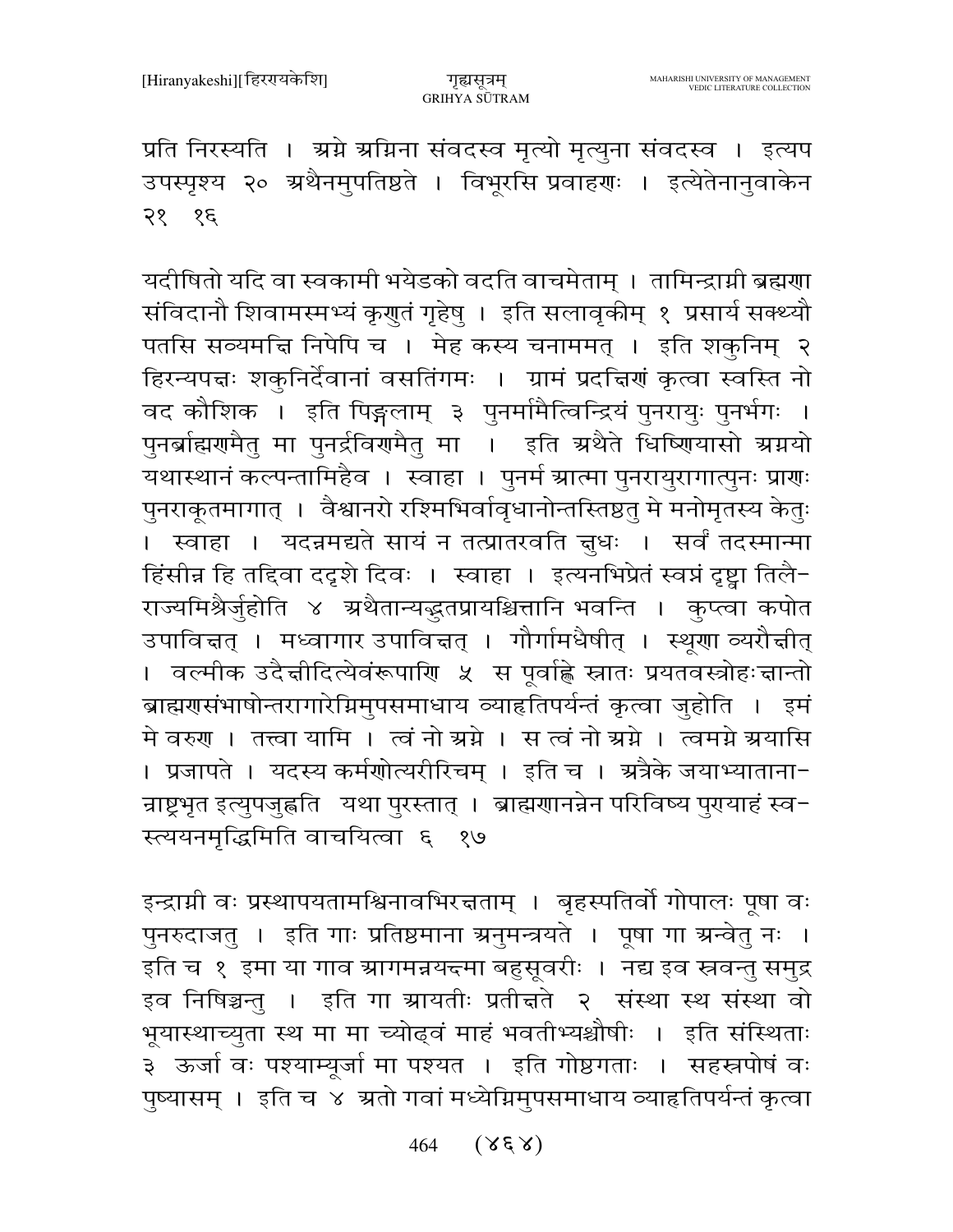पयसा जुहोति । उद्दीप्यस्व जातवेदोपघ्रन्निर्भृतिं मम । पशूंश्च मह्यमावह जीवनं च दिशो दिश । स्वाहा । मा नो हिंसीजातवेदो गामश्वं पुरुषं जगत् । अबिभ्रदग्न ग्रागहि श्रिया मा परिपातय । स्वाहा । अपामिदं न्ययनम् । नमस्ते हरसे शोचिषे । इति च ५ इमं मे वरुग । तत्त्वा यामि । त्वं नो अग्ने । स त्वं नो अग्ने । त्वमग्ने अयासि । प्रजापते । यदस्य कर्मणोत्यरीरिचम् । इति च । स्रत्रैके जयाभ्यातानान्राष्ट्रभूत इत्युपजुह्वति यथा पुरस्तात् ६ १८

#### पञ्चमः पटलः

समावृत्त स्राचार्यकुलान्मातापितरौ बिभृयात् १ ताभ्यामनुज्ञातो भार्यामुपय-च्छेत्सजातां नग्निकां ब्रह्मचारिणीमसगोत्राम् २ अहः पञ्चसु कालेषु प्रातः संगवे मध्यंदिनेपराह्णे सायं वैतेषु यत्कारी स्यात्पुरायाह एव कुरुते ३ अग्निमुपसमाधाय परिधानान्तं कृत्वा वधूमानीयमानां समीत्तते । सुमङ्ग-लीरियं वधूरिमां समेत पश्यत । सौभाग्यमस्यै दत्त्वायाथास्तं विपरेतन । इति ४ दच्चिणतः पतिं भार्योपविशति ५ स्राचान्तसमन्वारब्धायां परिषिञ्चति यथा पुरस्तात् ६ व्याहृतिपर्यन्तं कृत्वा जुहोति । अग्निरैतु प्रथमो देवतानां सौऽस्यै प्रजां मुञ्चतु मृत्युपाशात् । तदयं राजा वरुणोनुमन्यतां पथेयं स्त्री पौ-त्रमघं न रोदात् । स्वाहा । इमामग्निस्त्रायतां गार्हपत्यः प्रजामस्यै नयतु दीर्घमायुः । अ्रशून्योपस्था जीवतामस्तु माता पौत्रमानन्दमभिप्रबुध्यतामियम् । स्वाहा । मा ते गृहे निशि घोष उन्थादन्यत्र त्वद्गदत्यः संविशन्तु । मा त्वं विकेश्युर ग्राविधिष्ठा जीवपत्नी पतिलोके विराज प्रजां पश्यन्ती सुमनस्यमानाम् । स्वाहा । द्यौस्ते पृष्ठं रच्ततु वायुरूरू ग्रश्चिनौ च स्तनं धयतस्ते पुत्रान्सविताभिरचतु । स्रा वाससः परिधानाद्ब्रहस्पतिर्विश्वे देवा ञ्चभिरत्तन्तु पश्चात् । स्वाहा । त्र्प्रजस्तां पौत्रमृत्युं पाप्मानमुत वाघम् । शीर्ष्णः स्त्रजमिवोन्मुच्य द्विषद्धः प्रतिमुञ्चामि पापम् । स्वाहा । देवकृतं ब्राह्मणं कल्पमानं तेन हन्मि योनिषदः पिशाचान् । क्रव्यादो मृत्यून-धरान्पादयामि दीर्घमायुस्तव जीवन्तु पुत्राः । स्वाहा । इति ७ इमं मे वरुण । तत्त्वा यामि । त्वं नो ग्रग्ने । स त्वं नो ग्रग्ने । त्वमग्ने ग्रयासि । प्रजापते । इति हुत्वाश्मानमास्थापयति । स्रातिष्ठेममश्मानमश्मेव त्वं स्थिरा भव । प्रमृणीहि दुरस्यून्सहस्व पृतनायतः । इति ८ अपरेणाग्निं

> 465  $(S \xi \chi)$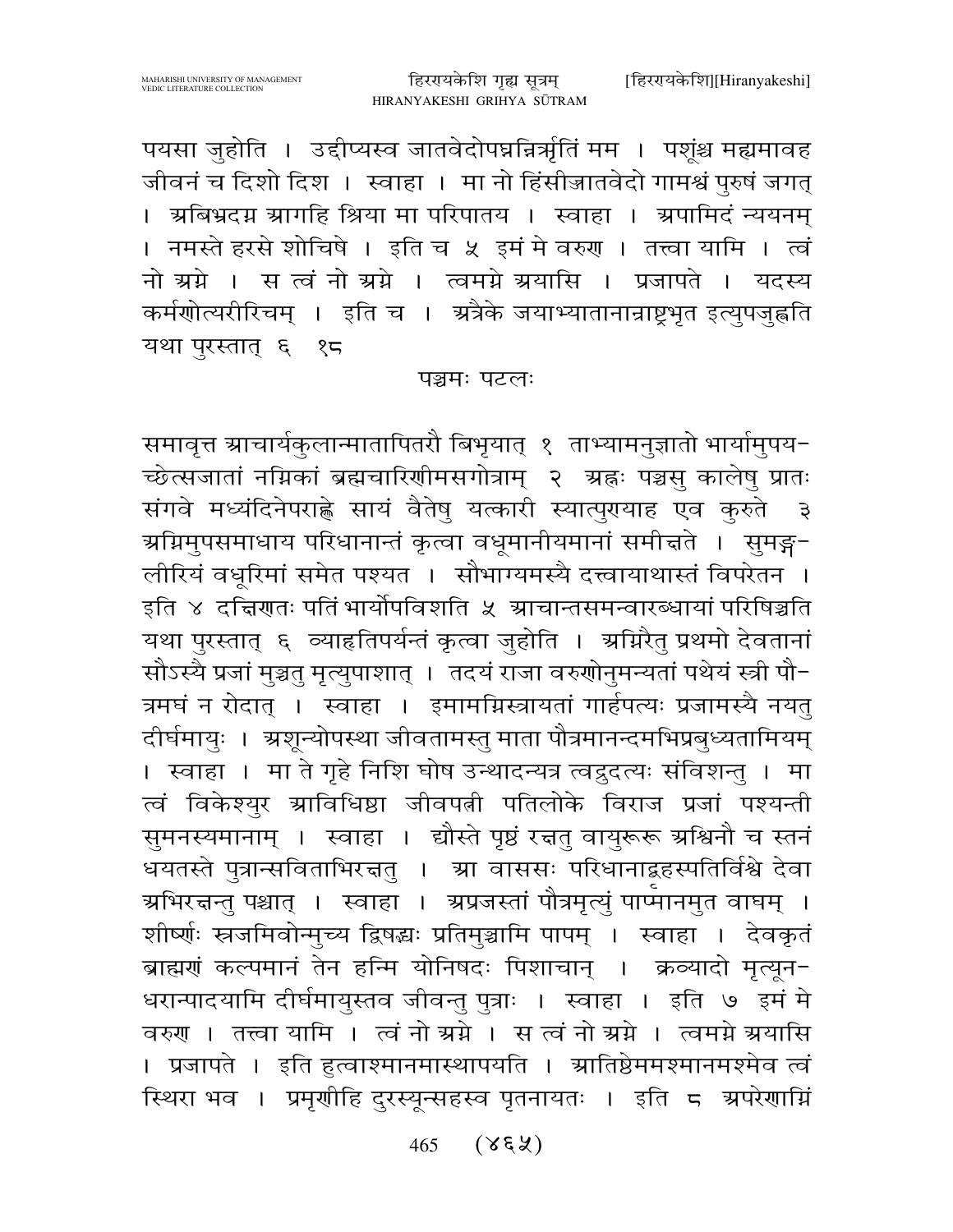$(\lambda \xi \xi)$ 466

ग्रमूहमस्मि सा त्वं द्यौरहं पृथिवी त्वं सामाहमृक्त्वं तावेहि संभावाव सह .<br>रेतो दधावहै पुंसे पुत्राय वेत्तवै रायस्पोषाय सुप्रजास्त्वाय सुवीर्याय ॥ इमां त्वमिन्द्र मीढ्वः सुपुत्रां सुभगां कुरु । दशास्यां पुत्रानाधेहि पतिमेकादशं कुरु । इति २ तां यथायतनमुपवेश्याथास्या ग्रञ्जलावाज्येनोपस्तीर्य लाजा-न्द्रिरावपति । इमाँल्लाजानावपामि समृद्धिकरणान्मम । तुभ्यं च संवननं तदग्निरनुमन्यतामयम् । इति ३ अभिघार्य । इयं नार्युपब्रूतेग्नौ लाजानावप-

सोमोददाद्गस्धर्वाय गन्धर्वोग्नयेददात् पशृंश्च मह्यं पुत्रांश्चाग्निर्ददात्यथो त्वाम्

सोमः प्रथमो विविदे गन्धर्वो विविद उत्तरः तृतीयो ग्रम्रिष्टे पतिस्तुरीयोहं मनुष्यजाः

तां नः पूषञ्छिवतमामेरयस्व यस्यां बीजं मनुष्या वपन्ति या न ऊरू उशती विस्त्रयातै यस्यामुशन्तः प्रहरेम शेपम्

तामग्रेण दत्तिरणमंसं प्रतीचीमभ्यावृत्याभिमन्त्रयते ग्रघोरचत्तूरपतिघ्नचेधि शिवा पशुभ्यः सुमनाः सुवर्चाः जीवसूर्वीरसूः स्योना शं न एधि द्विपदे शं चतुष्पदे

गृह्णामि ते सुप्रजास्त्वाय हस्तं मया पत्या जरदष्टिर्यथासत् भगो ग्रर्यमा सविता पुरंधिर्मह्यं त्वादुर्गार्हपत्याय देवाः । इति १

सरस्वति प्रेदमिव सुभगे वाजिनीवति तां त्वा विश्वस्य भूतस्य प्रजायामस्यग्रतः

प्राइखः प्रत्यइख्या हस्तं गृह्णीयात्प्रत्यइखः प्राइख्या वा । यदि कामयेत पुंसो जनयेयमित्यङ्गुष्ठं गृह्णीयात् । यादि कामयेत स्त्रीरित्यङ्गलीः । यदि कामयेतोभयं जनयेयमित्यभीव लोमान्यङ्गष्ठं सहाङ्गलिभिर्गृह्णीयात् ।

द्रयान्दर्भान्पूर्वापरानुदगग्रान्संस्तीर्य तेषु पूर्वापराववतिष्ठेते ६ १६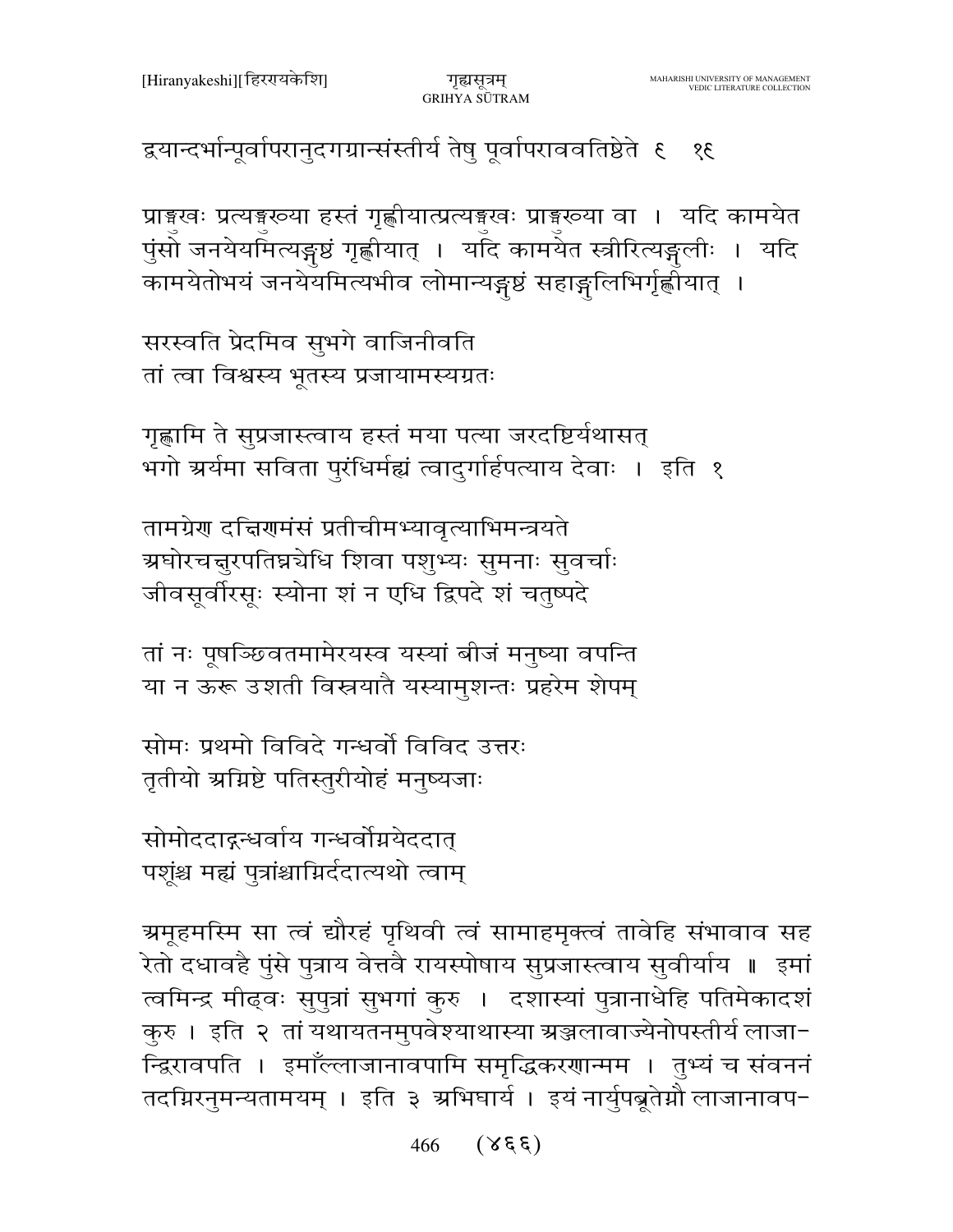न्ती । दीर्घायुरस्तु मे पतिरेधन्तां ज्ञातयो मम । स्वाहा । इति तस्या ग्रञ्जलिना जुहोति ४ उदायुषा । इत्युत्थाप्य । विश्वा उत त्वया वयं धारा उदन्या इव अतिगाहेमहि द्विषः । इति प्रदत्तिरामग्निं परिक्रम्य तथैव लाजानावपति ५ द्वितीयं परिक्रम्य तथैव लाजानावपति ६ तृतीयं परिक्रम्य सौविष्टकृतीं जुहोति ७ अत्रैके जयाभ्यातानान्राष्ट्रभूत इत्युपजुह्वति यथा पुरस्तात् ८ तामपरेणाग्निं प्राचीमुदीचीं वा विष्णुक्रमान्क्रामयति ६ अथैनां संशास्ति । दच्चिर्णेन प्रक्रम्य सव्येनानुप्रक्राम मा सव्येन दच्चिणमतिक्रामीः । इति १० २०

एकमिषे विष्णुस्त्वान्वेतु । द्वे ऊर्जे विष्णुस्त्वान्वेतु । त्रीणि व्रताय विष्णुस्त्वान्वेतु । चत्वारि मायोभवाय विष्णुस्त्वान्वेतु । पञ्च पशुभ्यो विष्णुस्त्वान्वेतु । षड्रायस्पोषाय विष्णुस्त्वान्वेतु । सप्त सप्तभ्यो होत्राभ्यो विष्णुस्त्वान्वेतु । इति १ सप्तमं पदमवस्थाप्य जपति । सखायौ सप्तपदावभूव सरूयं ते गमेयं सरूयात्ते मा योषं सरूयान्मे मा योष्ठाः इति २ ग्रथास्या दत्तिरोन पादेन दत्तिरां पादमवक्रम्य दत्तिरोन हस्तेन दत्ति-गुमंसमुपर्युपर्यन्ववमृश्य हृदयदेशमभिमृशति यथा पुरस्तात् ३ प्रागानां ग्रन्थिरसि स मा विस्त्रसः । इति नाभिदेशम् ४ तामपरेणाग्निं प्राचीमुपवेश्य पुरस्तात्प्रत्यङ्तिष्ठन्नद्धिः प्रोत्तति । स्रापो हि ष्ठा मयोभुवः । इति तिसृभिः । हिररयवर्णाः शुचयः पावकाः । इति चतसृभिः । पवमानः सुवर्जनः । इति चैतेनानुवाकेन *५ भ्र*त्र बीजान्यधिश्रयन्ति ६ २१

षष्ठः पटलः

तां ततः प्रवाहयन्ति प्र वा हारयन्ति १ समोप्यैतमग्निमनुहरन्ति २ नित्यो धार्यः ३ अनुगतो मन्थ्यः श्रोत्रियागाराद्वाहार्यः ४ उपवासश्चानुगते भार्यायाः पत्युर्वा ५ ग्रागारं प्राप्याथैनां संशास्ति । दचिरणं पादमग्रेतिहर देहलिं माधिष्ठाः । इति ६ पूर्वार्धे शालायां न्युप्योपसमादधाति ७ अपरेणाग्निं लोहितमानडहं चर्म प्राचीनग्रीवमुत्तरलोमास्तृणाति ८ तस्मिन्प्राङ्गुखावुदङ्खौ वोपविशतः । पश्चात्पतिं भार्योपविशति । इह गावो निषीदन्त्विहाश्वा इह पूरुषाः । इहो सहस्रदचिर्णापि पूषा निषीदतु । इति ६ वाचंनियमावासाते ग्रा नचत्राणामुदयात् १० उदितेषु नचत्रेषु प्राचीमुदीचीं वा दिशमुपनिष्क्रम्य

> $(880)$ 467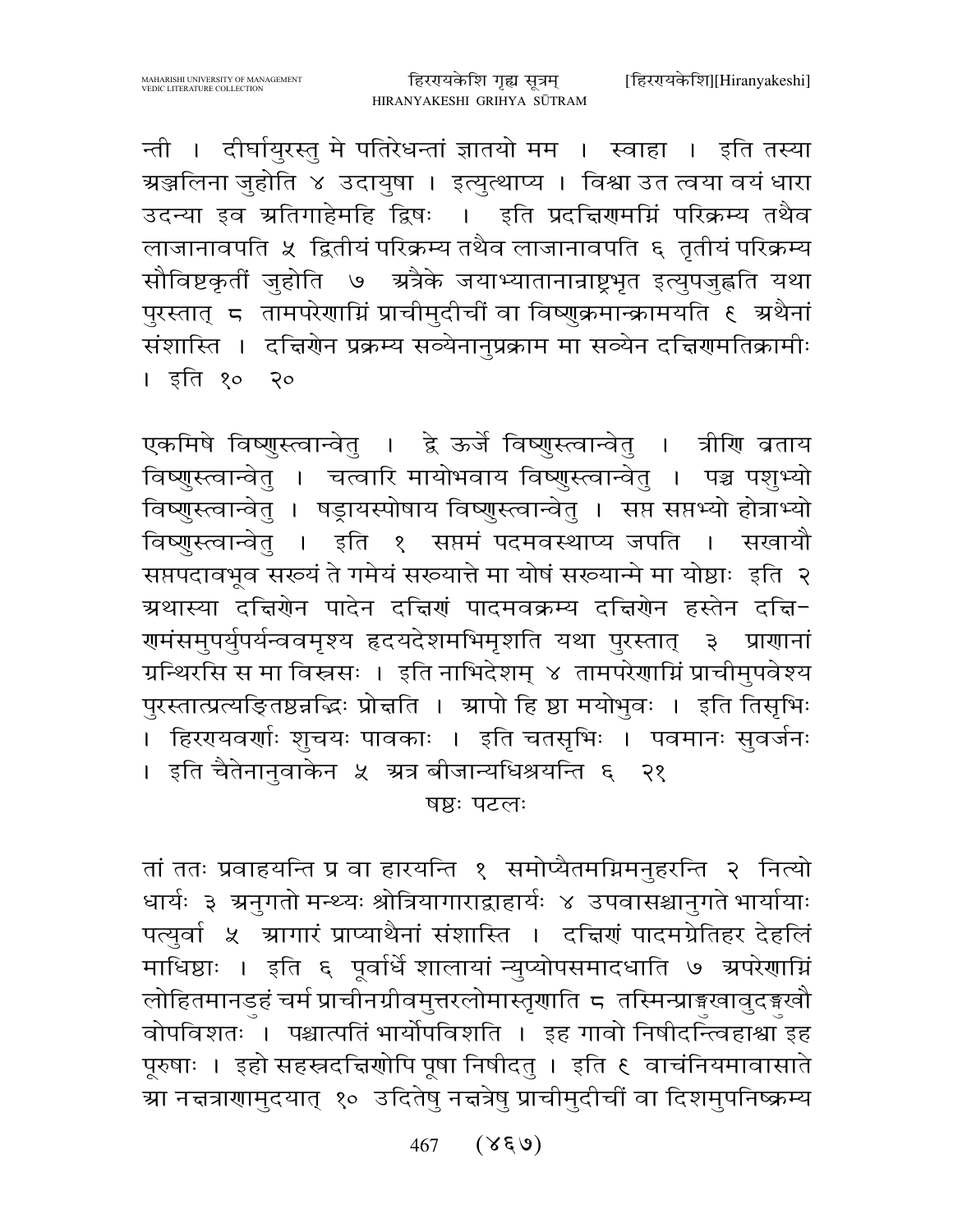। देवीः षडर्वीः । इति दिश उपतिष्ठते ११ मा हास्महि प्रजया । इति नद्मत्राणि १२ मा रधाम द्विषते सोम राजन् । इति चन्द्रमसम् १३ सप्तर्षयः प्रथमां कृत्तिकानामरुन्धर्ती ये ध्रुवतां ह निन्युः । षट्कृत्तिकामुरूययोगं वह-न्तीयमस्माकं भ्राजत्वष्टमी । इति सप्तर्षीनुपस्थाय ध्रुवमुपतिष्ठते । ध्रुव-चितिर्ध्रवयोर्निधुवमसि धुवत स्थितम् । त्वं नचन्राणां मेथ्यसि स मा पाहि पृतन्यतः । नमो ब्रह्मणे ध्रुवायाच्युतायास्तु नमो ब्रह्मणः पुत्राय प्रजापतये नमो ब्रह्मणः पुत्रेभ्यो देवेभ्यस्त्रयस्त्रिंशेभ्यो नमो ब्रह्मणः पुत्रपौत्रेभ्योङ्गिरोभ्यः यस्त्वा धुवमच्युतं सपुत्रं सपौत्रं ब्रह्म वेद ध्रुवा ग्रस्मिन्पुत्राः पौत्रा भवन्ति । प्रेष्यान्तेवासिनो वसनं कम्बलानि कंसं हिरएयं स्त्रियो राजानोन्नमभयमायुः कीर्तिर्वची यशो बलं ब्रह्मवर्चसमन्नाद्यमित्येतानि मयि सर्वाणि ध्रुवारयच्यु-तानि सन्तु १४ २२

धुवं त्वा ब्रह्म वेद धुवोहमस्मिँल्लोकेस्मिंश्च जनपदे भूयासम । अच्युतं त्वा ब्रह्म वेद माहमस्माल्लोकादस्माच्च जनपदाच्चचोषि द्विषन्मे भ्रातृव्योस्मा-ल्लोकादस्माञ्च जनपदाच्चचवताम् । अचेष्टं त्वा ब्रह्म वेद माहमस्माल्लो-कादस्माञ्च जनपदाञ्चेष्टिषि द्विषन्मे भ्रातृव्योस्माल्लोकादस्माञ्च जनपदा-ञ्चेष्टताम् । अ्ञव्यथमानं त्वा ब्रह्म वेद माहमस्माल्लोकादस्माच्च जनपदा− द्वर्घाथषि द्विषन्मे भ्रातृव्योस्माल्लोकादस्माच्च जनपदाद्व्यथताम् । नभ्यं त्वा सर्वस्य वेद नभ्यमहमस्य जनपदस्य भूयासम् । मध्यं त्वा सर्वस्य वेद मध्यमहमस्य जनपदस्य भूयासम् । तन्तिं त्वा सर्वस्य वेद तन्तिरहमस्य जनपदस्य भूयासम् । मेथीं त्वा सर्वस्य वेद मेथ्यहमस्य जनपदस्य भूयासम् । नाभिं त्वा सर्वस्य वेद नाभिरहमस्य जनपदस्य भूयासम् । यथा नाभिः प्राणानां विषूवानेवमहं विषूवान् । एकशतं तं पाप्मानमृच्छतु योस्मान्द्रेष्टि यं च वयं द्विष्मो भूयांसि मामेकशतात्पुरायान्यागच्छन्तु । इति १ ग्रत्र मनोज्ञेन संभाष्यागारं प्राप्याथैनामाग्नेयेन स्थालीपाकेन याजयति  $\mathcal{L}$ पत्न्यवहन्ति ३ श्रपयित्वाभिघार्योद्वास्याग्नये हुत्वाग्नये स्विष्टकृते जुहोति ४ तेन ब्राह्मणं विद्यावन्तं परिवेवेष्टि ५ योस्यापचितो भवति तस्मा ऋषभं ददाति ६ नित्यमत ऊर्ध्वं पर्वस्वाग्नेयेन स्थालीपाकेन यजते ७ नित्यं सायं प्रात-र्वीहिभिर्यवैर्वा हस्तेनैते स्राहुती जुहोति । स्रग्नये स्वाहा । प्रजापतये स्वाहा । इति ८ सौरीं पूर्वां प्रातरेके समामनन्ति ६ त्रिरात्रमत्तारालवणाशिनाव-

> $(S\xi \nabla)$ 468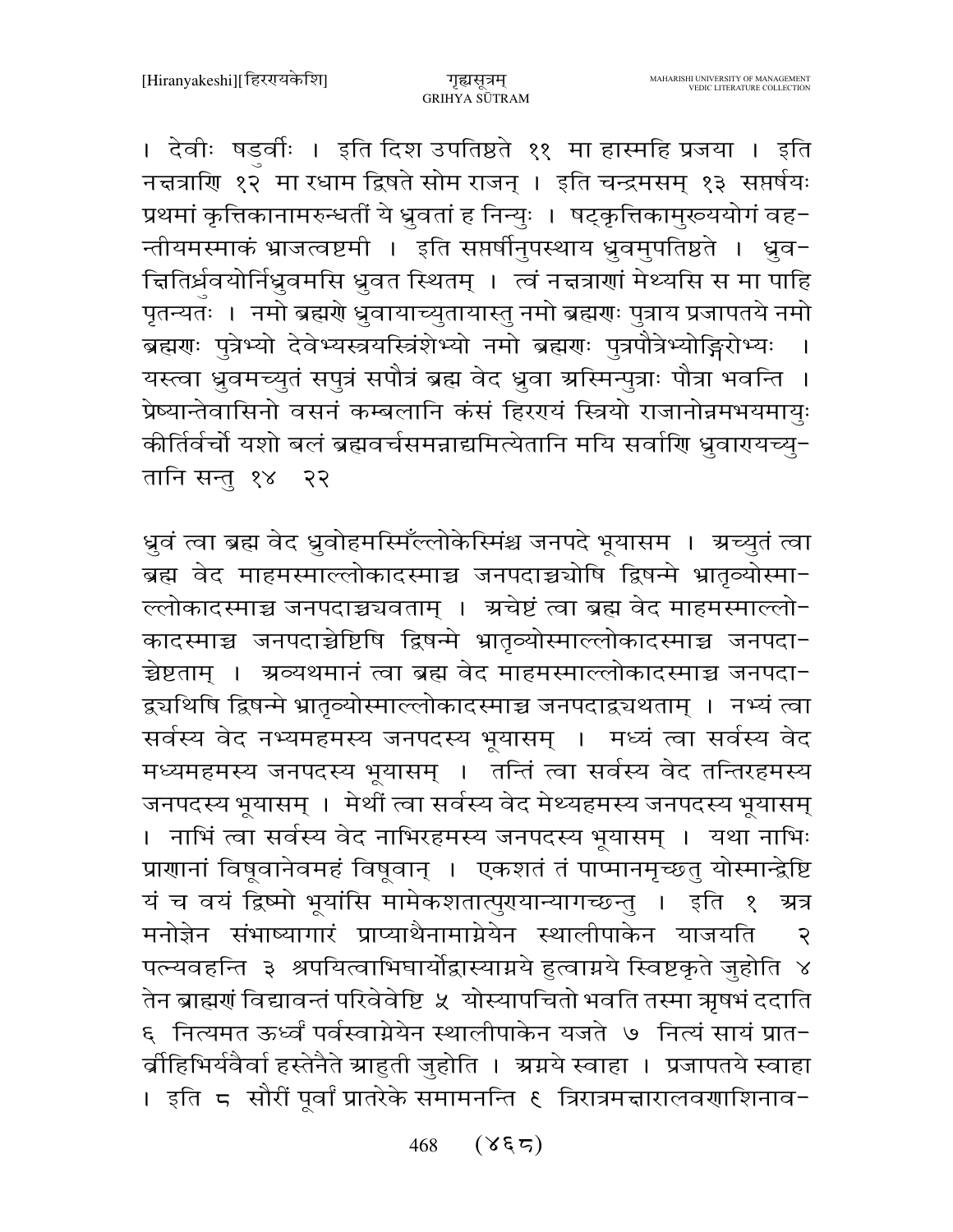धःशायिनावलंकुर्वाणौ ब्रह्मचारिणौ वसतः १० चतुर्थ्यामपररात्रेग्निमुपसमा− धाय प्रायश्चित्तिपर्यन्तं कृत्वा नव प्रायश्चित्तीर्जुहोति ११ २३

ग्रमे प्रायश्चित्ते त्वं प्रायश्चित्तिरसि ब्राह्मणस्त्वा नाथकाम उपधावामि यास्यै घोरा तनूस्तामितो नाशय स्वाहा । वायो प्रायश्चित्ते त्वं प्रायश्चित्तिरसि ब्राह्मग्रस्त्वा नाथकाम उपधावामि यास्यै निन्दिता तनूस्तामितो नाशय स्वाहा । ग्रादित्य प्रायश्चित्ते त्वं प्रायश्चित्तिरसि ब्राह्मगस्त्वा नाथकाम उपधावामि यास्यै पतिघ्नी तनूस्तामितो नाशय स्वाहा । ग्रादित्य प्रायश्चित्ते वायो प्रायश्चित्तेग्ने प्रायश्चित्तेग्ने प्रायश्चित्ते वायो प्रायश्चित्त प्रायश्चित्ते । इति १) हुत्वाथास्यै मूर्ध्नि संस्नावं जुहोति । भूर्भगं त्वयि जुहोमि स्वाहा । भुवो यशस्त्वयि जुहोमि स्वाहा । सुवः श्रियं त्वयि जुहोमि स्वाहा । भूर्भुवः सुवस्त्विषिं त्वयि जुहोमि स्वाहा । इति २ अत्रैवोदपात्रं निधाय प्रदत्तिरामग्निं परिक्रम्यापरेणाम्निं प्राचीमुदीचीं वा संवेश्याथास्यै योनिमभिमृशति । अभि त्वा पञ्चशाखेन शिवेनाविद्विषावता । साहस्रेण यशस्विना हस्तेनाभिमृशा-मसि सुप्रजास्त्वाय । इति ३ अथैनामुपयच्छते । सं नाम्नः सं हृदयानि सं नाभिः सं त्वचः । सं त्वा कामस्य योक्त्रेण युञ्जान्यविमोचनाय । इति ४ अ्रथैनां परिष्वजते । मामनुव्रता भव सहचर्या मया भव । या ते पतिघ्री तनूर्जारघ्नीं त्वेतां करोमि । शिवा त्वं मह्यमेधि चुरपविजरिभ्यः । इति ५ ग्रथास्यै मुखेन मुखमीप्सते । मधु हे मध्विदं मधु जिह्ना मे मधुवादिनी । मुखे मे सारघं मधु दत्सु संवननं कृतम् । चाक्रवाकं संवननं यन्नदीभ्य उदाहृतम् । यद्युक्तो देवगन्धर्वस्तेन संवनिनौ स्वके । इति ६ त्रिरात्रं मलवद्वाससा ब्राह्मणव्याख्यातानि ब्रतानि चरति ७ चतुर्थ्यां स्नातां प्रयतव-स्त्रामलंकृतां ब्राह्मणसंभाषामाचम्योपह्नयते ८ २४

विष्णुर्योनिं कल्पयतु त्वष्टा रूपाणि पिंशतु ग्रासिञ्चतु प्रजापतिर्धाता गर्भं दधातु ते

गर्भं धेहि सिनीवालि गर्भं धेहि सरस्वति गर्भं ते ग्रश्विनावुभावाधत्तां पुष्करस्त्रजौ

> $(358)$ 469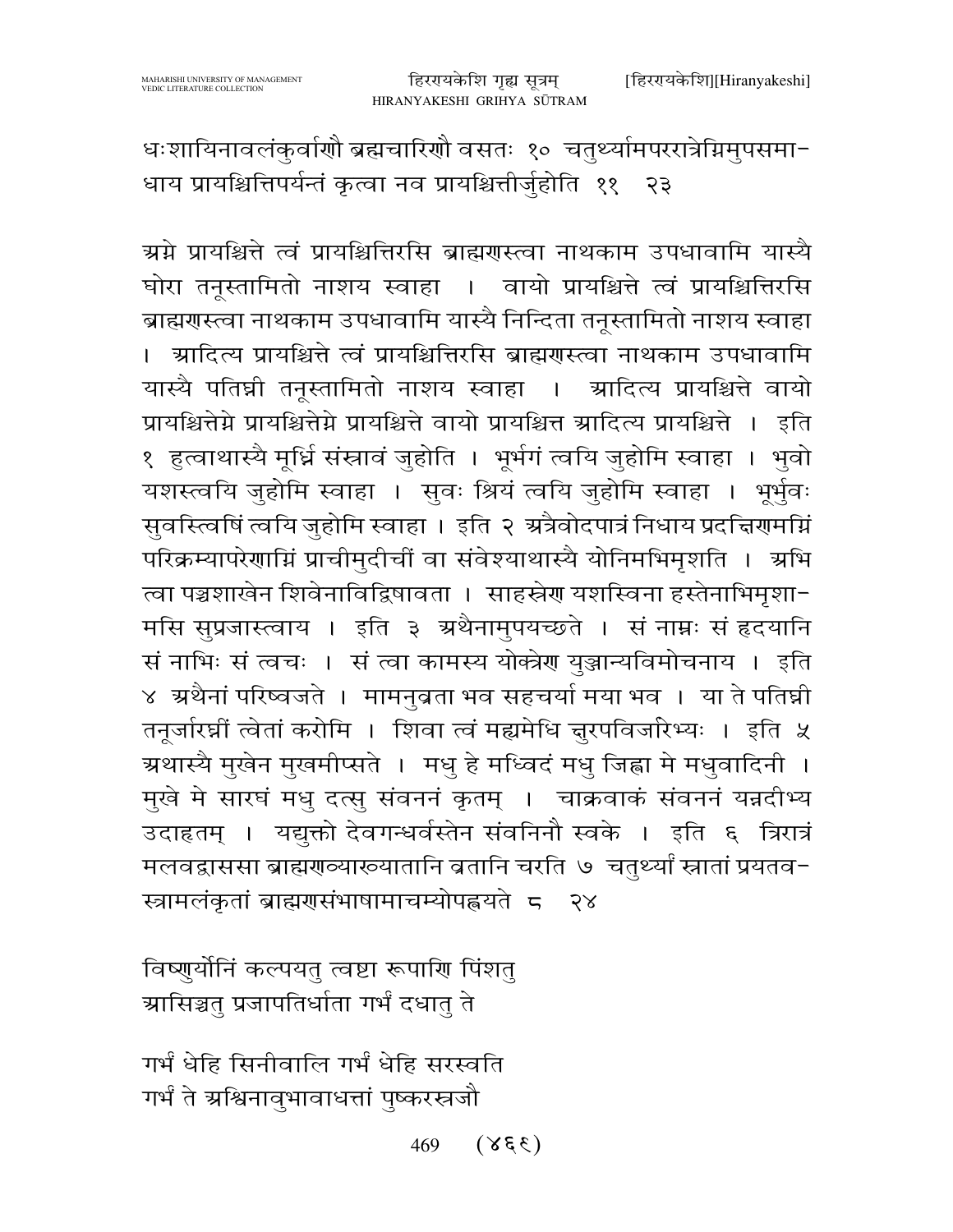पाणिग्रहणादिरग्निस्तमौपासनमित्याचत्तते १ तस्मिन्गृह्याणि कर्माणि क्रियन्ते

इति वीरं हैव जनयति २ सर्वारप्युपगमनानि मन्त्रवन्ति भवन्तीत्यात्रेयः ३ यच्चादौ यच्चर्ताविति बादरायगः ४ २५

भूः प्रजापतिनात्यृषभेग स्कन्दयामि वीरं धत्स्वासौ भुवः प्रजापतिनात्यृषभेग स्कन्दयामि वीरं धत्स्वासौ सुवः प्रजापतिनात्यृषभेग स्कन्दयामि वीरं धत्स्वासौ

तेन त्वं गर्भिणी भव सा प्रसूर्धेनुगा भव सं नाम्नः । चाक्रवाकम् । इति च १

यानि प्रभूणि वीर्यागयृषभा जनयन्तु नः तैस्त्वं गर्भिणी भव स जायतां वीरतमः स्वानाम

यो वशायां गर्भो यश्च वेहतीन्द्रस्तं निदधे वनस्पतौ

ग्रा वीरो ग्रत्र जायतां पुत्रस्ते दशमास्यः करोमि ते प्राजापत्यमा गर्भो योनिमेतु ते

ग्रनूनः पूर्णौ जायतामनन्धोश्लोणोपिशाचधीरः

म्रा ते गर्भो योनिमेतु पुमान्बार इवेषुधिम्

यस्य योनिं प्रति रेतो गृहारा पुमान्पुत्रो जायतां गर्भो स्रन्तः तं माता दश मासो बिभर्तु स जायतां वीरतमः स्वानाम्

यथाग्निगर्भा पृथिवी द्यौर्यथेन्द्रेण गर्भिणी वायुर्यथा दिशां गर्भ एवं गर्भं दधामि ते

हिररययी ग्ररणी यं निर्मन्थतो अश्विना तं ते गर्भं हवामहे दशमास्याय सूतवे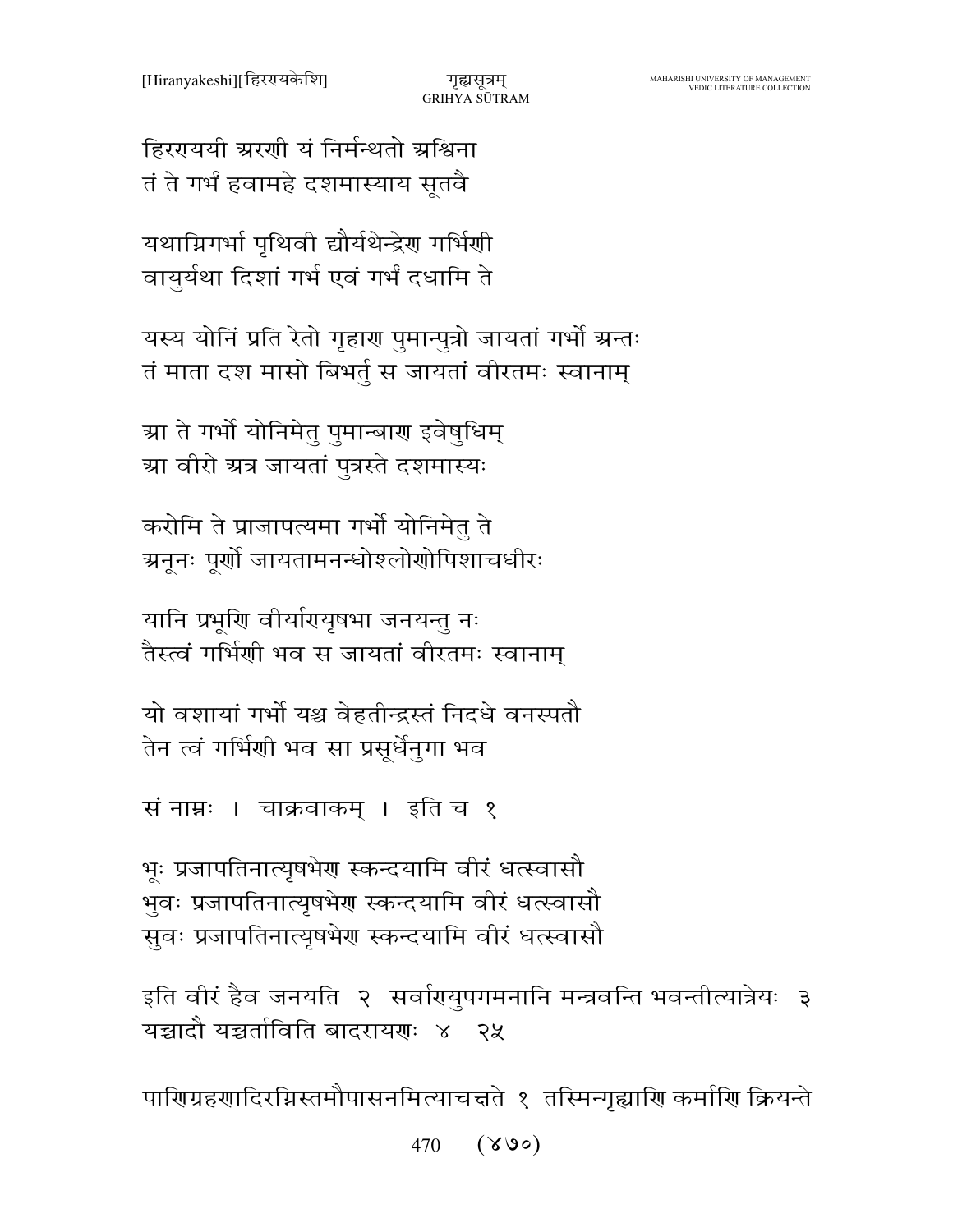२ तस्यौपासनेनाहिताग्नित्वं तथा पार्वणेन चरुणा दर्शपूर्णमासयाजित्वं चेति ३ द्वादशाहं विच्छिन्नः पुनराधेयः ४ प्रतिसंख्याय वा सर्वान्होमाञ्जुहुयात् ५ परिश्रित उद्धतेवोच्तिते सिकतोपोप्ते ६ उदुम्बरशाखाभिः प्लचशाखाभिर्वा प्रच्छाद्य यथालाभं तूष्णीं संभारान्संभृत्य याज्ञिकात्काष्ठादग्निं मथित्वा लौकि-कं वाहत्य सते कृत्वा प्रज्वलयित्वाभ्यादधाति ७ भूर्भुवः सुवरों प्रतिष्ठ । इति 5 अथैनमग्निमुपसमाधाय व्याहृतिपर्यन्तं कृत्वा द्वे मिन्दाहुती जुहोति । यन्म ग्रात्मनो निन्दाभूत् । पुनरग्निश्चचुरदात् । इति ६ तिस्त्रस्तन्तुम-तीर्जुहोति । तन्तुं तन्वन् । उद्बध्यस्वाग्ने । त्रयस्त्रिंशत्तन्तवः । इति १० चतस्रोभ्यावर्तिनीर्जुहोति । अ्रेभयावर्तिन् । अ्रे अङ्गिरः । पुनरूर्जा । सह रय्या । इति ११ एकैकशो व्याहतीः समस्ताश्च १२ हुत्वा । ग्रयाश्चाग्नेस्यनभिशस्तीश्च सत्यमित्त्वमया ग्रसि । ग्रयसा मनसा धृतोयसा हव्यमूहिषेया नो धेहि भेषजम् । स्वाहा । इत्येतां मनस्वतीम् १३ प्राजापत्यां सप्तवतीं च हुत्वा दशहोतारं मनसानुद्रुत्य सग्रहं हुत्वा । इमं मे वरुण । तत्त्वा यामि । त्वं नो ग्रग्ने । स त्वं नो ग्रग्ने । त्वमग्ने ग्रयामि । प्रजापते । यदस्य कर्मणोत्यरीरिचम् । इति च । अत्रैके जयाभ्यातानान्राष्ट्रभूत इत्युपजुह्वति यथा पुरुस्तात् १४ ब्राह्मणानन्नेन परिविष्य पुरायाहं स्वस्त्य-यनमद्धिमिति वाचयित्वा प्रसिद्धमाग्नेयेन स्थालीपाकेन यजते १५ अत्र गुरवे वरं ददाति वाससी धेनुमनड्वाहं वा १६ यदि प्रयायाद्व्यारूयातमात्मन्नर− रायोर्वा समारोपराम् १७ समिधि वा समारोपयेत् १८ ग्ररणी कल्पेन खादिरः पालाश औदुम्बर ग्राश्वत्थश्च १९ अत्रैकतरस्मिन्यत्रावस्येत्तस्मिञ्छ्रोत्रियागारा-दम्निमाहृत्याजुह्वानः । उद्बध्यस्व । इति द्वाभ्यां यस्यां समारूढस्तामादधाति २० व्याख्यातो होमकल्पः २१ यदि पार्वणो विच्छिद्येत तस्मिन्पाथिकृतेन याजयेत् । यदि द्वौ वैश्वानरपाथिकृतौ । यदि बहून्पुनराधेयः । यदि ना-शे विनाशे वान्यैरग्निभिरम्रौ संसृष्टे वा पुनराधेयः २२ २६

सप्तमः पटलः

शालां कारयिष्यन्नुदगयन स्रापूर्यमारण्पत्ते रोहिरप्यां त्रिषु चोत्तरेष्वम्रिमुप-समाधाय व्याहृतिपर्यन्तं कृत्वा जुहोति । इमं मे वरुण । तत्त्वा यामि । त्वं नो ग्रग्ने । स त्वं नो ग्रग्ने । त्वमग्ने ग्रयामि । प्रजापते । यदस्य कर्मणोत्यरीरिचम् । इति च । स्रत्रैके जयाभ्यातानान्राष्ट्रभृत इत्युपजुह्वति

> $(808)$ 471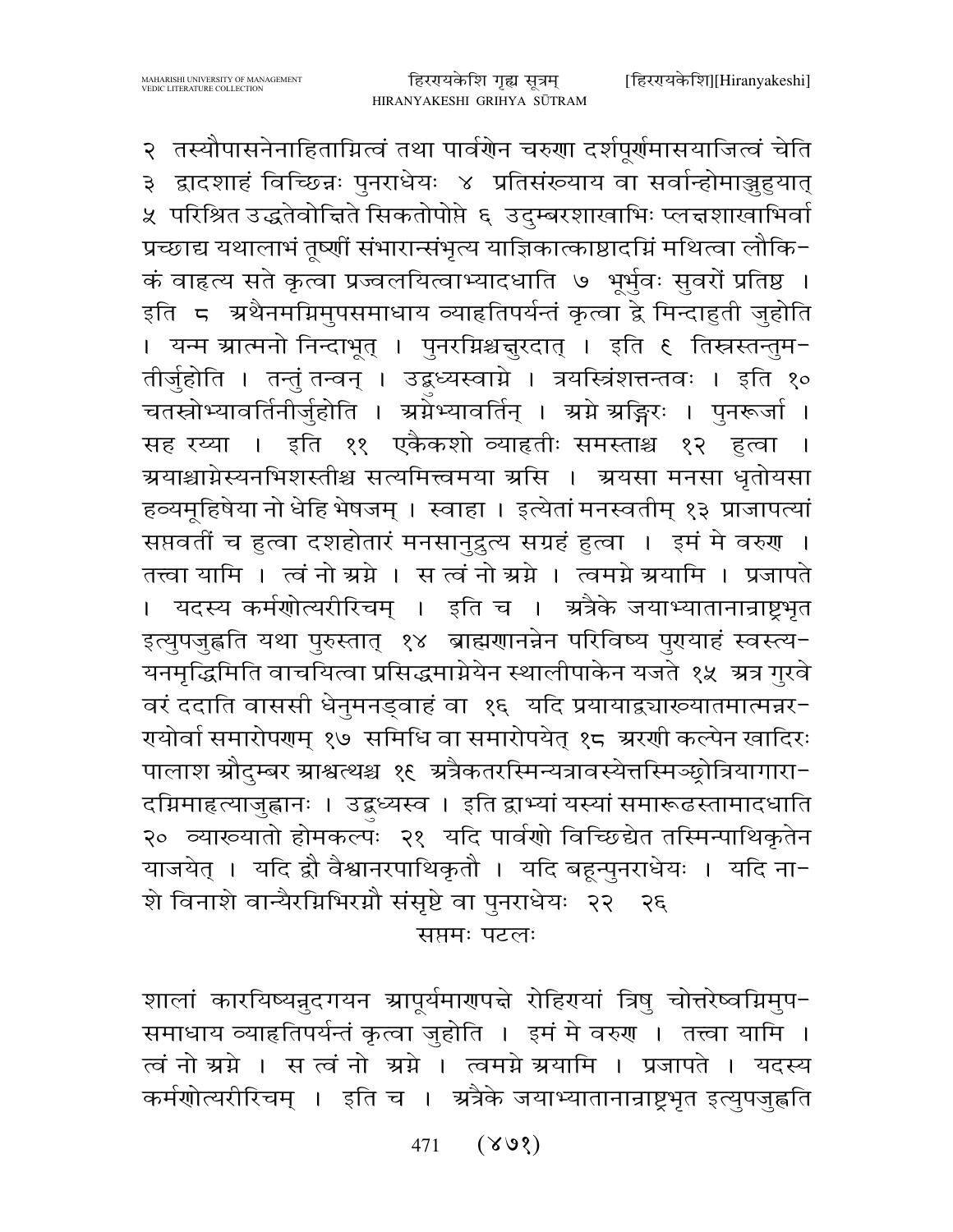यथा पुरस्तात् । ब्राह्मणानन्नेन परिविष्य पुरायाहं स्वस्त्ययनमृद्धिमिति वाचयित्वाहतं वासः परिधायाप उपस्पृश्य । देवस्य त्वा । इत्यभ्रिमादाय । परिलिखितम् । इति त्रिः प्रदत्तिर्णं परिलिख्य यथार्थमवटान्खात्वा-भ्यन्तरंपांसून्करोति १ इहैव ध्रुवां निमिनोमि शालां चेमे तिष्ठति घृतमुच्चमाणा । तां त्वा शाले सुवीराः सर्ववीरा ग्ररिष्टवीरा ग्रनुसंचरेम । इति दच्चिणां द्वारस्थूणामुच्छुयति २

इहैव ध्रुवा प्रतितिष्ठ शाले ग्रश्वावती गोमती सूनृतावती ऊर्जस्वती पयसा पिन्वमानोच्छ्यस्व महते सौभगाय

इत्युत्तराम्

 $\overline{z}$ 

ग्रा त्वा कुमारस्तरुण ग्रा वत्सो जगता सह ग्रा त्वा हिररामयः कम्भ ग्रा दध्नः कलशैरयन्निव

इति संमितावभिमृशति ४ एवमेव स्थूणाराजावुच्छ्र्यति ५ एवमभिमृशति ६ ऋतेन स्थूगावधिरोह वंशोध्वों विराजन्नपसेध शत्रून् । अ्रथास्मभ्यं सहवीरां रयिं दाः । इति पृष्ठवंशमारोपयते ७

मा नः सपतः शरणः स्योना देवो देवेभिर्विमितास्यग्रे तृणं वसानाः सुमना ग्रसि त्वं शं न एधि द्विपदे शं चतुष्पदे

इति च्छन्नामभिमृशति ८ ततोनूराधैर्वास्तुशमनम् ६ निशायामन्तरागारे-ग्निमुपसमाधाय व्याहृतिपर्यन्तं कृत्वा जुहोति १० २७

वास्तोष्पते । वास्तोष्पते । इति द्वे । वास्तोष्पते प्रतरणो न एधि गयस्फानो गोभिरश्वेभिरिन्दो । अजरासस्ते सरूये स्याम पितेव पुत्रान्प्रति नो जुषस्व । स्वाहा । अपैतु मृत्युरमृतं न स्रागन्वैवस्वतो नो अभयं कृणोतु । पर्णं वनस्प-तेरिवाभि नः शीयतां रयिः सचतां नः शचीपतिः । स्वाहा । परं मृत्यो ग्रनुपरेहि पन्थां यस्ते स्व इतरो देवयानात् । वास्तोष्पते श्रूयवते ते ब्रवीमि मा नः प्रजां रीरिषो मोत वीरान् । स्वाहा । इदमू नु श्रेयो वसानमागन्म

> $(SQ)$ 472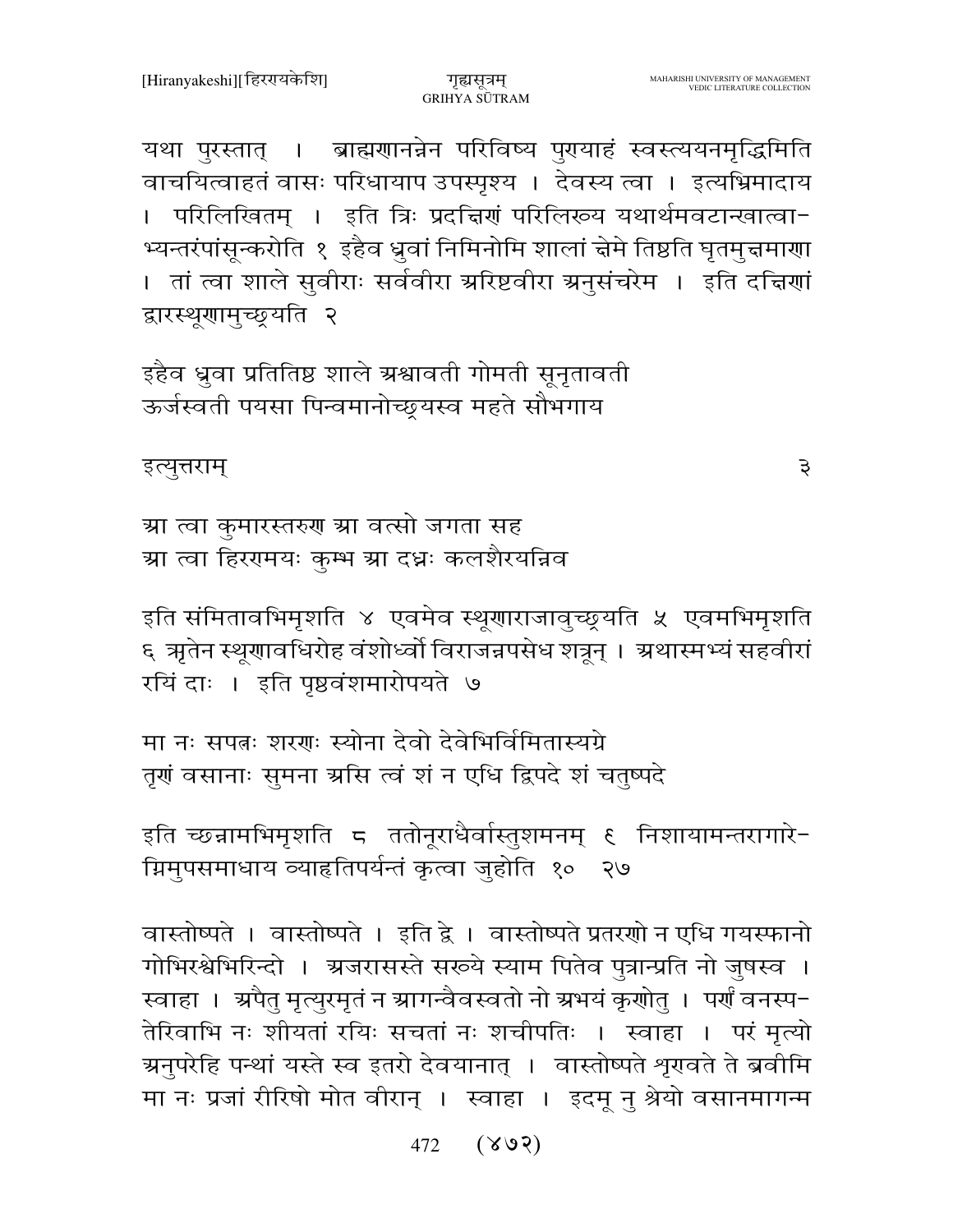इति संविशति

गृहानहं सुमनसः प्रपद्ये श्रवीरघ्नो वीरतमः सुशेवान् इरां वहन्तः सुमनस्यमानास्तेष्वहं सुमनाः संविशामि

चेमाय वः शान्त्यै प्रपद्ये शिवं शग्मं शं योः शं योः इति प्रविशति न तदहरागतः कलहं करोति

इति गृहानभ्येति १

ऊर्जस्वन्तः पयस्वन्त इरावन्तो हसामुदः ग्रनश्या ग्रतृष्या गृहा मास्मद्विभीतन

उपहूता भूरिसखाः सखायः स्वादुसंमुदः ग्ररिष्टाः सर्वपूरुषा गृहा नः सन्तु सर्वदा

उपहूता इह गाव उपहूता ग्रजावयः ग्रथो ग्रन्नस्य कीलाल उपहूतो गृहेषु नः

येषामध्येति प्रवसन्नेति सौमनसो बभुः गृहानुपह्नयामहे ते नो जानन्तु जानतः

गृहा मा बिभीत मा वेपिढ्वमूर्जं बिभ्रत एमसि ऊर्जं बिभ्रद्रसुवनिः सुमेधा गृहानेमि मनसा मोदमानः

यद्गोजिद्धनजिदश्वजिद्यत् । पर्यं वनस्पतेरिवाभि नः शीयतां रयिः सचतां नः शचीपतिः । स्वाहा । इमं मे वरुण । तत्त्वा यामि । त्वं नो ग्रग्ने । स त्वं नो ग्रग्ने । त्वमग्ने ग्रयामि । प्रजापते । यदस्य कर्मणोत्यरीरिचम् । इति च । ग्रत्रैके जयाभ्यातानान्राष्ट्रभृत इत्युपजुह्वति यथा पुरस्तात् । ब्राह्मणानन्नेन परिविष्य पुरायाहं स्वस्त्ययनमृद्धिमिति वाचयित्वा १ एवं विहितं संवत्सरे संवत्सरे वास्तुशमनम् २ ऋतावृतावित्येके ३  $75$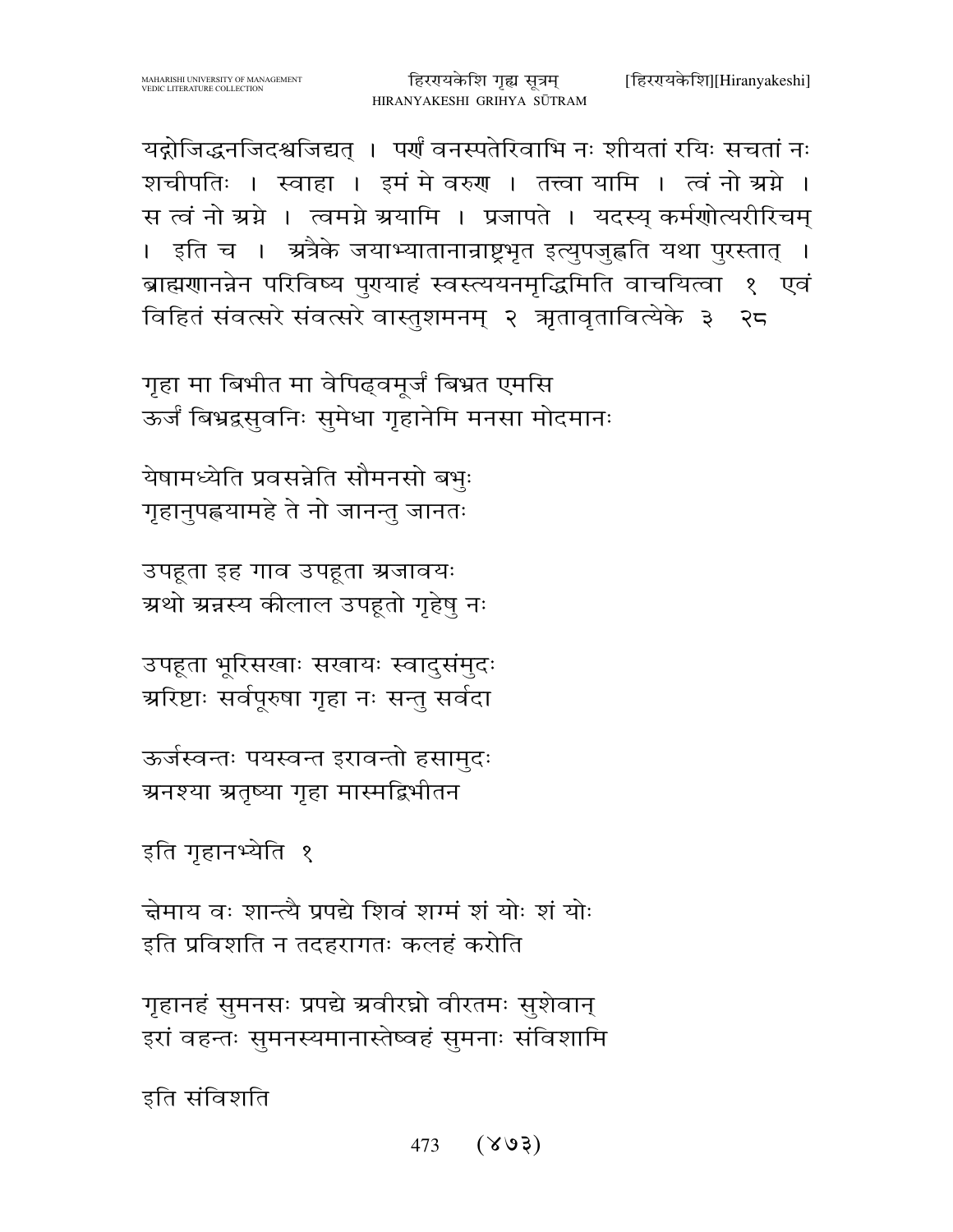विश्वा उत त्वया वयं धारा उदन्या इव । म्रतिगाहेमहि द्विषः । इति भार्यां समीन्नते समीन्नते २ २९

#### ग्रष्टमः पटलः

#### प्रथमः प्रश्नः समाप्तः

ग्र्रथातः सीमन्तोन्नयनम् १ प्रथमगर्भायाश्चतुर्थे मास्यापूर्यमार्गपत्ते पुराये नत्तत्रे− ग्निमुपसमाधाय व्याहृतिपर्यन्तं कृत्वा धाता ददातु नो रयिम् । इति चतस्रो धात्रीर्जुहोति २ इमं मे वरुण । तत्त्वा यामि । त्वं नो ग्रग्ने । स त्वं नो ग्र्म्रमे । त्वमग्ने ग्रयासि । प्रजापते । यदस्य कर्मणोत्यरीरिचम् । इति च । अत्रैके जयाभ्यातानान्राष्ट्रभृत इत्युपजुह्वति यथा पुरस्तात् । ब्राह्मणानन्नेन परिविष्य पुरायाहं स्वस्त्ययनमृद्धिमिति वाचयित्वा स्नातां प्रयतवस्त्रामलंकृतां बाह्मरासंभाषामपरेरााम्निं मराडलागारे प्राचीमुपवेश्य त्रेराया शलल्या शला-लुग्रप्समुपसंगृह्य पुरस्तात्प्रत्यङ्तिष्ठन्व्याहृतीभिः । राकामहम् । यास्ते राके । इति द्वाभ्यामूर्ध्वं सीमन्तमुन्नीयाभिमन्त्रयते । सोम एव नो राजेत्या-हुर्ब्राह्मणीः प्रजाः । विवृत्तचक्रा स्रासीनास्तीरे तुभ्यं गङ्गे । विश्वा उत त्वया वयं धारा उदन्या इव । अतिगाहेमहि द्विषः । इति ३ १

ग्रथातः पुंसवनम् १ तृतीये मास्यापूर्यमार्णपद्मे पुरये नद्मत्रेग्निमुपसमाधाय व्याहृतिपर्यन्तं कृत्वा । धाता ददातु नो रयिम् । इति चतस्रो धात्रीर्जुहोति । इमं मे वरुण । तत्त्वा यामि । त्वं नो ग्रग्ने । स त्वं नो ग्रग्ने । त्वमग्ने ग्रयासि । प्रजापते । यदस्य कर्मणोत्परीरिचम् । इति च । अत्रैके जयाभ्यातानान्राष्ट्रभृत इत्युपजुह्वति यथा पुरस्तात् । ब्राह्मणानन्नेन परिविष्य पुरायाहं स्वस्त्ययनमृद्धिमिति वाचयित्वा स्नातां प्रयतवस्त्रामलंकृतां ब्राह्मरासंभाषामपरेरााम्निं मराडलागारे प्राचीमुपवेश्य । वृषासि । इति तस्या दच्चिरो पार्गौ यवमादधाति २ स्राराडौ स्थः । इत्यभितो यवं सर्षपौ धान्यमाषौ वा ३ श्वावृत्तत् । इति दधिद्रप्सम् । तदेनां प्राशयति ४ ग्राचान्ताया उदरमभिमृशति । स्राभिष्ट्वाहं दशभिरभिमृशामि दशमास्याय सूतवै । इति न्यग्रोधशृङ्गं वा घृतेन कोशकारीं वा प्रैयङ्गवेण संयावेन यूपशकलं  $\chi$ वोत्तरपूर्वस्याभिष्टेरग्निं वा निर्मन्थ्य मूरुमूलोपधानायै दद्मिणे नासिकाछिद्रे प्रगयेत् ६ यदि गर्भः स्रवेदार्द्रेगास्याः पागिना त्रिरूध्वं नाभेरुन्मार्ष्टि । पराञ्चं

> $(\gamma \circ \gamma)$ 474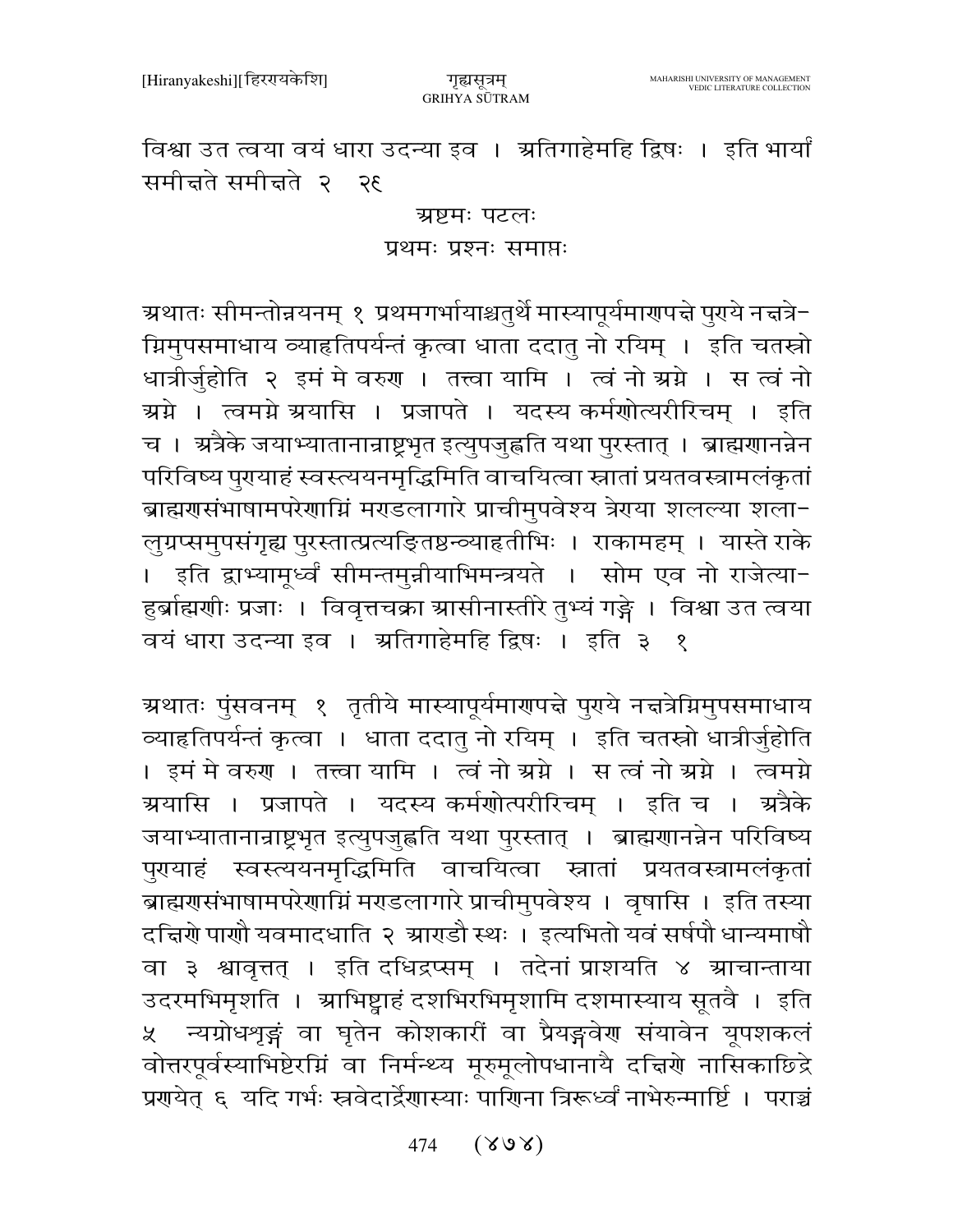त्वा नार्वाञ्चं त्वष्टा बध्नातु बन्धने । स ऋतूनुपवेश्य दश मासो अवीरहा । इति ७ विजननकाले चिप्रप्रसवनम् । शिरस्त उदकुम्भं निधाय पत्तस्तूर्य-न्तीमथास्या उदरमभिमृशति 5  $\overline{\mathcal{R}}$ 

यथैव वायुः पवते यथा समुद्र एजति एवं ते गर्भ एजतु सह जरायुणावसर्पतु

इत्यवाङवमार्ष्टि १ जातेश्मनि परशं निधायोपरिष्टाद्धिरगयं तेषूत्तराधरेषूप-रिष्टात्कुमारं धारयति

ग्रश्मा भव परशुर्भव हिररयमस्तृतं भव वेदो वै पुत्रनामासि जीव त्वं शरदः शतम्

ग्रङ्गादङ्गात्संभवसि हृदयादधिजायसे ग्रात्मा वै पुत्रनामासि स जीव शरदः शतमिति

२ यद्यपरा न पतेदञ्जलिनोदकमादाय मूर्धानमस्यावसिञ्चेत् । तिलदेव पद्यस्व न मांसमसि नो दलम् । अवपद्यस्व स्वपथात् । इति ३ उपनिर्हरन्त्यौपासनमतिहरन्ति सूतिकाग्निम् ४ स एष उत्तपनीय एव ५ नास्मिन्किंचन कर्म क्रियतेन्यत्रोद्धूपनात् ६ ग्रथैनं कर्यैः सर्षपमिश्रैरुद्धपयति । शराडो मर्क उपवीरः शाराडीकेर उलूखलः । च्यवनो नश्यतादितः । स्वाहा । ग्रालिखन्विलिखन्ननिमिषन्किंवदन्त उपश्रुतिः । स्वाहा । ग्रर्यम्णः कुम्भी शत्रुः पात्रपाणिर्निपुणिः । स्वाहा । म्रान्त्रीमुखः सर्षपारुणो नश्यतादितः । स्वाहा । केशिनी श्वलोमिनी बजाबोजोपकाशिनी । अपेत नश्यतादितः । स्वाहा । कौबेरका विश्ववासो रत्नोराजेन प्रेषिताः । ग्रामान्सजातयो यन्तीप्सन्तः परिजाकृतान् । स्वाहा । एतान्हतैतान्बध्नीतेत्ययं ब्रह्मणो दूतस्तानग्निः पर्यसरत् ।

तानिन्द्रस्तान्बृहस्पतिस्तानहं वेद ब्राह्मणः प्रमृशतः कूटदन्तान्विकेशाल्लॉम्बस्तनान् । स्वाहा

> $(XQ)$ 475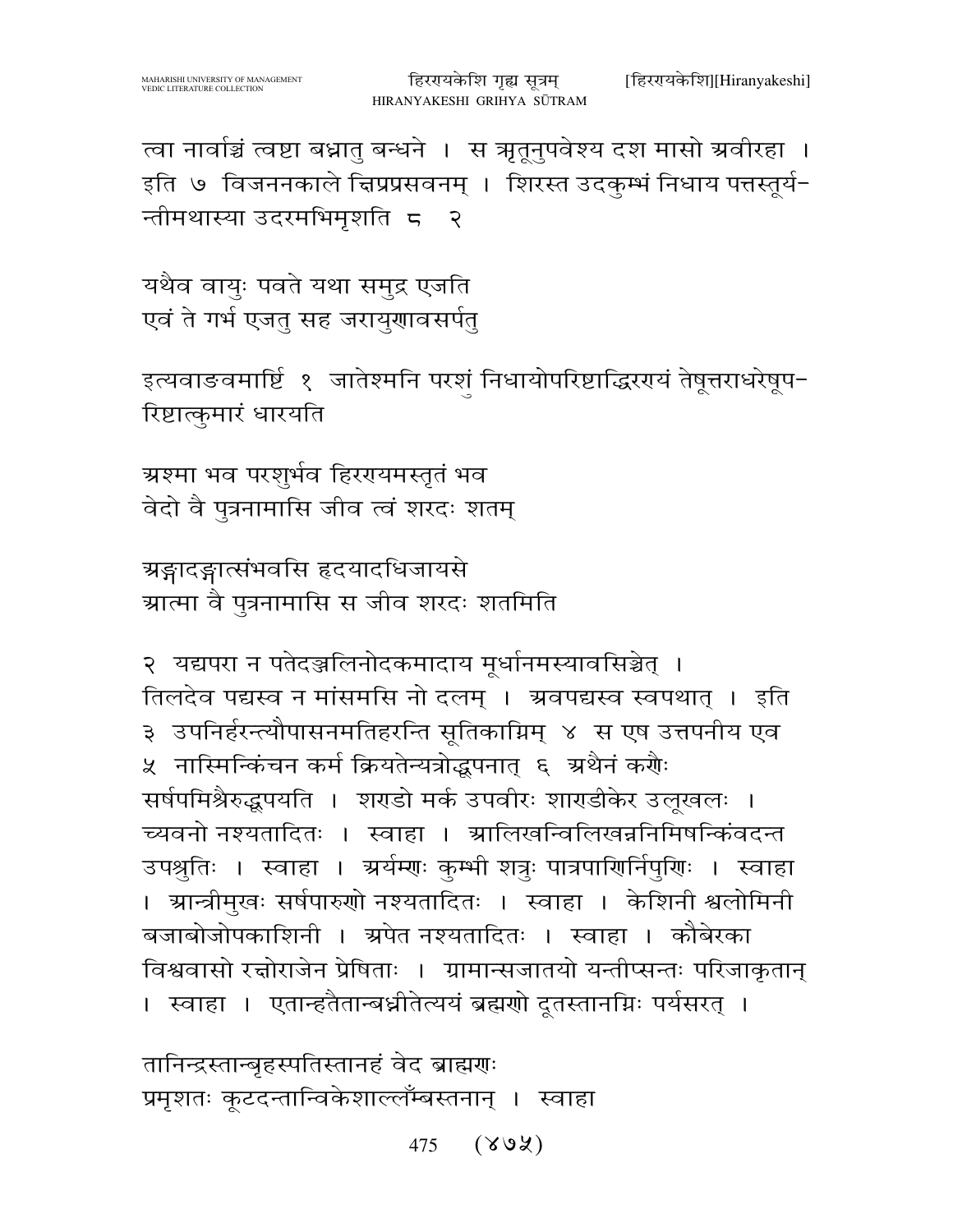नक्तंचारिण उरस्पेशाञ्छूलहस्तान्कपालपान् । स्वाहा

पूर्व एषाम् पितेत्युच्चैःश्राव्यकर्णकः माता जघन्या गछन्ति ग्रामे विखुरमिच्छन्ती । स्वाहा

नक्तंचारिणी स्वसा सन्धिना प्रेत्तते कुलम् या स्वपत्सु जागर्ति यस्यै विजातायां मनः । स्वाहा

तासां त्वं कृष्णवर्त्मने क्लोमानं हृदयं यकृत् । अ्रग्नेयज्ञीणि निर्दह स्वाहा । इति प्रतिमन्त्रमङ्गारेष्वावपति ७ ततः पाणी प्रज्ञाल्य भूमिमालभते

यत्ते सुसीमे हृदयं दिवि चन्द्रमसि श्रितम् तस्यामृतत्वस्य नो धेहि माहं पौत्रमघं रुदम्

वेद ते भूमि हृदयं दिवि चन्द्रमसि श्रितम् तथामृतत्वस्येशानो माहं पौत्रमघं रुदमिति

इति ८ अथातो मेधाजननम् । दर्भेण हिरएयं प्रबध्य तदन्तर्धायोपरिष्टा-त्प्राञ्चं कुमारं धार्यमार्गं घृतं प्राशयति । भूर्ऋचस्त्वयि जुहोमि स्वाहा । भुवो यजूंषि त्वयि जुहोमि स्वाहा ॥ सुवः सामानि त्वयि जुहोमि स्वाहा । भूर्भुवः सुवरथर्वाङ्गिरसस्त्वयि जुहोमि स्वाहा । इति ६ अथैनमुष्ण-शीताभिरद्धिः स्नापयति । चेत्रियै त्वा निर्म्भत्यै त्वा द्रुहो मुञ्चामि वरुगस्य पाशात् । अनागसं ब्रह्मणे त्वा करोमि शिवे ते द्यावापृथिवी उभे इमे । शं ते ग्रग्निः सहाद्धिरस्तु शं द्यावापृथिवी सहौषधीभिः । शमन्तरित्तं सह वातेन ते शं ते चतस्त्रः प्रदिशो भवन्तु । सूर्यमृतं तमसो ग्राह्या यद्देवा ग्रमुञ्चन्न-सृजन्व्येनसः । एवमहमिमं न्नेत्रियाज्जामिशंसाद्द्रुहो मुञ्चामि वरुगस्य पाशात् । इति १० अथैनं मातुरुपस्थ स्रादधाति ११ ३

या दैवीश्चतस्रः प्रदिशो वातपत्नीरभि सूर्यो विचष्टे तासां त्वा जरस ग्रादधामि प्र यद्त्म एतु निर्ऋातं पराचैः

> $(308)$ 476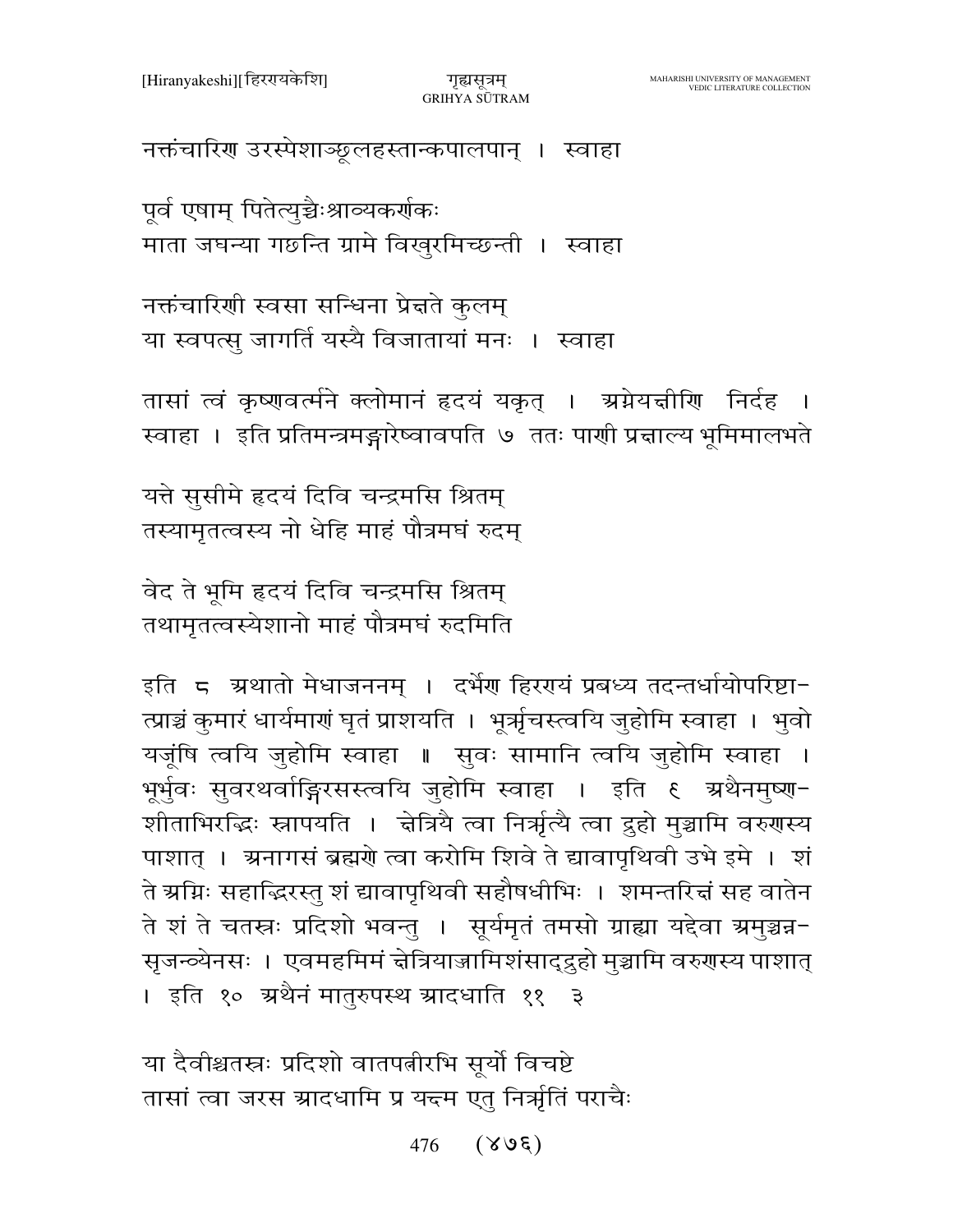इति १ स्राधायाभिमन्त्रयते । मा ते पुत्रं रज्ञो हिंसीन्मा धेनुरतिसारिणी । प्रिया धनस्य भूया एधमाना स्वे वशे । इति २ प्रज्ञाल्य दचिर्ग स्तनमाधापयति । अ्यं कुमारो जरां धयतु सर्वमायुरेतु । तस्मै स्तनं प्रप्यायस्वायुः कीर्तिर्वचों यशो बलम् । इति ३ एवमुत्तरम् ४ नामयति न रुदति यत्र वयं वदामो यत्र वाभिमृशामसि । इत्युभावभिमृश्याथास्यै शिरस्त उदकुम्भमपिहितं निदधाति । श्रापो गृहेषु जाग्रतं यथा देवेषु जाग्रथ । एवमस्यै सुपुत्रायै जाग्रत । इति ५ द्वादश्यां मातापुत्रौ स्नातः ६ शुच्यगारं कुर्वन्ति ७ उपनिर्हरन्ति सूतिकाग्निमतिहरन्त्यौपासनम् ८ तमग्निमुपसमा-धाय व्याहतिपर्यन्तं कृत्वा । धाता ददातु नो रयिम् । इति द्वादशाहुतीर्जुहोति । त्रयोदशेत्येकेषाम् ६ इमं मे वरुण । तत्त्वा यामि । त्वं नो ग्रग्ने । स त्वं नो ग्रग्ने । त्वमग्ने ग्रयासि । प्रजापते । यदस्य कर्मणोत्यरीरिचम् । इति च । अत्रैके जयाभ्यातानान्राष्ट्रभृत इत्युपजुह्वति यथा पुरस्तात् । ब्राह्मणानन्नेन परिविष्य पुरायाहं स्वस्त्ययनमृद्धिमिति वाचयित्वा पुत्रस्य नाम दध्याद्द्र्यज्ञरं चतुरज्ञरं वा घोषवदाद्यन्तरन्तस्थं दीर्घाभिनिष्ठानान्तं यत्र वा स्वित्युपसर्गः स्यात् । तद्धि प्रतिष्ठितमिति विज्ञायते १० पिता माते-त्यग्रेभिव्याहरेयाताम् । विज्ञायते च मम नाम प्रथमं जातवेद इति ११ द्वे नामनी कुर्यात् । विज्ञायते च तस्मादिद्वनामा ब्राह्मणोर्धुक इति १२ नचत्रनाम द्वितीयं स्यादन्यतरदृह्यं स्यात् १३ ग्रन्यतरेरौनमामन्त्रयीरन् १४ सोमयाजी तृतीयं नाम कुर्वतिति विज्ञायते १५ प्रवासादेत्यागतं वा पुत्रमभिमृशति । सोमस्य त्वा द्युम्नेनाभिमृशाम्यग्नेस्तेजसा सूर्यस्य वर्चसा । इति १६ पशूनां त्वा हंकारेणाभिजिघ्राम्यसावायुषे वर्चसे हुम् । इति मूर्ध्यभिजिघ्र्य १७ ग्रथास्य दचिरणेन हस्तेन दचिरणं हस्तं साङ्गष्ठं गृह्णाति । अग्निरायुष्मान् । इति पञ्चभिः पर्यायैः १८ स्रायुष्टे विश्वतो दधत् । इति दच्चिणे कर्णे जपति यथा पुरस्तात् १६ ४

ग्रथ षष्ठे मास्यन्नप्राशनम् १ ग्रापूर्यमारणपत्ने पुराये नत्तत्रेग्निमुपसमाधाय व्याहृतिपर्यन्तं कृत्वा जुहोति । इमं मे वरुण । तत्त्वा यामि । त्वं नो ग्रये । स त्वं नो ग्रये । त्वमग्ने ग्रयासि । प्रजापते  $\blacksquare$ यदस्य कर्मणोत्यरीरिचम् । इति च श्रत्रैके यजाभ्यातानान्राष्ट्रभृत इत्युपजुह्वति यथा पुरस्तात् । ब्राह्मणानन्नेन परिविष्य पुरायाहं स्वस्त्ययनमृद्धिमिति वाचयि-

> $(800)$ 477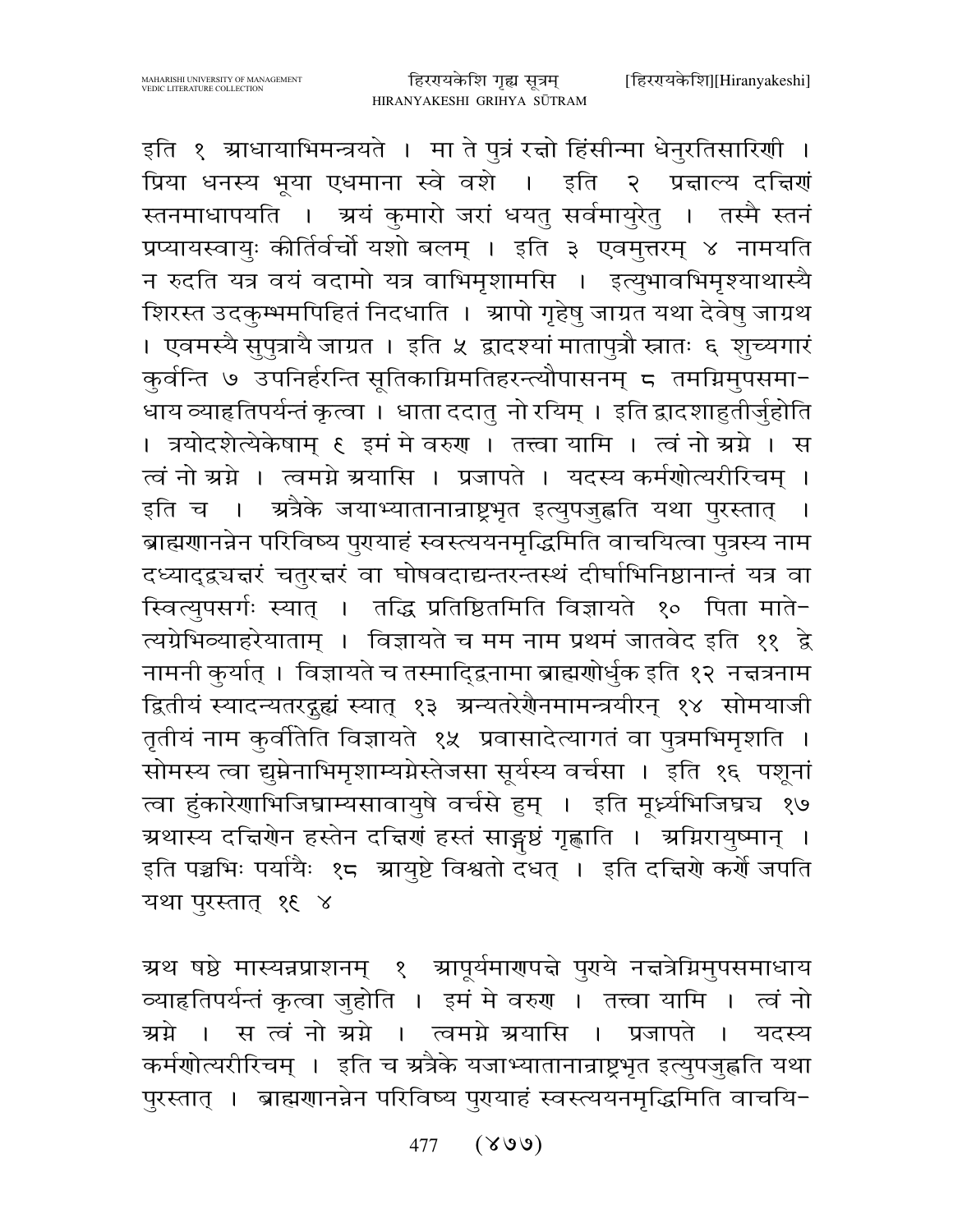त्वाथैनं दधि मधु घृतमिति त्रिवृत्प्राशयति । भूस्त्वयि दधामि भुवस्त्वयि दधामि सुवस्त्वयि दधामि । इति २ अथैनमन्नं प्राशयति । अपां त्वौषधीनां रसं प्राशयामि शिवास्त स्राप स्रोषधयः सन्त्वनमीवास्त स्राप स्रोषधयो भवन्तु । इति ३ ५

तृतीये वर्षे चूडाकर्म १ स्रापूर्यमारणपद्मे पुराये नद्मत्रेग्निमुपसमाधाय व्याहृतिपर्यन्तं कृत्वा जुहोति । इमं मे वरुग । तत्त्वा यामि । त्वं नो ग्र्या । स त्वं नो ग्राग्ने । त्वमग्ने ग्रयासि । प्रजापते । यदस्य कर्मणोत्यरीरिचम् । इति च श्रत्रैके जयाभ्यातानान्राष्ट्रभृत इत्युपजुह्वति यथा पुरस्तात् । ब्राह्मणानन्नेन परिविष्य पुरायाहं स्वस्त्ययनमृद्धिमिति वाचयि-त्वापरेणामिं प्राङ्गखः कुमार उपविशति २ उत्तरतो माता ब्रह्मचारी वानडहं शकृत्पिराडं धारयति ३ तेनास्य केशान्प्रतिगृह्णाति ४ अथोष्णशीता ग्रापः संसृजति ५ शीतासूष्णा ग्रानीय । ग्राप उन्दन्तु जीवसे । इति दचिगं गोदानमुनत्ति ६ स्रोषधे त्रायस्वैनम् । इत्यूर्ध्वाग्रामोषधिमन्तर्दधाति ७ स्वधिते मैनं हिंसीः । इति नुरेणाभिनिदधाति 5 देवश्रूरेतानि प्रवपे । इति प्रवपति ६ एवमितरान्प्रदचिरणम् । येनावपत्सवितां नुरेण सोमस्य राज्ञो वरुगस्य विद्वान् । तेन ब्रह्माणो वपतेदमस्य ऊर्जेमं रय्या वर्चसा संसृजाथ इति पश्चात् । येन पूषा बृहस्पतेरम्नेरिन्द्रस्य चायुषेवपत् । तेन तेहं वपाम्यसौ । इत्युत्तरतः । यथा ज्योक्सुमना ग्रसत् । ज्योक्च सूर्यं दृशे । इति पुरस्तात् १० उप्त्वा यथोचितं चूडाः कारयति यथर्षि वा ११ संयम्य केशान् । यत्र पूषा बृहस्पतिः सविता सोमो स्रग्निः । तेभ्यो निधानं बहुधा व्यैच्छन्नन्तरा द्यावापृथवी ग्रपः सुवः । इति गोष्ठ उदुम्बरे दर्भस्तम्बे वा निखनति योस्य रातिर्भवति १२ यथाश्रद्धं ब्राह्मणाय ददाति १३ सर्पिष्मन्तमोदनं नापिताय १४ एवं विहितं षोडशे वर्षे गोदानकर्म १५ सशिखं वापयते १६ शिखामन्त्रावशिनष्टीत्येकेषाम् १७ अग्निगोदानो वा भवति १८ गुरवे गां ददाति १६ ६

### प्रथमः पटलः

ग्रथातः श्वग्रहप्रायश्चित्तम् १ समुपसृते यज्ञोपवीत्याचान्तोनाप्रीतेन शरावे-<mark>र</mark>्णोदकमाहत्य सभायां मध्येधिदेवनमुद्धत्यावो<del>द</del>याचान्नञुप्य व्यूह्य समूह्य

> $(895)$ 478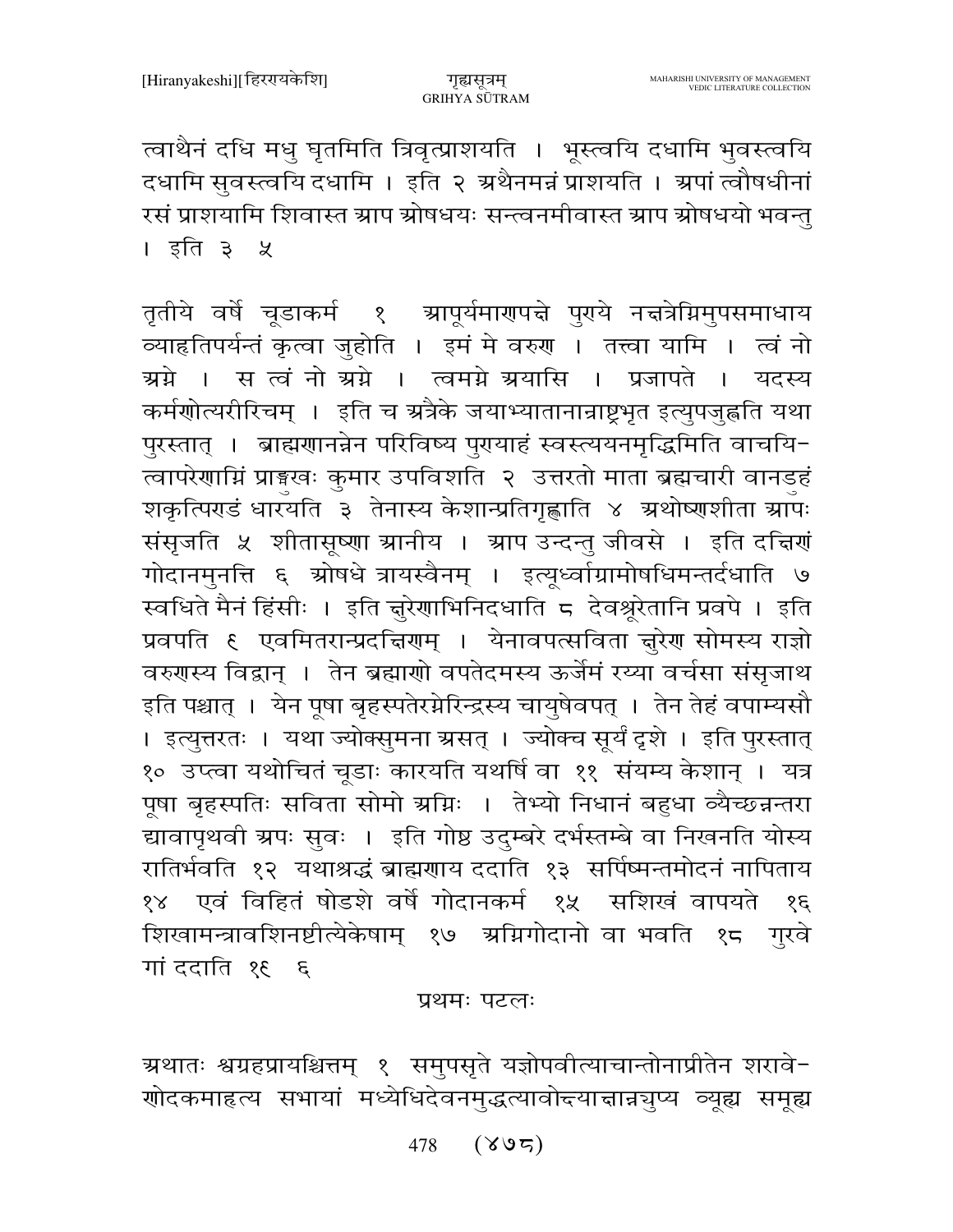संतन्ना हन्ति चक्रिणो न सीसरिदतः । छ्दपेहि सीसरम सारमेय नमस्ते ग्रस्तु सीसर । इति २ ग्रथाह । वरं वृशीष्व । इति ३ कुमारमेवाहं वरं वृशे । इति ४ एवं समुपसृते त्रिरन्हः प्रातर्मध्यंदिने सायं च कुर्याद्यदि चागतः स्यात् ५ ७

समश्वा वृषयाः पदो न सीसरिदतः

छ्दपेहि सीसरम सारमेय नमस्ते ग्रस्तु सीसर

दुला ह नाम वो माता मराडाकको ह वः पिता छ्दपेहि सिसरम सारमेय नमस्ते ग्रस्तु सीसर

दूत्या ह नाम वो माता मराडाकको ह वः पिता छ्दपेहि सीसरम सारमेय नमस्ते ग्रस्तु सीसर

छ्दपेहि सीसरम सारमेय नमस्ते ग्रस्तु सीसर

उत्सृज त्वं शितिम्र त्वं पिशंक रोहितः ग्रमी ये के सरस्यका ग्रवधावति तृतीयस्यामितो दिवि

एकवात्य सृज शुनक सृज छत् टेकश्च ससरमटङ्कश्च तूलश्च वितूलश्चार्जुनश्च लोहितश्च

शुनामग्रं सुवीरिणः सुवीरिणः सृज सृज

ग्रथोराम उलुम्बरः सारमेयो ह धावति समुद्रमिव चाकशद्विभ्रन्निष्कं च रुक्मं च

कुर्कुरः सुकुर्कुरः कुर्कुरो नीलबन्धनः ग्रौलव इत्तमुपाह्नयतार्जिम छम्बलः

प्रथयित्वोपरिष्टात्सभायां व्यूह्य तृणानि तेन कुमारमभ्याहत्याचेषूत्तानं निपा-त्य दध्ना लवणोदकमिश्रेणाभ्युचति । श्राघ्नन्ति कंसं दचिणतः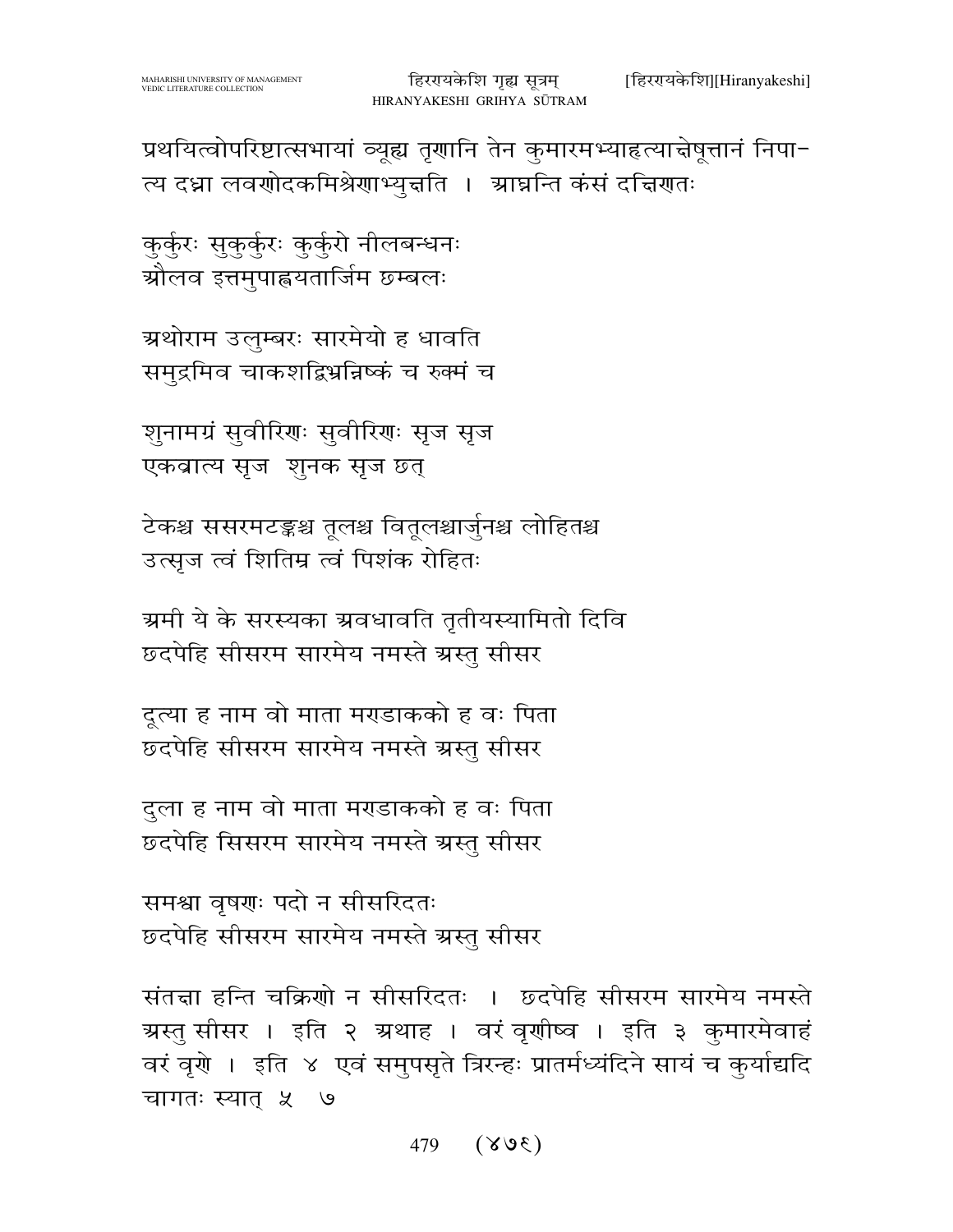## द्वितीयः पटलः

ग्रथातः शूलगवम् १ ग्रापूर्यमार्णपत्ने पुराये नत्तत्रेग्निमुपसमाधाय संपरिस्तीर्य पयसि स्थालीपाकं श्रपयित्वाभिघार्योद्वास्यापरेणाग्निं द्वे कुटी कृत्वा दचिरणस्यां शूलगवमावाहयति । म्रा त्वा वहन्तु हरयः सचेतसः श्वेतैरश्वैः सह केतुमद्भिः । वाताजिरैर्बलवद्धिर्मनोजवैरायाहि शीध्रं मम हव्याय शर्वोम् । इति २ उत्तरस्यां मीढषीम् ३ मध्ये जयन्तम् ४ यथोढमुदकानि प्रदायोपस्तीर्णाभिघारितांस्त्रीनोदनान्कल्पयित्वा यथोढमेवोपस्पर्शयति उपस्पृशतु मीढ्वान्मीढषे स्वाहा । उपस्पृशतु मीढषी मीढष्यै स्वाहा । जयन्त उपस्पृशतु जयन्ताय स्वाहा । इति ५ व्याहृतिपर्यन्तं कृत्वौद-नानभ्याहृत्य जुहोति । भवाय देवाय स्वाहा । रुद्राय देवाय स्वाहा । शर्वाय देवाय स्वाहा । ईशानाय देवाय स्वाहा । पशुपतये देवाय स्वाहा । उग्राय देवाय स्वाहा । भीमाय देवाय स्वाहा । महते देवाय स्वाहा । इति ६ अ्थ पत्नचोदनस्य पत्नचै जुहोति । भवस्य देवस्य पत्नचै स्वाहा । रुद्रस्य देवस्य पत्नचै स्वाहा । शर्वस्य देवस्य पत्नचै स्वाहा । ईशानस्य देवस्य पत्नचै स्वाहा । पशुपतेर्देवस्य पत्नचै स्वाहा । उग्रस्य देवस्य पत्नचै स्वाहा । भीमस्य देवस्य पत्नचै स्वाहा । महतो देवस्य पत्नचै स्वाहा । इति ७ ग्रथ मध्यमौदनस्य जुहोति । जयन्ताय स्वाहा । जयन्ताय स्वाहा । इति ८ अथ सर्वेभ्य स्रोदनेभ्यः समवदाय सौविष्टकृतीं जुहोति । अग्नये स्विष्टकृते स्वाहा । इति ६ अभित एतमग्निं गा स्थापयन्ति यथा हूयमानस्य गन्धमाजिघ्रेयुः १० स्वस्ति नः पूर्णमुखं परिक्रामन्तु । इति सर्वतः प्रदत्तिर्गं परिक्रम्य । नमस्ते रुद्र मन्यवे । इत्येतैरनुवाकैरुपतिष्ठते प्रथमोत्तमाभ्यां वा  $88$  5

ग्र्यातो बौढचविहार एव १ गृहपोपस्पृश गृहपाय स्वाहा । गृहप्युपस्पृश गृहप्यै स्वाहा । द्वारपोपस्पृश द्वारपाय स्वाहा । द्वारप्युपस्पृश द्वारप्यै स्वाहा । इति चत्वारि पलाशानि ददाति । घोषिण उपस्पृशत घोषिभ्यः स्वाहा । निषङ्गिण उपस्पृशत निषङ्गिभ्यः स्वाहा । अन्वासारिण उपस्पृशता-न्वासारिभ्यः स्वाहा । प्रयुन्वन्त उपस्पृशत प्रयुन्वद्धः स्वाहा । विचिन्वन्त उपस्पृशत विचिन्वद्धः स्वाहा । समश्नन्त उपस्पृशत समश्नद्धः स्वाहा ।

> 480  $(\delta \vec{\sigma})$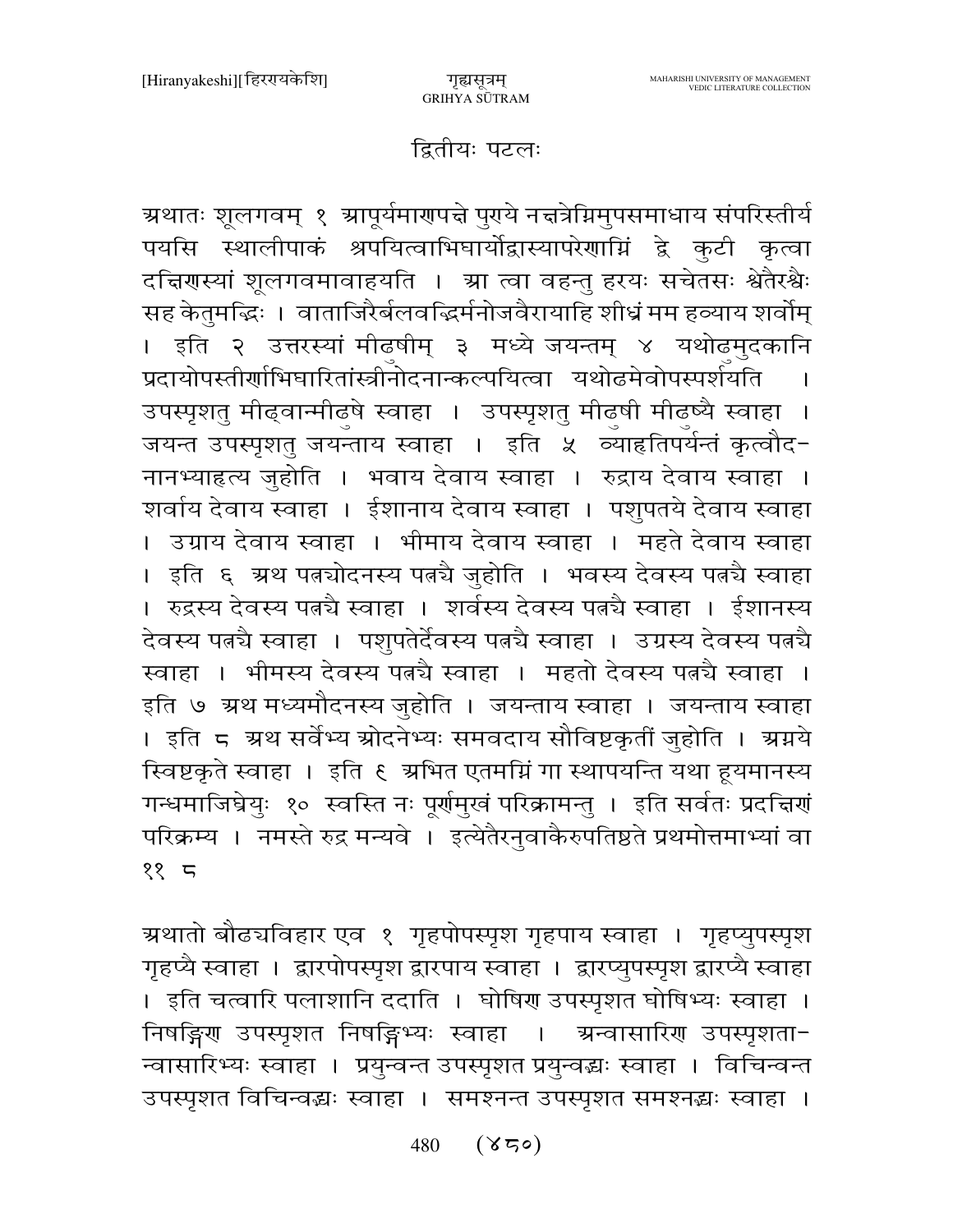इति २ दशाथापराणि । देवसेना उपस्पृशत देवसेनाभ्यः स्वाहा । इति ३ दशैवाथापराणि । या ग्राख्याता देवसेना याश्चानारूयाता उपस्पृशत ताभ्यः स्वाहा । इति ४ अ्रथ पर्णपुटं कृत्वा तस्मिन्नुपस्तीर्णाभिघारितमोद-नपिराडमवदाय परो गव्यूतिं गत्वा वृत्त स्रासजति । निषङ्गिरण उपस्पृशत निषङ्गिभ्यः स्वाहा । इति ५ ग्रथोपतिष्ठते । नमो निषङ्गिण इषुधिमते तस्कराणां पतये । इति ६ अ्थ चान्दनसुरोदकाचताचतगोमयदूर्वास्त-म्बोदुम्बरपलाशशमीवैकङ्कताश्वत्थेन गोवालेनेति गाः प्रोत्तति वृषारामेवाग्रे । शिवो भव शिवो भव । इत्यथ शिवो हैव भवति ७ ग्रथैनं चैत्रपत्यं पयसि स्थालीपाकं श्रपयित्वाभिघार्योद्वास्य गवां मार्गेनग्नौ चेत्रस्य पतिं यजति 5 चतुर्षु सप्तसु वा पलाशेषु तं तथैवावाहयति यथा शूलगवम् ६ नूर्ते यजते । पाको देवः १० अथोपतिष्ठते । चेत्रस्य पतिना वयं । चेत्रस्य पते । इति ११ अथैतस्य चैत्रपत्यस्य ये सनाभयो भवन्ति ते प्राश्नन्ति यथैवैषां कुलधर्मो भवति १२ ६

## तृतीयः पटलः

ग्रमावास्यायामपराह्ने मासिकमपरपद्मस्य वायुद्त्वहःसु १ पितृभ्योन्नं संस्कृत्य दचिणाग्रान्दर्भानासनानि कल्पयित्वा ब्राह्मणाञ्छृचीन्मन्त्रवतः समङ्गानयुज ञ्चामन्त्रयते योनिगोत्रमन्त्रासंबन्धान् २ नार्थापेत्तो भोजयेत् ३ अग्निमुप− समाधाय दत्तिरााप्रागग्रैर्दर्भैः परिस्तीर्यैकपवित्रान्तर्हितायामाज्यस्थाल्यामाज्यं संस्कृत्य प्रसव्यं परिषिच्यौदुम्बरमिध्ममभ्याधायौदुम्बर्या दव्या जुहोति ४ ग्राज्यभागान्तं कृत्वा प्राचीनावीती पितृनावाहयति । भ्रायात पितरः सोम्या गर्भारैः पथिभिः पूर्व्यैः । प्रजामस्मभ्यं ददतो रयिं च दीर्घायुत्वं च शतशारदं च । इति ५ एतामेव दिशमभ्यपः प्रसिञ्चति । स्रापो देवीः प्रहिगुताग्निमेतं यज्ञं पितरो नो जुषन्ताम् । मासीमामूर्जमुत ये भजन्ते ते नो रयिं सर्ववीरं नियच्छन्तु । इति ६ यज्ञोपवीती व्याहृतिपर्यन्तं कृत्वा प्राचीनावीती जुहोति । सोमाय पितृमते स्वधा नमः । यमायाङ्गिरस्वते पितृमते स्वधा नमः । याः प्राचीः संभवन्त्याप उत्तरतश्च या म्रद्धिर्विश्वस्य भुवनस्य धर्त्रीभिरन्तरन्यं पितुर्दधे स्वधा नमः । अन्तर्दधे पर्वतैरन्तर्मह्या पृथिव्या दिवा दिग्भिरन-न्ताभिरूतिभिरन्तरन्यं पितामहाद्दधे स्वधा नमः । अन्तर्दध ऋतुभिरहोरात्रैः सुसन्धिभिरर्धमासैश्च मासैश्चान्तरन्यं प्रपितामहाद्दधे स्वधा नमः । इति ।

> 481  $(\gamma$ 52)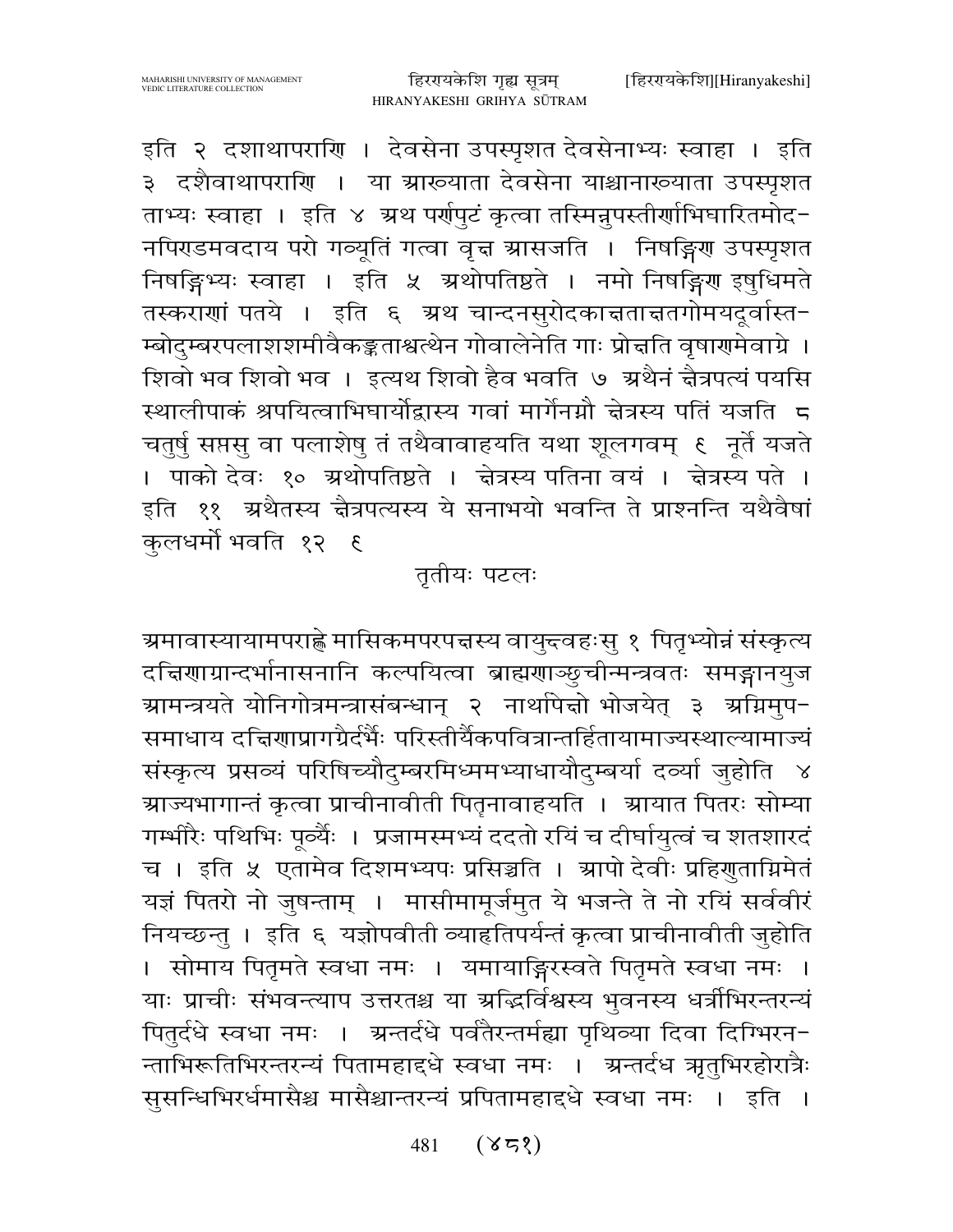ग्रथ नामधेयैर्जुहोति । ग्रमुष्मै स्वधा नमः । ग्रमुष्मै स्वधा नमः । इति । यन्मे माता प्रलुलोभ चरत्यननुबता । तन्मे रेतः पिता वृङ्कामाभुरन्योपपद्यताम् । स्वधा नमः । इति । एवं द्वितीयां तथा तृतीयाम् । यन्मे पितामही । यन्मे प्रपितामही । इति मन्त्रं संनमति ७  $\sqrt{8}$ 

ये चेह पितरो ये च नेह यांश्च विद्य याँ उ च न प्रविद्य । अ्रमे तान्वेत्थ यदि ते जातवेदस्तया प्रत्तं स्वधया मदन्तु । स्वधा नमः । यद्वः क्रव्यादङ्गम-दहल्लोकानयं प्रगयञ्जातवेदाः । तद्रोहं पुनरावेशयाम्यरिष्टाः सर्वैरङ्गैः संभवत पितरः । स्वधा नमः । वहाज्यं जातवेदः पितृभ्यो यत्रैतान्वेत्थ निहितान्पराके । ग्राज्यस्य कूल्या उप तान्त्वरन्तु सत्या एषामाशिषः सन्तु कामैः । स्वधा नमः । इति । एवं द्वितीयां तथा तृतीयाम् । पितामहेभ्यः । प्रपितामहेभ्यः । इति मन्त्रं संनमति १ एवमन्नस्य जुहोति । वहान्नम् । इति मन्त्रं संन-मति २ अ्रथ सौविष्टकृतीं जुहोति । अप्रये कव्यवाहनाय स्विष्टकृते स्वधा नमः । इति ३ अथान्नमभिमृशति । पृथिवी ते पात्रं द्यौरपिधानं ब्रह्मणस्त्वा मुखे जुहोमि ब्राह्मणानां त्वा प्राणापानयोर्जुहोमि । अचितमसि मा पितृणां .<br>बेष्ठा ग्रमुत्रामुष्मिँल्लोके । पृथिवी समा तस्याग्निरुपद्रष्टा दत्तस्याप्रमादाय । पृथिवी ते पात्रं द्यौरपिधानं ब्रह्मगस्त्वा मुखे जुहोमि ब्राह्मगानां त्वा प्रागा-पानयोर्जुहोमि । अचितमसि मा पितामहानां चेष्ठा अमुत्रामुष्मिँल्लोके । ग्रन्तरित्तं समं तस्य वायुरुपद्रष्टा दत्तस्याप्रमादाय । पृथिवी ते पात्रं द्यौरपिधानं ब्रह्मणस्त्वा मुखे जुहोमि ब्राह्मणानां त्वा प्राणापानयोर्जुहोमि । अचितमसि मा प्रपितामहानां न्नेष्ठा ग्रमुत्रामुष्मिँल्लोके । द्यौः समा तस्यादित्य उपद्रष्टा दत्तस्याप्रमादाय । इति ब्राह्मणानुपस्पर्शयति ४ प्राणे निविश्यामृतं जुहोमि । इति ५ ११

भुञ्जानान्समीचते । ब्रह्मणि म स्रात्मामृतत्वाय । इति १ भुक्तवतोनुप्रवज्य शेषमनुज्ञाप्योदकुम्भं दर्भमुष्टिं चादाय दचिरणपूर्वमवान्तरदेशं गत्वा दचि-गाग्रान्दर्भान्संस्तीर्य तेष्ववाचीनपागिर्दचिगापवर्गांस्त्रीनुदकाञ्जलीचिनयति । मार्जयन्तां पितरः सोम्यासः । मार्जयन्तां पितामहाः सोम्यासः । मार्जयन्तां प्रपितामहाः सोम्यासः । इति । ग्रसाववनेनिङ्क्वासाववनेनिङ्क्व । इति वा २ तेष्ववाचीनपाणिर्दचिणापवर्गान्पिराडान्ददाति । एतत्ते ततासौ

> $(85)$ 482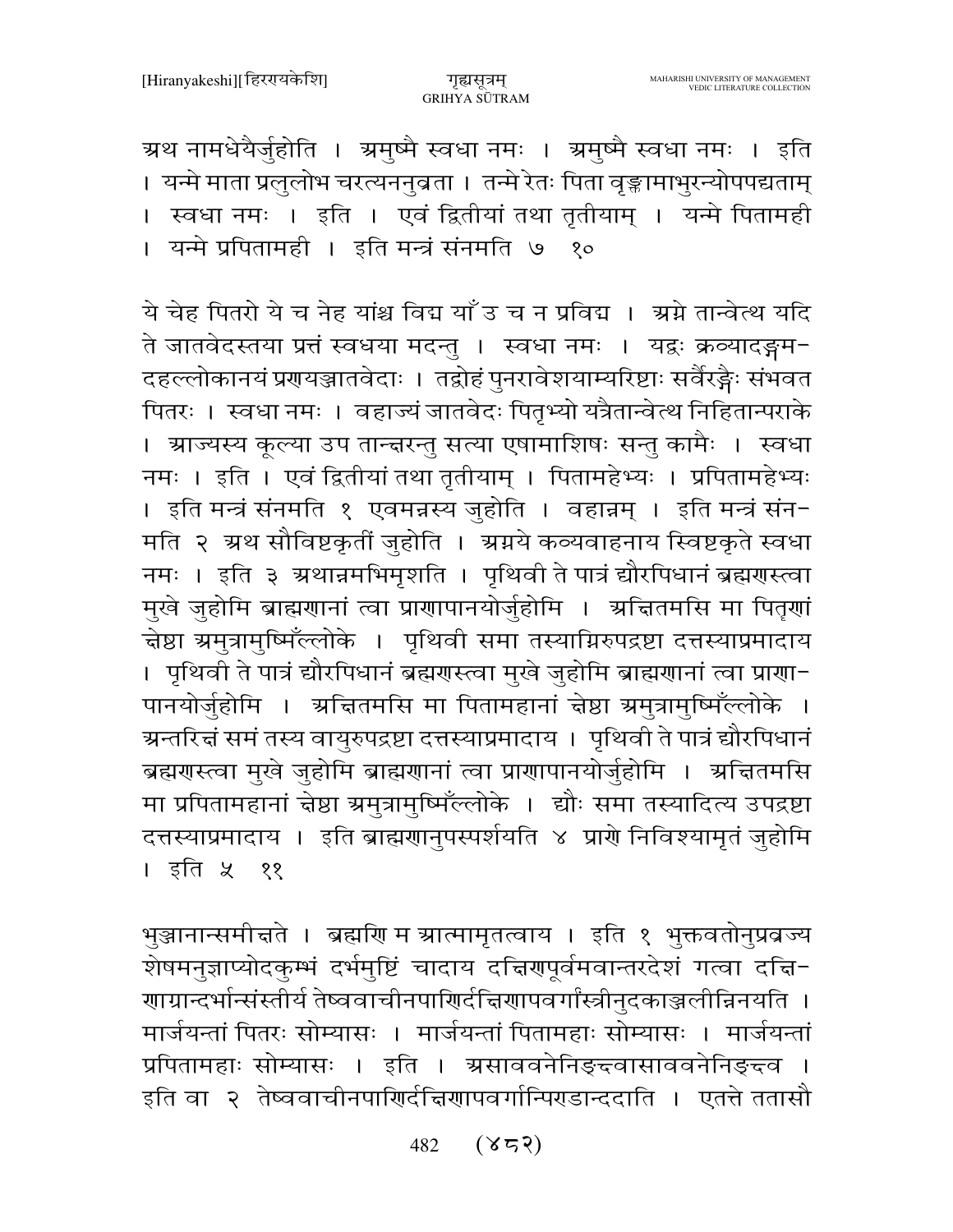। इति पित्रे पिराडं ददाति । एतत्ते पितामहासौ । इति पितामहाय । एतत्ते प्रपितामहासौ । इति प्रपितामहाय तूष्णीं चतुर्थम् । स कृताकृतः ३ ग्रथ यदि नामधेयानि न विन्द्यात् । स्वधा पितृभ्यः पृथिविषद्धः । इति पित्रे पिराडं दद्यात् । स्वधा पितृभ्योन्तरित्तसद्धः । इति पितामहाय । स्वधा पितृभ्यो दिविषद्धः । इति प्रपितामहाय ४ ग्रत्राञ्जनाभ्यञ्जने वासश्चानुपिराडं ददाति ५ स्राङ्च्वासावाङ्च्वासौ । इति त्रिराञ्जनम् ६ स्रभ्यङ्च्वा-सावभ्यङ्क्वासौ । इति त्रिरभ्यञ्जनम् ७ एतानि वः पितरो वासांस्यतो नोन्यत्पितरो मा यूढ्वम् । इति दशामूर्णास्तुकान्वा छित्त्वा न्यस्यति पूर्वे वयसि ८ स्वं लोभे च्छित्त्वोत्तरे ६ ग्रथ पात्रं संज्ञाल्य । पुत्रान्पौत्रान-भितर्पयन्तीरापो मधुमतीरिमाः स्वधां पितृभ्यो ग्रमृतं दुहानाः । ग्रापो देवीरु-भयांस्तर्पयन्तु नदीरिमा उदन्वतीर्वेतस्विनीः सुतीर्थ्याः । अ्मृष्मिँल्लोक उप वः चरन्तु । इति प्रथव्यं परिषिच्य न्युब्जपात्रं पाणी व्यत्यस्य दच्चिणमुत्तर-मुत्तरं च दचिरणम् । नमो वः पितरो रसाय । इति नमस्कारैरुपतिष्ठते १० तत उदकान्तं गत्वा त्रीनुदकाञ्जलीच्निनयति ११ १२

एष ते तत मधुमाँ ऊर्मिः सरस्वान्यावानग्निश्च पृथिवी च तावत्यस्य मात्रा तावानस्य महिमा तावन्तमेनं भूतं ददामि यथाग्निरचितोनुपदस्त एवं मह्यं पित्रेन्नितोनुपदस्तः स्वधा भवतां तं स्वधामन्नितं तैः सहोपजीवासावृचस्ते महिमा । एष ते पितामह मधुमाँ ऊर्मिः सरस्वान्यावान्वायुश्चान्तरित्तं च तावत्यस्य मात्रा तावानस्य महिमा तावन्तमेनं भूतं ददामि यथा वायुरचि-तोनुपदस्त एवं मह्यं पितामहायाचितोनुपदस्तः स्वधा भवतां तं स्वधामिचितं तैः सहोपजीवासौ यजूंषि ते महिमा । एष ते प्रपितामह मधुमाँ ऊर्मिः सरस्वान्यावानादित्यश्च द्यौश्च तावत्यस्य मात्रा तावानस्य महिमा तावन्तमेनं भूतं ददामि यथादित्योचितोनुपदस्त एवं मह्यं प्रपितामहायाचितोनुपदस्तः स्वधा भवतां तं स्वधामचितं तैः सहोपजीवासौ सामानि ते महिमा । इति १ प्रत्येत्य प्रतिष्ठितमुदपात्रेणोपप्रवर्तयति । परायात पितरह सोम्या गर्भ्भारैः पथिभिः पूर्व्यैः । अथ मासि पुनरायात नो गृहान्हविरत्तुं सुप्रजसः सुवीराः । इति २ एतेन माध्यावर्षं व्याख्यातम् ३ तत्र मांसं नियतम् ४ मांसाभावे शाकम् ५ १३

चतुर्थः पटलः

 $(853)$ 483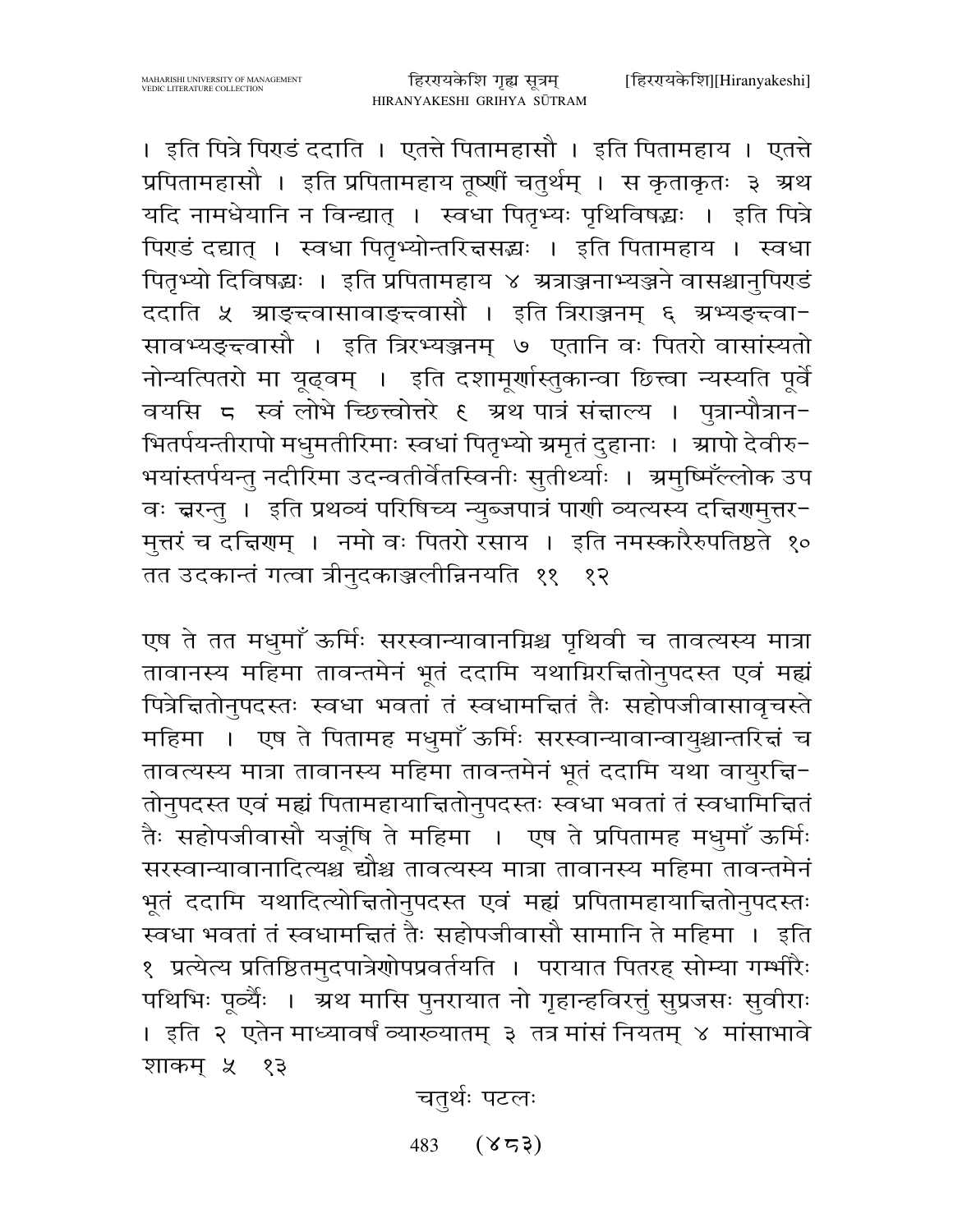ग्रष्टकां व्याख्यास्यामः १ माघ्याः पौर्णमास्या योपरपत्तस्तस्याष्टमीमेका-ष्टकेत्याचत्तते २ ततः पूर्वेद्युरनूराधेष्वपराह्लेग्निमुपसमाधाय दत्तिणाप्रागग्नैर्दर्भैः परिस्तीर्यैकपवित्रान्तर्हितानि चत्वारि व्रीहिशरावाणि निर्वपति । इममपूपं चतुःशरावं निर्वपामि क्लेशावहं पितृणां सांपराये देवेन सवित्रा प्रसूतः । देवस्य त्वा सवितुः प्रसवेश्विनोर्बाहुभ्यां पूष्णो हस्ताभ्यां पितृभ्यः पितामहेभ्यः प्रपितामहेभ्यो वो जुष्टं निर्वपामि । इति ३ एतेनैव पवित्रेण तूष्णीं प्रोत्तर्णाः संस्कृत्य तूष्णीं प्रोद्त्य तूष्णीमवहत्य यथापुरोडाशमेवं चतुर्षु कपालेषु तूष्णीं श्रपयित्वाभिघार्योद्वास्य प्रसव्यं परिषिच्यौदुम्बरमिध्ममभ्याधायौदुम्बर्या द− व्योपस्तिर्णाभिघारितं दच्चिरणाप्राचीसंततं परंपरमवदाय दच्चिरणाप्राचीसंततं परंपरं जुहोति । उलूखला ग्रावाणो घोषमक्रत हविः कृगवन्तः परिवत्सरीगाम् । एकाष्टके सुप्रजा वीरवन्तो वयं स्याम पतयो रयीणाम् । स्वधा नमः । ग्रपूपं देव घृतवन्तमग्ने स्वधावन्तं पितॄणां तर्पणाय । यथातथं वह हव्यमग्ने पुत्रः पितृभ्य स्राहुतिं जुहोमि । स्वधा नमः । ग्रयं चतुःशरावो घृतवानपूपः पयस्वानमे रयिमान्पुष्टिमांश्च । प्रतिनन्दन्तु पितरः संविदानाः स्विष्टोयं सुहुतो ममास्तु । स्वधा नमः । इति ४ ग्रथान्नस्य जुहोति । इयमेव सा या प्रथमा व्यौछत् । एकाष्टका तपसा तप्यमाना । या प्रथमा व्यौछत् । इति ५ अपूपस्यान्नस्येति समवदाय सर्पिर्मिश्रस्य जुहोति । अग्नये कव्यवाहनाय स्विष्टकृते स्वधा नमः । इति ६ तं घृतवन्तं मधुमन्तमन्नवन्तं श्राद्धा− भिमर्शनेनाभिमृश्य पिराडानामावृता पिराडान्ददाति ७ तेन ब्राह्मर्णान्विद्यावतः परिवेवेष्टि ८ तेभ्यो यथाश्रद्धमन्नं धनं च ददाति १ प्रसिद्धमोदकाञ्जलिदा-नाद्यथा मासिके १०  $8\overline{X}$ 

श्वोभूते पितृभ्यो गामालभते १ अग्निमुपसमाधाय दच्चिणाप्रागग्रैर्दर्भैः परिस्तीर्य । इमां पितृभ्यो गामुपाकरोमि तां मे समेताः पितरो जुषन्ताम् । मेदस्वतीं घृतवतीं स्वधावतीं सा मे पितृन्सांपराये धिनोतु । स्वधा नमः  $\blacksquare$ इत्युपाकरणीयां हुत्वैकेन बर्हिषैकशूलया च वपाश्रपरयौदुम्बर्योपाकरोति । पितृभ्यस्त्वा जुष्टामुपाकरोमि । इति २ अथैनां प्रोत्तति । पितृभ्यस्त्वा जुष्टां प्रोन्नामि । इति ३ तां प्रोन्नितां पर्यमि कृत्वा तामपरेणाम्निं प्रत्यक्शिरसं दचिणापदीं संज्ञपयन्ति ४ सज्ञप्तायै तूष्णीमद्भिः प्राणानाप्याय्य तूष्णीं वर्पा हृदयं मतस्ने उद्धरति ५ औदुम्बर्या वपाश्रपराया वपां श्रपयत्यौदुम्बरेषु शूलेषु

> $(858)$ 484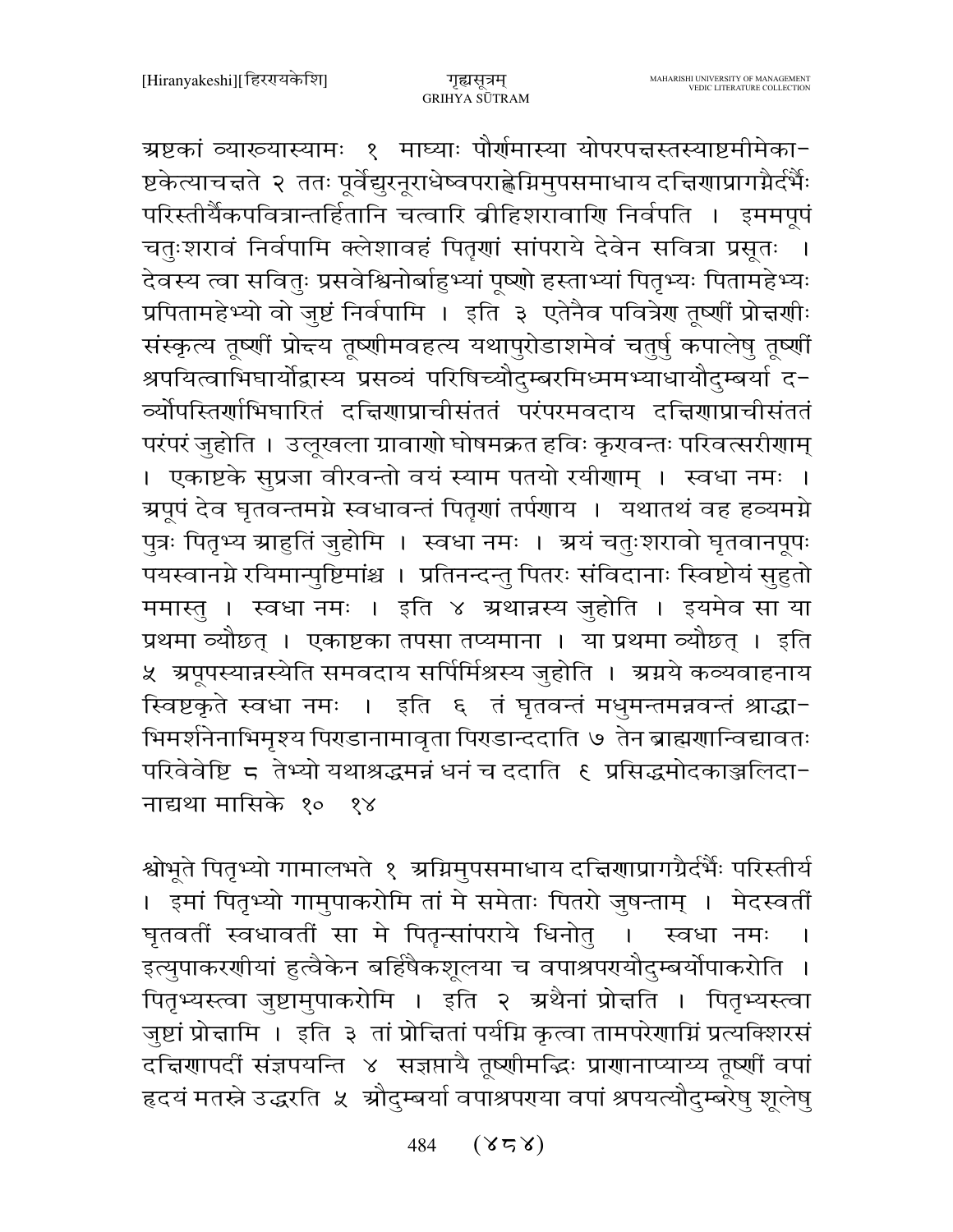पृथगितराणि ६ श्रपयित्वाभिघार्योद्वास्य प्रसव्यं परिषिच्यौदुम्बरमिध्ममभ्या-धायौदुम्बर्या दर्व्योपस्तीर्णाभिघारितां वपां जुहोति । वह वपां जातवेदः पि-तृभ्यो यत्रैतान्वेत्थ निहितान्पराके । मेदसः कूल्या उप तान्द्वरन्तु सत्या ए-षामाशिषः सन्तु कामैः । स्वधा नमः । इति ७ सर्वहुतां वपां जुहोति शेषमुत्कृष्य ब्राह्मणान्भोजयेत् 5 उपस्थितेन्न स्रोदनस्य मांसानामिति समव-दाय सर्पिर्मिश्रस्य जुहोति ।

एकाष्टकां पश्यत दोहमानामन्नं मांसवद्धतवत्स्वधावत् तद्ब्राह्मशैरतिपूतमन्नंतमचितं तन्मे ग्रस्तु स्वधा नमः

एकाष्टका तपसा तप्यमाना संवत्सरस्य पत्नी दुदुहे प्रपीना । तं दोहमुप-जीवाथ पितरः संविदानाः स्विष्टोयं सुहुतो ममास्तु । स्वधा नमः संवत्सरस्य प्रतिमाम् । इति ६ हुत्वान्नस्य मांसानामिति समवदाय सर्पिर्मि-श्रस्य जुहोति । ग्रग्नये कव्यवाहनाय स्विष्टकृते स्वधा नमः । इति १० प्रसिद्धमोदकाञ्जलिदानाद्यथा मासिके ११ अन्नधनदाने त्वत्रानियते  $85$ श्वोभूते मांसशेषेण पितृभ्योन्नं संस्कृत्य । त्वमग्ने ग्रयासि । प्रजापते । इति जुहोति १३ प्रसिद्धमोदकाञ्जलिदानाद्यथा मासिके १४ १५

पञ्चमः पटलः

ग्रथातः श्रवणाकर्म १ तद्या पौर्णमासी श्रवणेन युञ्जघात्तस्यामुपरिष्टात्सा− यमग्निहोत्रस्य दचिरणाग्निमुपसमादधात्यौपासनमनाहिताग्निः २ अथोपक-ल्पयतेत्ततधाना ग्रज्ञतलाजान्सक्तून्किंशुकान्याञ्जनाभ्यञ्जने ग्राज्यमिति  $\vec{z}$ दव्यामुपस्तीर्यैतेषामेवान्नानां समवदाय सर्पिर्मिश्रस्य जुहोति । नमोग्नये पा-थिंवाय पार्थिवानामधिपतये स्वाहा । नमो वायवे विभुमत स्रान्तरिज्ञा-गामधिपतये स्वाहा । नमः सूर्याय रोहिताय दिव्यानामधिपतये स्वाहा । नमो विष्णवे गौराय दिश्यानामधिपतये स्वाहा । इति ४ किंशुकान्याज्येन संयुज्य जुहोति । जग्धो मशको जग्धा विचष्टिर्जग्धो व्यध्वरः । जग्धो व्यध्वरो जग्धा विचष्टिर्जग्धो मशकः । जग्धा विचष्टिर्जग्धो मशको जग्धो व्यध्वरः । इति ५ उदकुम्भं दर्भमुष्टिं चादाय प्राङ्मखो निष्क्रम्य प्राचो दर्भा-न्संस्तीर्य तेषु चतुरो बलीन्हरति । ये पार्थिवाः सर्पास्तेभ्य इमं बलिं हरामि

> $(85%)$ 485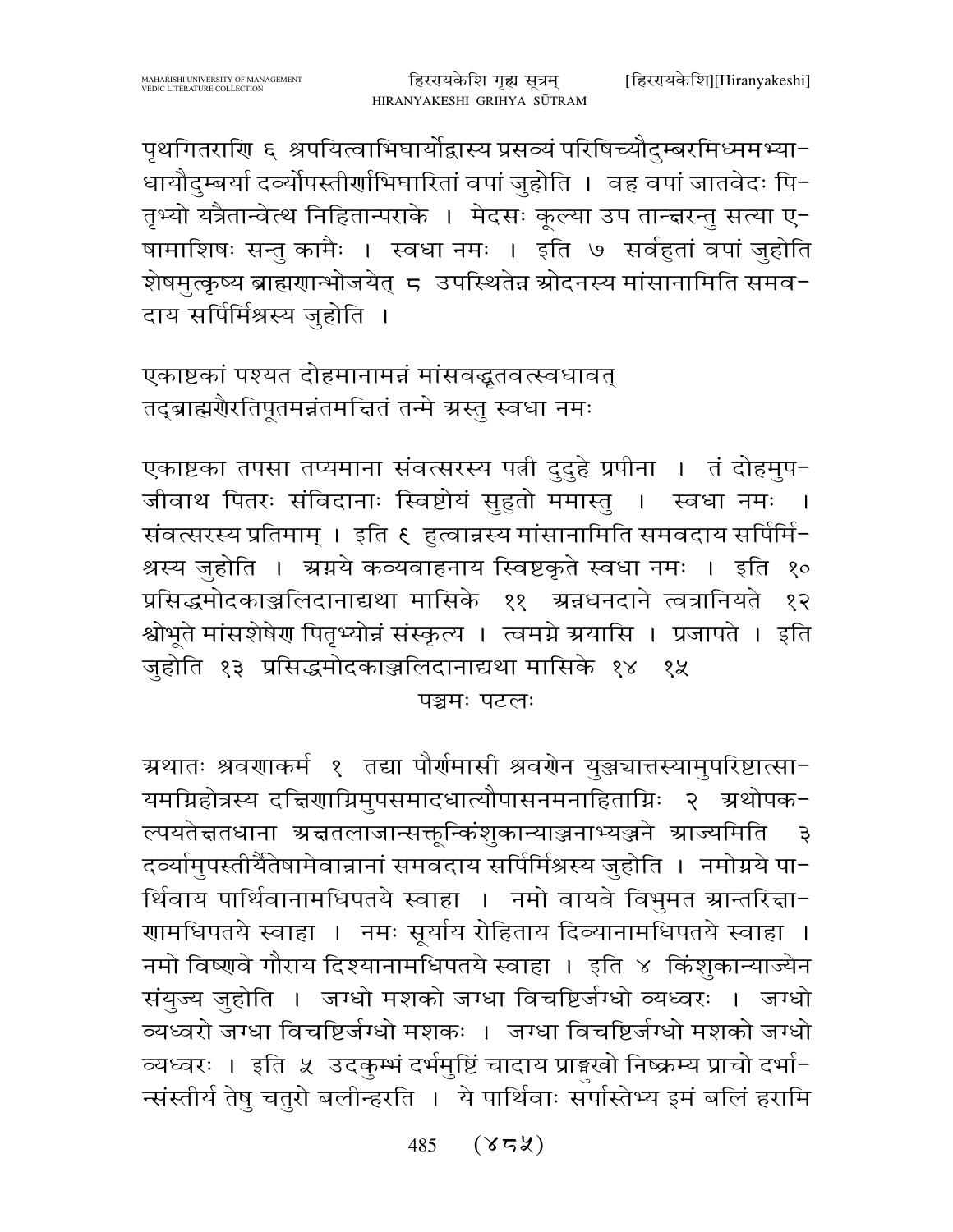। य ग्रान्तरित्ताः । ये दिव्यः । ये दिश्याः । इति ६ ग्रत्राञ्जनाभ्यञ्जने दत्त्वोपतिष्ठते । नमो ग्रस्तु सर्पेभ्यः । इत्येतैर्मन्त्रैः ७ उदकुम्भमादाय त्रिः प्रदत्तिरामावसथं परिषिञ्चन्परिक्रामेद्यावता कामयेतैतावता मे सर्पा नाव-क्रामेयुरिति । अप श्वेत पदा जहि पूर्वेश चापरेश च

सप्त च मानु-षीरिमास्तिस्रश्च राजबन्धवैः न वै श्वेतस्याभ्याचरेणाहिर्जघान कं चन

श्वेताय वैदर्वाय नमो नमः श्वेताय वैदर्वाय । इति ८ ग्रथोपतिष्ठते । समीची नामासि प्राची दिक् । इत्येतैर्मन्त्रैः प्रतिदिशम् ६ नित्यमत ऊर्ध्वं बलिं हरत्या मार्गशीर्ष्याः १० नात्र किंशुकहोमः ११ न परिषेचनं विद्यते १२ निरवदास्यन्निरवदास्यन् । इत्यन्ततो बलीन्हरति १३  $\mathcal{S}\mathcal{E}$ षष्ठः पटलः

ग्राग्रहायर्णी व्याख्यास्यामः १ मार्गशीर्ष्यां पौर्णमास्यामग्निमुपसमाधाय संपरिस्तीर्य पयसि स्थालीपाकं श्रपयित्वाभिघार्योद्वास्य व्याहृतिपर्यन्तं कृत्वा जुहोति । इडायै सृप्तं घृतवच्चराचरं जातवेदो हविरिदं जुषस्व । ये ग्राम्याः पशवो विश्वरूपास्तेषां सप्तानामिह रन्तिरस्तु पुष्टिः । स्वाहा । यां जनाः प्रतिनन्दन्ति रात्रिं धेनुमिवायतीम् । संवत्सरस्य या पत्नी सा नो ग्रस्तु सुमङ्गली स्वाहा । शिवा पशुभ्यो दारेभ्यः शिवा नक्तं शिवा दिवा । संवत्सरस्य या पत्नी सा नो ग्रस्तु सुमङ्गली । स्वाहा । पौर्णमासी पूरयन्त्यायान्त्यपरापरान् । मासार्धमासान्विभजति सा नः पूर्णाभिरत्ततु । स्वाहा । इति २ ग्रथ सौविष्टकृतीं जुहोति । स्विष्टमग्ने ग्रभि तत्पृणाहि विश्वा देव पृतना ग्रभिष्य । उरुं नः पन्थां प्रदिशन्विभाहि ज्योतिष्मद्धेह्यजरं न म्रायुः । इति ३ ततः पाणी प्रचाल्य भूमिमालभते । प्रति चत्रे प्रतितिष्ठामि राष्ट्रे प्रत्यश्वेषु प्रतितिष्ठामि गोषु । प्रत्यङ्गेषु प्रतितिष्ठाम्यात्मन्प्रति प्रारोषु प्रतितिष्ठामि पुष्टे । प्रति द्यावापृथिव्योः प्रतितिष्ठामि यज्ञे । त्रया देवा एकादश त्रयस्त्रिंशाः सुराधसः । बृहस्पतिपुरोहिता देवस्य सवितुः सवे । देवा देवैरवन्तु मा । इति ४ तेषां दच्चिणा गृहपतिरुपविशति ५ उत्तरा उत्तरे ६ प्रजोत्पत्त्यानुपूर्व्येण ७ तेषां मन्त्रविदस्ते मन्त्राञ्जपन्ति 5 स्योना पृथिवि भवानृत्तरा निवेशनी ।

> $(855)$ 486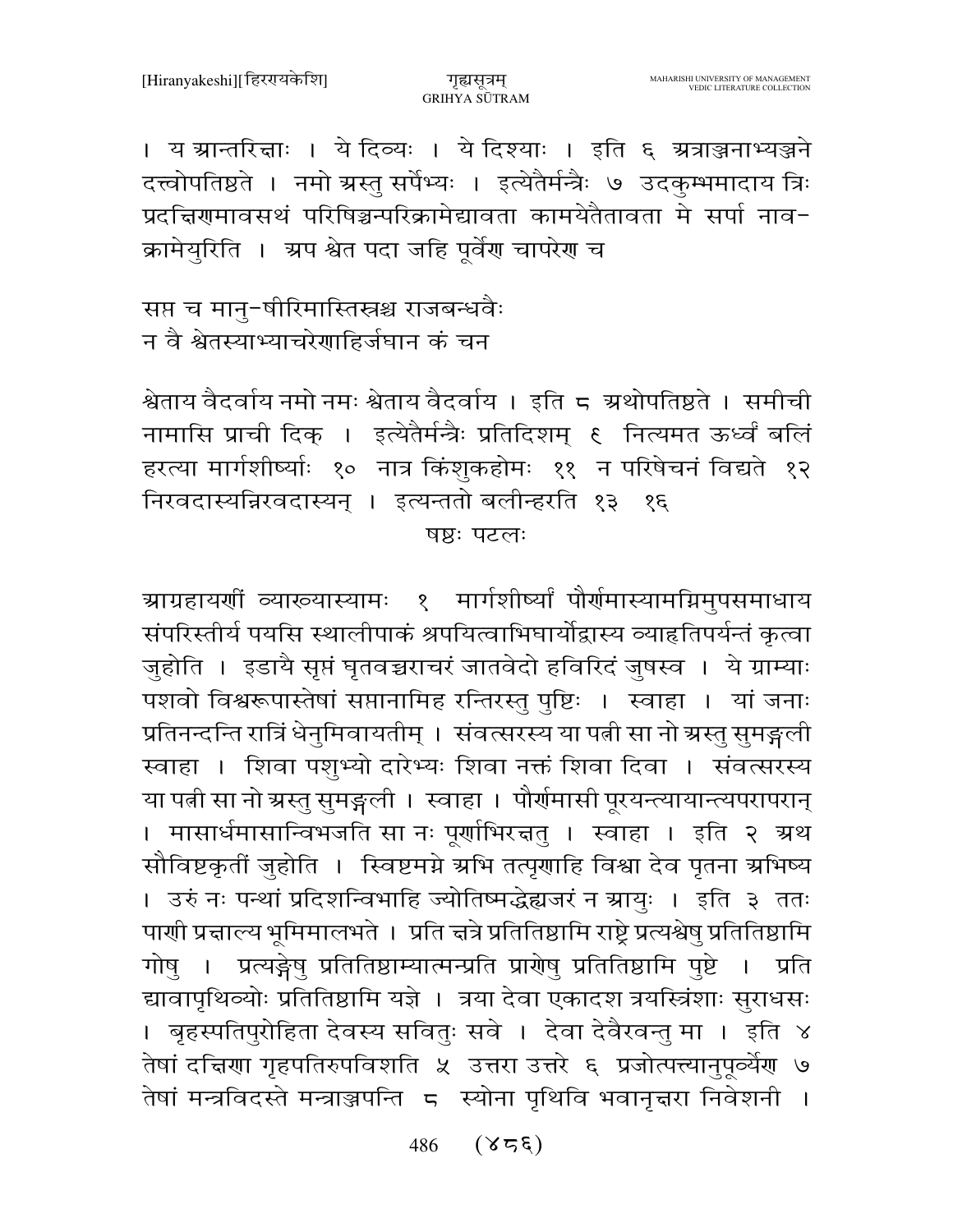यच्छा नः शर्म सप्रथाः । बडित्था पर्वतानाम् । इति द्वाभ्यां दच्चिर्णैः पार्श्वैः संविशन्ति १ उदायुषा । इत्युत्तिष्ठन्ति १० उदस्थामामृता ग्रभूम । इत्युत्थाय जपन्ति ११ एवं रात्रेस्त्रिः संजिहते १२ ब्राह्मणानन्नेन परिविष्य पुरायाहं स्वस्त्ययनमृद्धिमिति वाचयित्वाथैतां रात्रिं वसन्ति १३ १७ सप्तमः पटलः

ग्रथात उपाकरणोत्सर्जने व्याख्यास्यामः १ श्रवणापत्त स्रोषधीषु जातासु हस्तेन पौर्णमास्यां वाध्यायोपाकर्म २ अग्निमुपसमाधाय व्याहृतिपर्यन्तं कृत्वा काराडर्षीञ्जुहोति । प्रजापतये काराडर्षये स्वाहा । सोमाय काराडर्षये स्वाहा । अग्नये काराडर्षये स्वाहा । विश्वेभ्यो देवेभ्यः काराडर्षिभ्यः स्वाहा । स्वयंभुवे काराडर्षये स्वाहा । इति काराडर्षयः काराडनामानि वा सावि-त्रीमृग्वेदं यजुर्वेदं सामवेदमथर्ववेदं सदसस्पतिमिति ३ हत्वा त्रीना-दितोनुवाकानधीयते ४ कारडादीन्वा सर्वान् *५* जयादि प्रतिपद्यते ६ स्विष्टकृदन्तं कृत्वा त्र्यहमेकाहं वा त्तम्य यथाध्यायमध्येतव्यमिति वदन्ति ७ तैषीपत्तस्य रोहिरायां पौर्णमास्यां वोत्सर्गः ८ सगराः प्राचीमुदीचीं वा दिश-मुपनिष्क्रम्य यत्रापः सुखाः सुखावगाहास्तदवगाह्याघमर्षणेन त्रीन्प्राणायामा− न्कृत्वा सपवित्रैः पारिाभिः । स्रापो हि ष्ठा मयोभुवः । इति तिसृभिः । हिररयवर्णाः शुचयः पावकाः । इति चतसृभिः । पवमानः सुवर्जनः । इति चैतेनानुवाकेन स्नात्वा दर्भानन्योन्यस्मै संप्रयच्छन्तो दित्सन्त इवान्योन्यम् <u>६ ततः शुचौ देशे प्राचीनप्रवर्णे प्रागग्रैर्दर्भैरुदगपवर्गागयासनानि कल्पयन्ति</u> १० १८

ब्रह्मने प्रजापतये बृहस्पतयेग्नये वायवे सूर्याय चन्द्रमसे नत्तत्रेभ्य इन्द्राय राज्ञे यमाय राज्ञे वरुणाय राज्ञे सोमाय राज्ञे वैश्रवणाय राज्ञे वसुभ्यो रुद्रेभ्य ॠभूभ्यो ग्रादित्येभ्यो विश्वेभ्यो देवेभ्यः साध्येभ्य भगभ्यो मरुद्योथर्वभ्योङ्गिरोभ्य इति देवगणानाम् १ विश्वामित्रो जमदग्निर्भरद्वाजोथ गौतमः । अत्रिर्वसिष्ठः कश्यपः । इत्येते सप्तर्षयः २ निवीतिन उत्तरत उदीचीनप्रवण् उदगग्रैर्दर्भैः प्रागपवर्गागययासनानि कल्पयन्ति विश्वामित्राय जमदग्नये भरद्वाजाय गौतमायात्रये वसिष्ठाय कश्यपाय ३ वसिष्ठकश्यप-योरन्तरालेरुन्धत्यै कल्पयन्ति ४ दचिरणतः प्राचीनप्रवर्णेगस्त्याय ५ तत

> 487  $(859)$